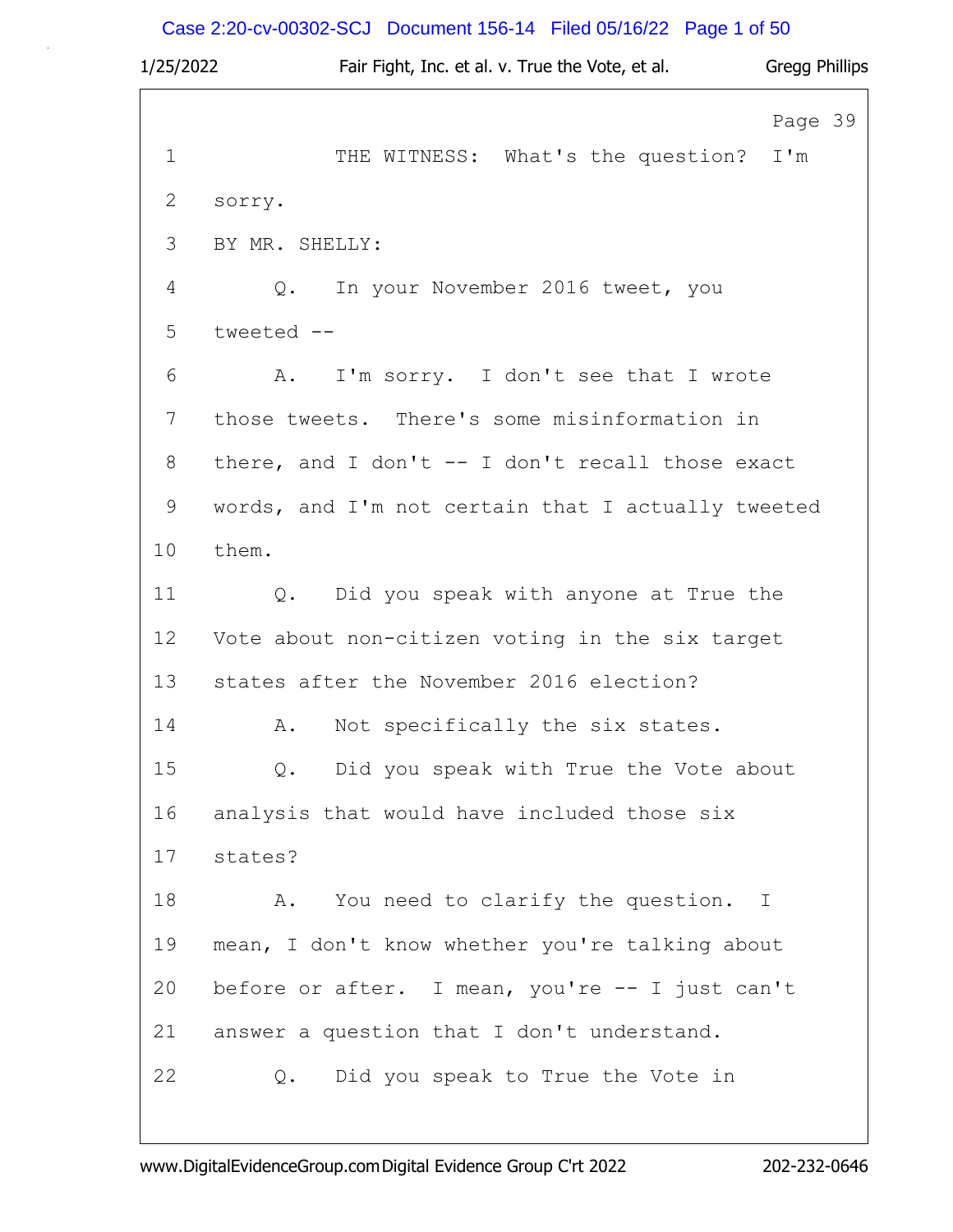# Case 2:20-cv-00302-SCJ Document 156-14 Filed 05/16/22 Page 2 of 50

| 1/25/2022    |           | Fair Fight, Inc. et al. v. True the Vote, et al.  | Gregg Phillips |  |
|--------------|-----------|---------------------------------------------------|----------------|--|
|              |           |                                                   | Page 40        |  |
| $\mathbf 1$  |           | November 2016 about non-citizen voting?           |                |  |
| $\mathbf{2}$ | Α.        | When?                                             |                |  |
| 3            | Q.        | In November 2016.                                 |                |  |
| 4            | Α.        | Probably not.                                     |                |  |
| 5            | $Q$ .     | Did you discuss initiating legal action           |                |  |
| 6            |           | with True the Vote related to non-citizen voting  |                |  |
| 7            |           | in the 2016 election?                             |                |  |
| $8\,$        | Α.        | At some point post November probably,             |                |  |
| 9            |           | but not in November.                              |                |  |
| 10           | Q.        | Who did you discuss this with at True             |                |  |
| 11           | the Vote? |                                                   |                |  |
| 12           | Α.        | I don't recall specifically.                      |                |  |
| 13           | Q.        | Did you or True the Vote ever initiate            |                |  |
| 14           |           | legal action related to your findings?            |                |  |
| 15           | Α.        | No.                                               |                |  |
| 16           | $Q$ .     | Why not?                                          |                |  |
| 17           | Α.        | Because we were threatened and my family          |                |  |
| 18           |           | was threatened and we decided that it just wasn't |                |  |
| 19           |           | appropriate to take action and put us in further  |                |  |
| 20           | danger.   |                                                   |                |  |
| 21           |           | Q. Okay.                                          |                |  |
| 22           |           | MR. SHELLY: Mr. White, can you pull up            |                |  |
|              |           |                                                   |                |  |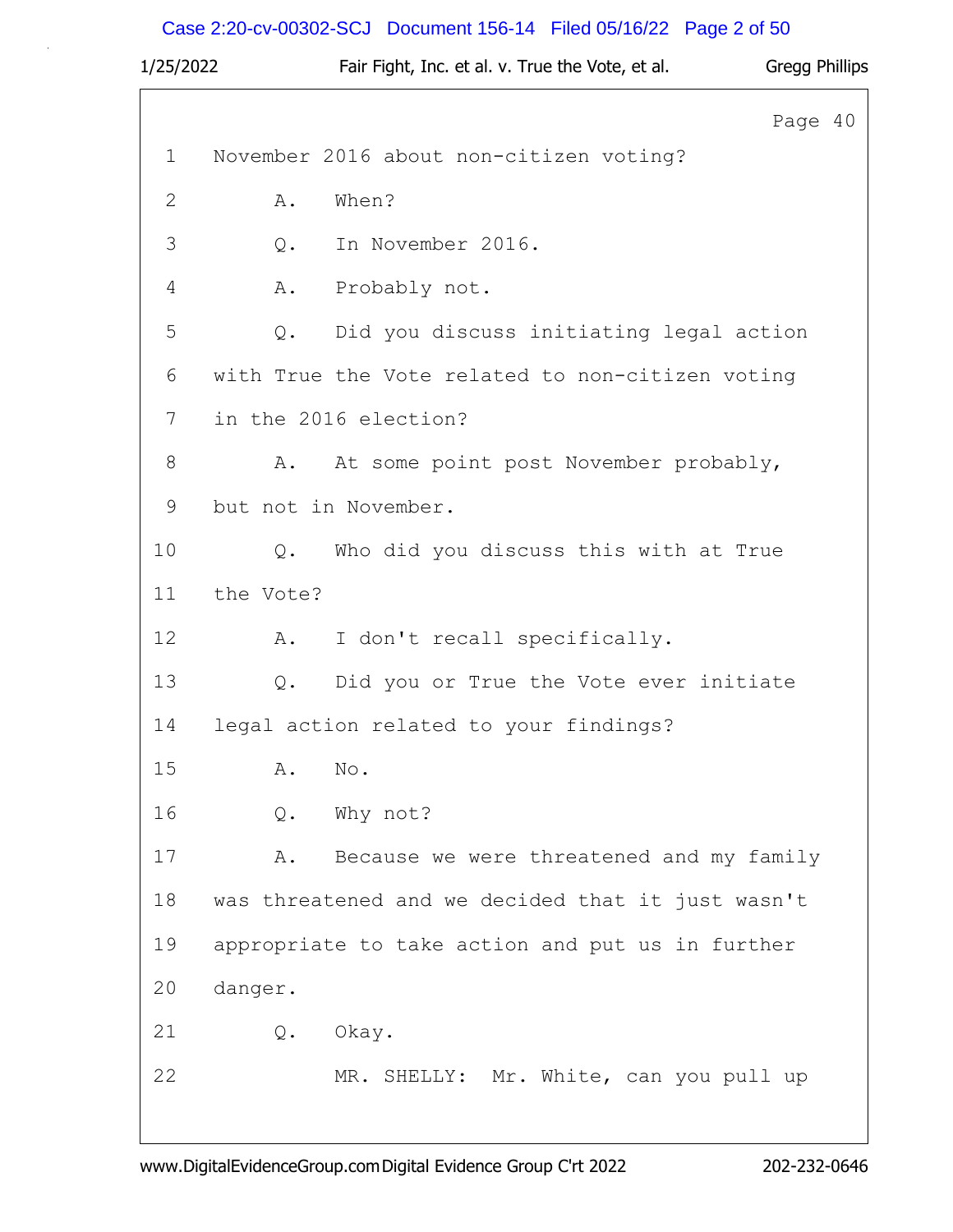# Case 2:20-cv-00302-SCJ Document 156-14 Filed 05/16/22 Page 3 of 50

| 1/25/2022   | Fair Fight, Inc. et al. v. True the Vote, et al.  | <b>Gregg Phillips</b> |  |
|-------------|---------------------------------------------------|-----------------------|--|
|             |                                                   | Page 41               |  |
| $\mathbf 1$ | Exhibit R.                                        |                       |  |
| 2           | (Phillips Deposition Exhibit 4 was                |                       |  |
| 3           | marked for identification and attached to the     |                       |  |
| 4           | transcript.)                                      |                       |  |
| 5           | BY MR. SHELLY:                                    |                       |  |
| 6           | Mr. Phillips, did you conduct an<br>Q.            |                       |  |
| 7           | interview with CNN in January 2017 about          |                       |  |
| 8           | allegations of non-citizen voting in the 2016     |                       |  |
| 9           | election?                                         |                       |  |
| 10          | A.<br>Yes.                                        |                       |  |
| 11          | MR. SHELLY: Can we go to page 10.                 |                       |  |
| 12          | Great.                                            |                       |  |
| 13          | BY MR. SHELLY:                                    |                       |  |
| 14          | This is the third paragraph down<br>Q.            |                       |  |
| 15          | starting with "Obviously." Reading ahead a few    |                       |  |
| 16          | sentences, you say, "When we complete this        |                       |  |
| 17          | analysis, we're going [to] lay it out to the      |                       |  |
| 18          | public. We're going to lay out our methodologies. |                       |  |
| 19          | We're going to lay out our hypothesis. We're      |                       |  |
| 20          | going to lay out our outputs. We're going to lay  |                       |  |
| 21          | out the raw data for everyone to see."            |                       |  |
| 22          | Did I read that correctly?                        |                       |  |
|             |                                                   |                       |  |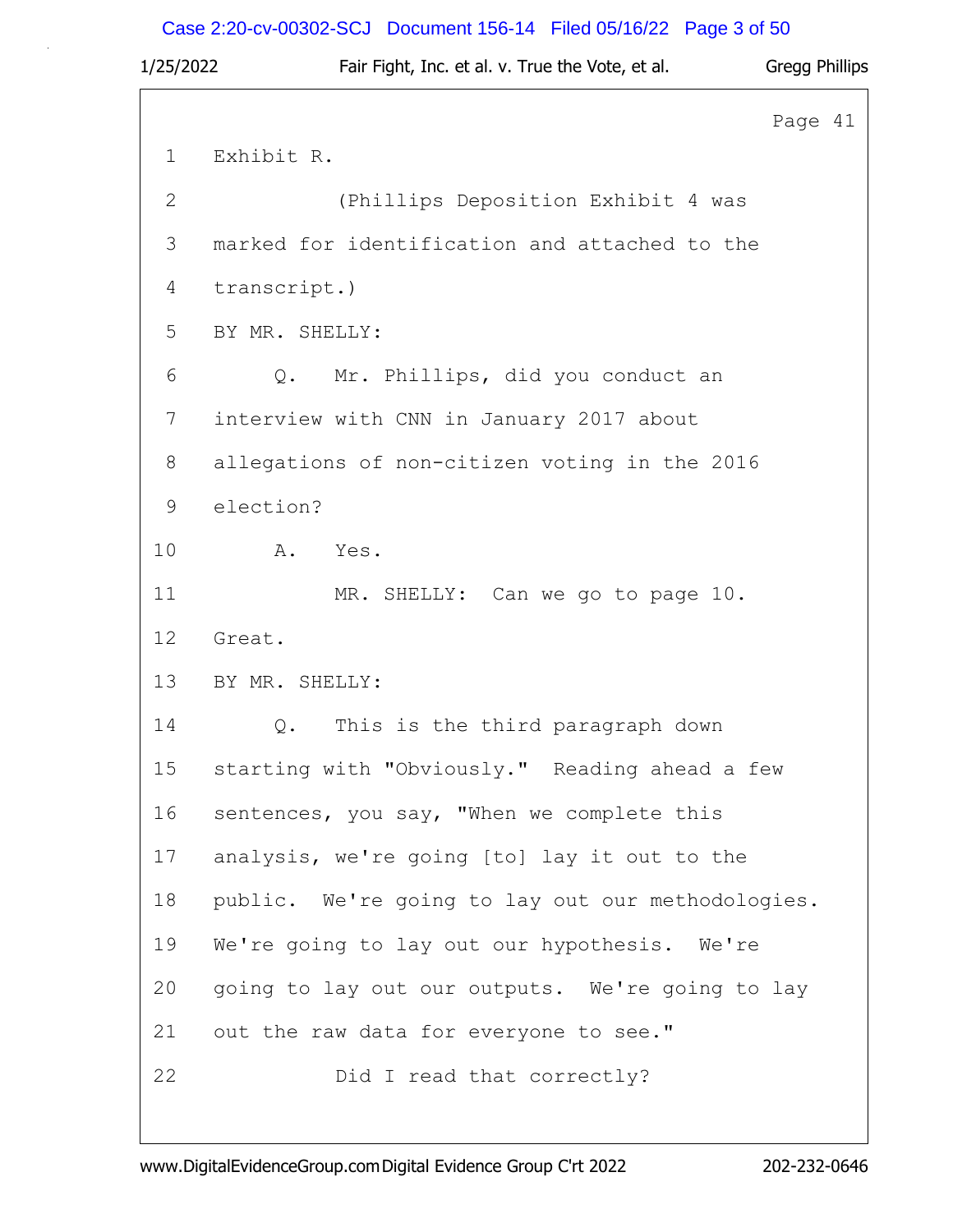# Case 2:20-cv-00302-SCJ Document 156-14 Filed 05/16/22 Page 4 of 50

| 1/25/2022   | Gregg Phillips<br>Fair Fight, Inc. et al. v. True the Vote, et al. |
|-------------|--------------------------------------------------------------------|
|             | Page 42                                                            |
| $\mathbf 1$ | Yes, but I don't recall the exact words.<br>Α.                     |
| 2           | You read what's on the screen.                                     |
| 3           | Q. Okay. And do you agree that this was in                         |
| 4           | the context of analysis of non-citizen voting in                   |
| 5           | the 2016 election?                                                 |
| 6           | I don't recall --<br>Α.                                            |
| 7           | MR. BOPP: I object. The question goes                              |
| $8\,$       | beyond the limit of the six states and, therefore,                 |
| $\mathsf 9$ | you're violating the court's order, and I instruct                 |
| 10          | him not to answer.                                                 |
| 11          | MR. SHELLY: This is an interview that                              |
| 12          | he gave with CNN. I'm not asking about Oregon or                   |
| 13          | any state that's not among the six states. I'm                     |
| 14          | just asking him about what he told CNN related to                  |
| 15          | the 2016 election.                                                 |
| 16          | MR. BOPP: I've made my objection to                                |
| 17          | your question.                                                     |
| 18          | MR. SHELLY: And I understand you're                                |
| 19          | instructing him not to answer in his 30(b)(6) or                   |
| 20          | his individual capacity?                                           |
| 21          | MR. BOPP: I did instruct him not to                                |
| 22          | answer because your --                                             |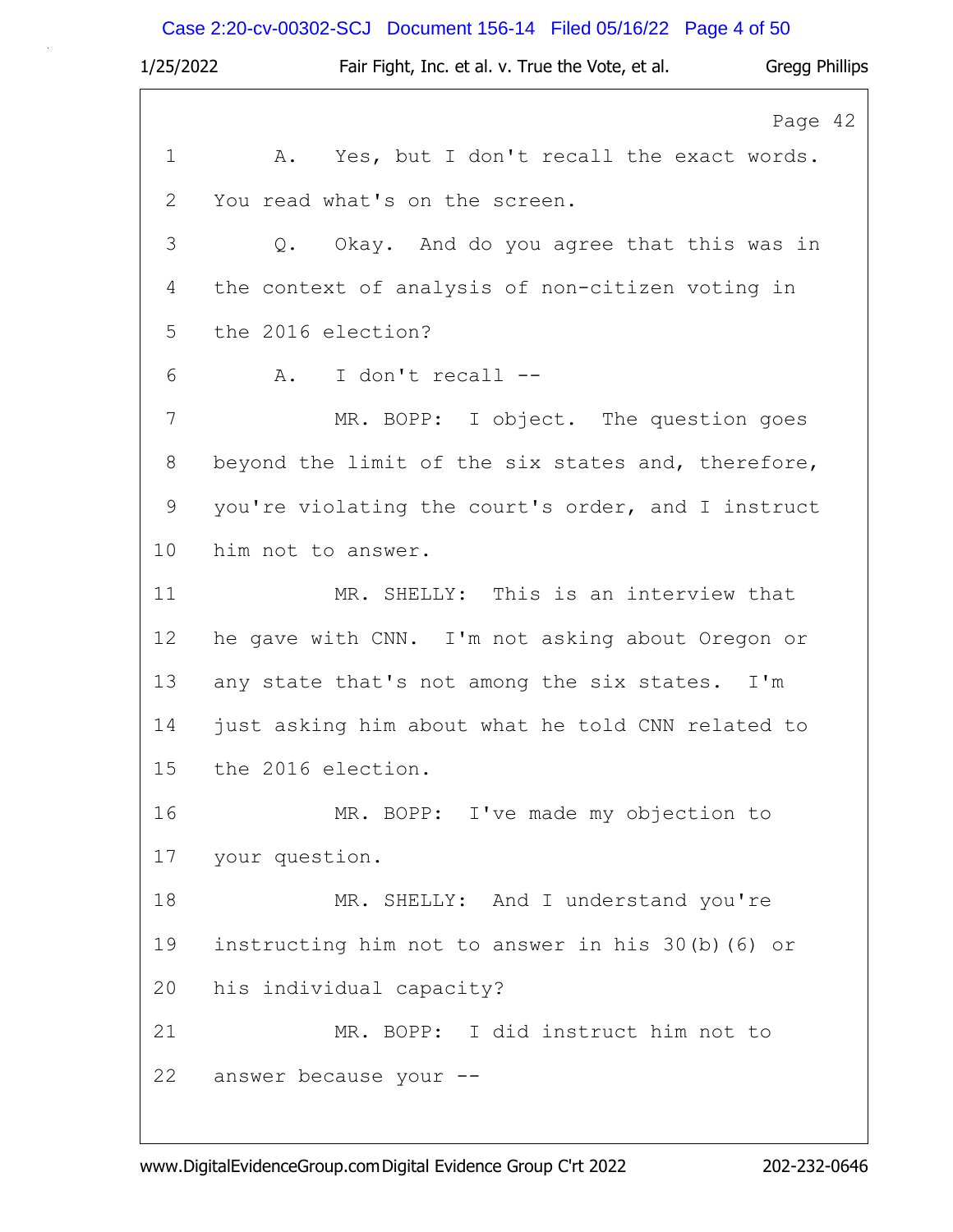# Case 2:20-cv-00302-SCJ Document 156-14 Filed 05/16/22 Page 5 of 50

| 1/25/2022   | Fair Fight, Inc. et al. v. True the Vote, et al.<br>Gregg Phillips |
|-------------|--------------------------------------------------------------------|
|             | Page 43                                                            |
| $\mathbf 1$ | MR. SHELLY: Okay. I just want to make                              |
| 2           | sure that I heard correctly. I will continue with                  |
| 3           | my questions.                                                      |
| 4           | BY MR. SHELLY:                                                     |
| 5           | When did you complete this analysis,<br>Q.                         |
| 6           | Mr. Phillips?                                                      |
| 7           | I don't recall.<br>A.                                              |
| 8           | MR. BOPP: Same --                                                  |
| 9           | Gregg, you need to pause for just a                                |
| 10          | second so I can enter -- because, you know, half                   |
| 11          | of his questions are completely in violation of                    |
| 12          | the court order, so I need to be able to interject                 |
| 13          | with an objection.                                                 |
| 14          | So I object. Your question goes beyond                             |
| 15          | the court's limitation on your questions. And it                   |
| 16          | needs to be the six states and also be 2012                        |
| 17          | forward. I instruct him to not answer.                             |
| 18          | BY MR. SHELLY:                                                     |
| 19          | And what did you find when you completed<br>Q.                     |
| 20          | your analysis?                                                     |
| 21          | MR. BOPP: Same objection and same                                  |
| 22          | instruction.                                                       |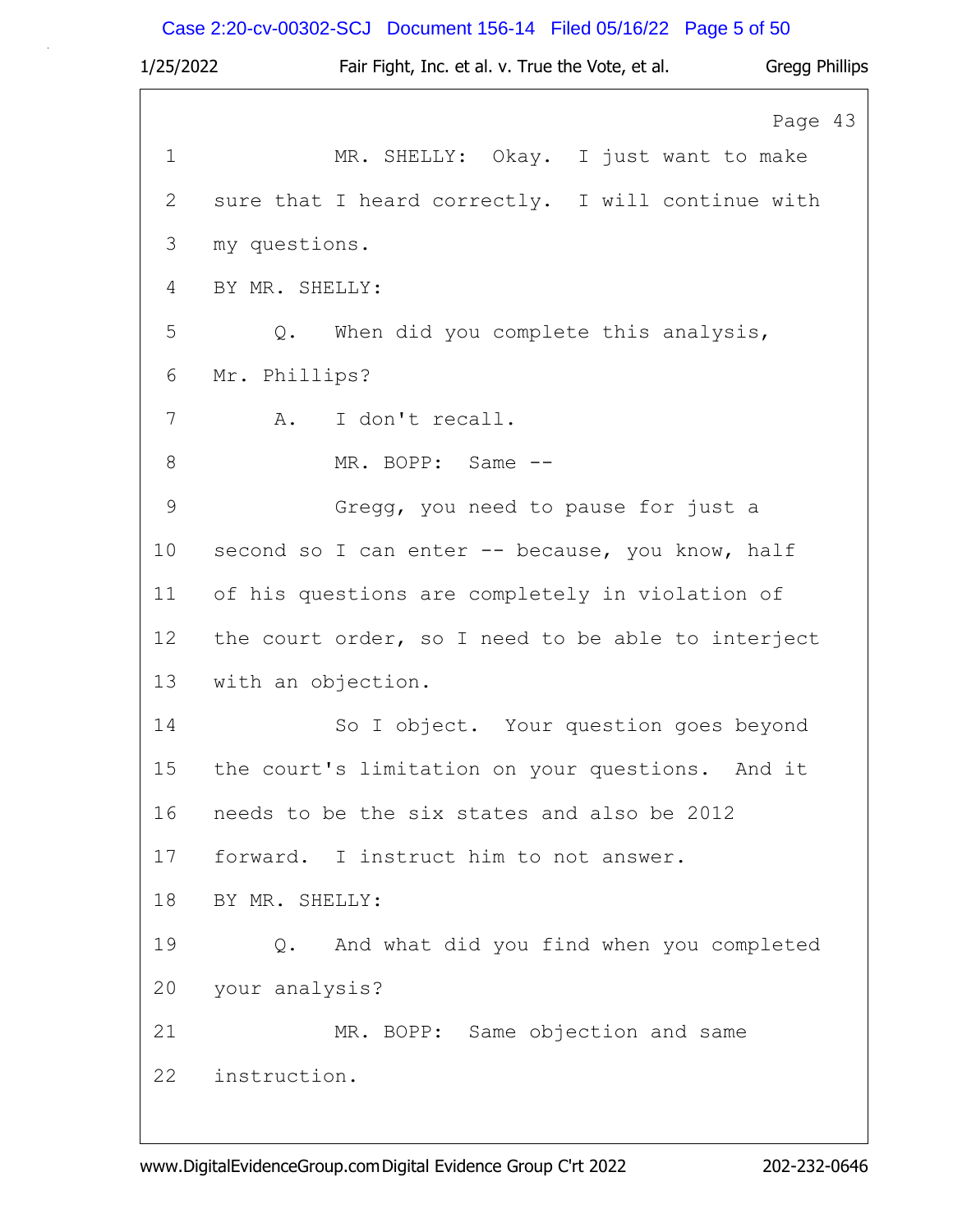# Case 2:20-cv-00302-SCJ Document 156-14 Filed 05/16/22 Page 6 of 50

| 1/25/2022    | Fair Fight, Inc. et al. v. True the Vote, et al. | <b>Gregg Phillips</b> |  |
|--------------|--------------------------------------------------|-----------------------|--|
|              |                                                  | Page 44               |  |
| $\mathbf{1}$ | BY MR. SHELLY:                                   |                       |  |
| 2            | Did you ever release your methodology?<br>Q.     |                       |  |
| 3            | MR. BOPP: Same objection. Same                   |                       |  |
| 4            | instruction.                                     |                       |  |
| 5            | BY MR. SHELLY:                                   |                       |  |
| 6            | Did you ever release your raw data?<br>Q.        |                       |  |
| 7            | MR. BOPP: Same objection. Same                   |                       |  |
| 8            | instruction.                                     |                       |  |
| 9            | BY MR. SHELLY:                                   |                       |  |
| 10           | Do you plan to release your analysis,<br>Q.      |                       |  |
| 11           | methodology or raw data?                         |                       |  |
| 12           | MR. BOPP: Same objection. Same                   |                       |  |
| 13           | instruction.                                     |                       |  |
| 14           | BY MR. SHELLY:                                   |                       |  |
| 15           | Did any independent third party ever<br>$Q$ .    |                       |  |
| 16           | confirm your allegations related to the 2016     |                       |  |
| 17           | election?                                        |                       |  |
| 18           | MR. BOPP: Same objection. Same                   |                       |  |
| 19           | instruction.                                     |                       |  |
| 20           | MR. SHELLY: You can take this down,              |                       |  |
| 21           | Mr. White.                                       |                       |  |
| 22           | THE VIDEOGRAPHER: My apologies.                  | What?                 |  |
|              |                                                  |                       |  |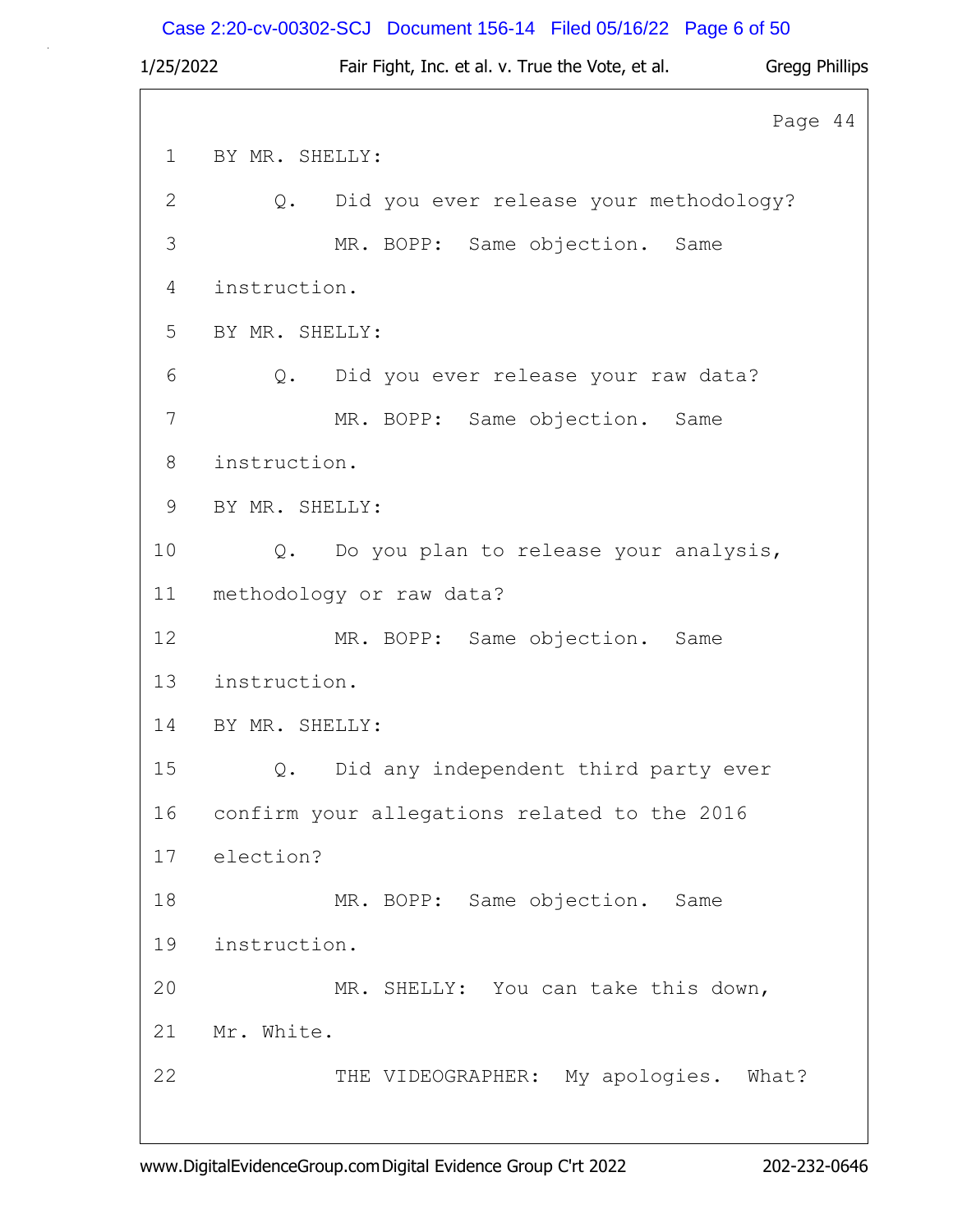# Case 2:20-cv-00302-SCJ Document 156-14 Filed 05/16/22 Page 7 of 50

| 1/25/2022     |                | Fair Fight, Inc. et al. v. True the Vote, et al.   | <b>Gregg Phillips</b> |
|---------------|----------------|----------------------------------------------------|-----------------------|
|               |                |                                                    | Page 45               |
| $\mathbf 1$   |                | MR. SHELLY: I'm all done with this                 |                       |
| 2             |                | exhibit. You can take it down. Thank you.          |                       |
| 3             |                | THE VIDEOGRAPHER: Okay.                            |                       |
| 4             | BY MR. SHELLY: |                                                    |                       |
| 5             |                | Q. Mr. Phillips, what do you do for a              |                       |
| 6             | living now?    |                                                    |                       |
| 7             | Α.             | I own a technology company.                        |                       |
| $8\,$         | $Q$ .          | Is that OpSec?                                     |                       |
| $\mathcal{G}$ | Α.             | No.                                                |                       |
| 10            | $Q$ .          | What's the name of the company?                    |                       |
| 11            | Α.             | CoverMe Services.                                  |                       |
| 12            | Q.             | Did you found OpSec?                               |                       |
| 13            | Α.             | Yes.                                               |                       |
| 14            | Q.             | Are you the managing partner at OpSec?             |                       |
| 15            | Α.             | Yes.                                               |                       |
| 16            |                | Q. And these are positions that you                |                       |
| 17            |                | continue to hold today?                            |                       |
| 18            | Α.             | Yes.                                               |                       |
| 19            |                | Q. Okay. Just to clean up the previous             |                       |
| 20            |                | section about the 2016, Mr. Phillips, can you just |                       |
| 21            |                | confirm that you intend to follow your attorney's  |                       |
| 22            |                | instruction not to answer?                         |                       |

www.DigitalEvidenceGroup.comDigital Evidence Group C'rt 2022 202-232-0646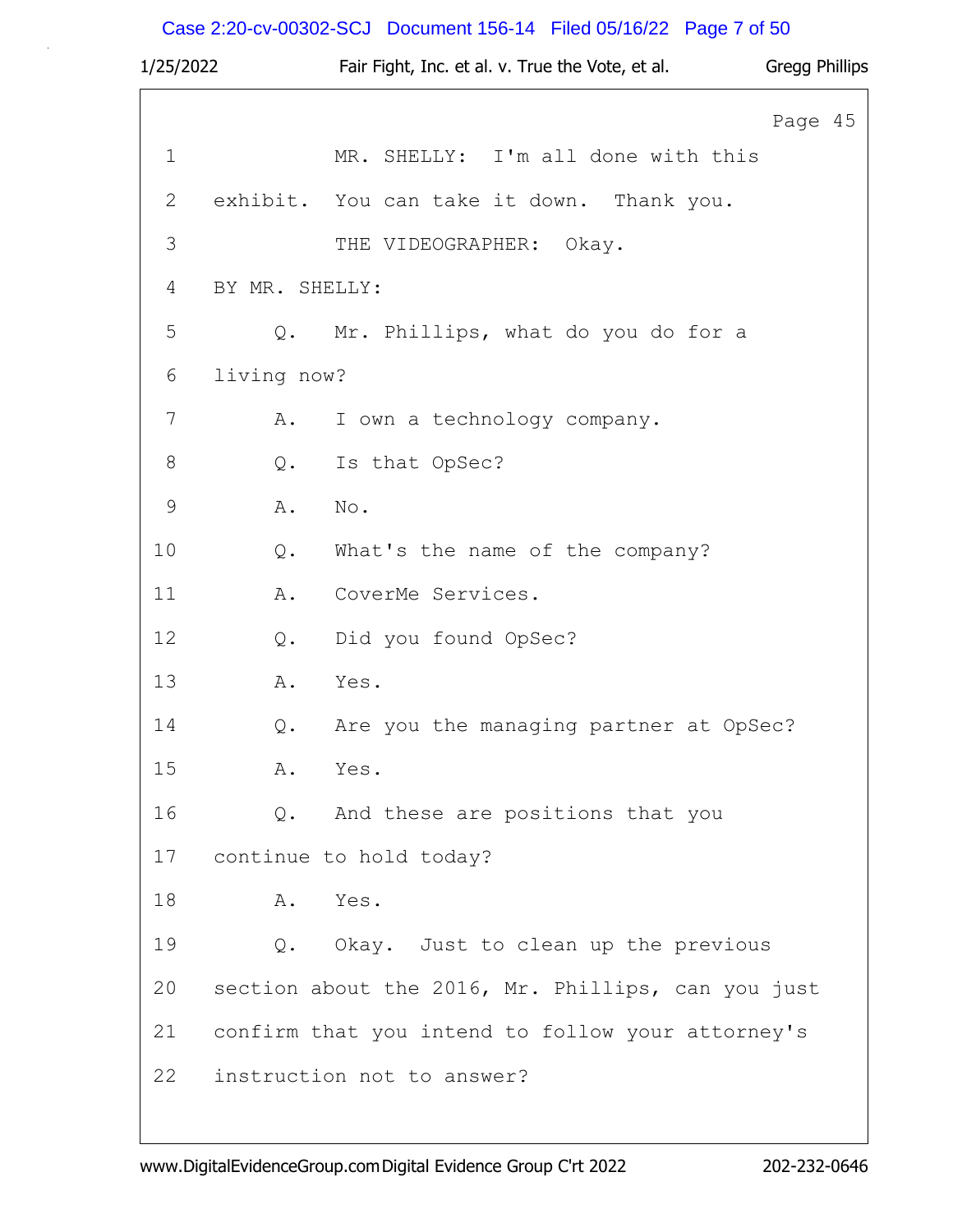# Case 2:20-cv-00302-SCJ Document 156-14 Filed 05/16/22 Page 8 of 50

| 1/25/2022   |                  | Fair Fight, Inc. et al. v. True the Vote, et al. | <b>Gregg Phillips</b> |  |
|-------------|------------------|--------------------------------------------------|-----------------------|--|
|             |                  |                                                  | Page 46               |  |
| $\mathbf 1$ | Α.               | Yes, I intend to follow my attorney's            |                       |  |
| 2           | instructions.    |                                                  |                       |  |
| 3           | Q.               | Thank you.                                       |                       |  |
| 4           |                  | What services does OpSec perform?                |                       |  |
| 5           | Α.               | Research, election intelligence                  |                       |  |
| 6           |                  | gathering, some operational activities.          |                       |  |
| 7           | $Q$ .            | And what kinds of operational                    |                       |  |
| 8           | activities?      |                                                  |                       |  |
| 9           | Α.               | It depends on the situation.                     |                       |  |
| 10          | Q.               | I think you told me that OpSec was               |                       |  |
| 11          | founded in 2020. |                                                  |                       |  |
| 12          |                  | Do you remember when in 2020 it was              |                       |  |
| 13          | founded?         |                                                  |                       |  |
| 14          | Α.               | Formally founded in 2020, yes.                   |                       |  |
| 15          | $Q$ .            | Was that -- do you know what part of the         |                       |  |
| 16          | year?            |                                                  |                       |  |
| 17          | Α.               | I don't.                                         |                       |  |
| 18          | $Q$ .            | Before the fall elections?                       |                       |  |
| 19          | Α.               | Yes.                                             |                       |  |
| 20          | Q.               | How many employees does OpSec have?              |                       |  |
| 21          | Α.               | No legitimate employee. No full-time             |                       |  |
| 22          |                  | employees beyond me. We hire contractors.        |                       |  |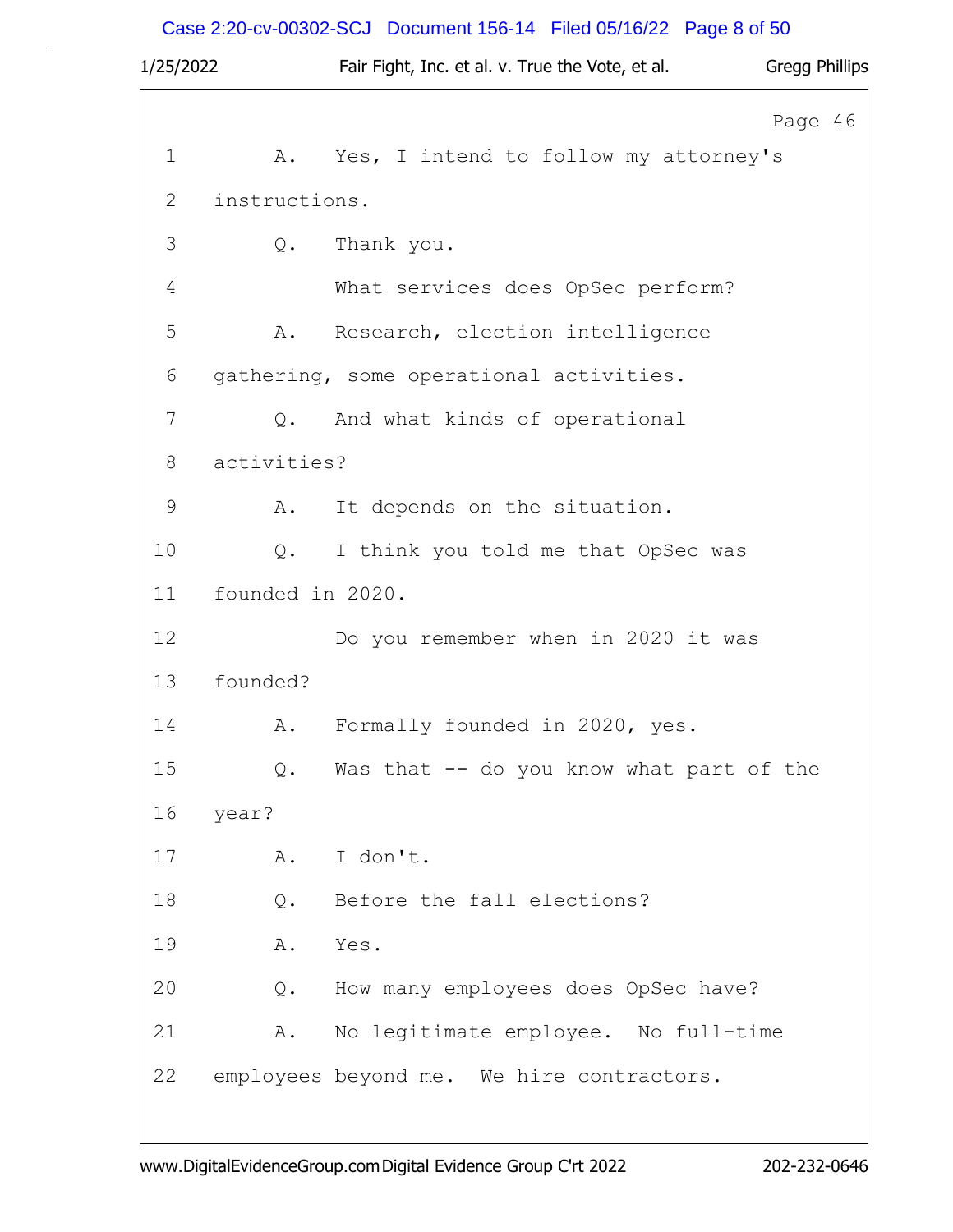# Case 2:20-cv-00302-SCJ Document 156-14 Filed 05/16/22 Page 9 of 50

| 1/25/2022     | Fair Fight, Inc. et al. v. True the Vote, et al.   |          | Gregg Phillips |
|---------------|----------------------------------------------------|----------|----------------|
|               |                                                    | Page 101 |                |
| $\mathbf 1$   | the file that was used?                            |          |                |
| $\mathbf{2}$  | I don't know right off the top of my<br>Α.         |          |                |
| 3             | head, no.                                          |          |                |
| 4             | Is that something you looked into in<br>Q.         |          |                |
| 5             | preparation for this deposition?                   |          |                |
| 6             | No, just because that's not what we were<br>Α.     |          |                |
| 7             | doing. You're asking about data cleanliness. And   |          |                |
| 8             | what we were trying to do is ascertain whether     |          |                |
| $\mathcal{G}$ | people still lived in the jurisdiction or not.     |          |                |
| 10            | And we were compelled to assist the challenging    |          |                |
| 11            | voters to give a specific reason.                  |          |                |
| 12            | And it's up to the counties to determine           |          |                |
| 13            | reasonable suspicion or probable cause or whatever |          |                |
| 14            | it is in Georgia. A challenger has to give a       |          |                |
| 15            | specific reason. The specific reason is they       |          |                |
| 16            | don't live in the jurisdiction anymore.            |          |                |
| 17            | If your window for including people who<br>Q.      |          |                |
| 18            | submitted an NCOA request goes back in time far    |          |                |
| 19            | enough, is there a possibility that they could     |          |                |
| 20            | have moved back to Georgia, but would still be on  |          |                |
| 21            | your list because of their previous move out of    |          |                |
| 22            | state?                                             |          |                |
|               |                                                    |          |                |

www.DigitalEvidenceGroup.comDigital Evidence Group C'rt 2022 202-232-0646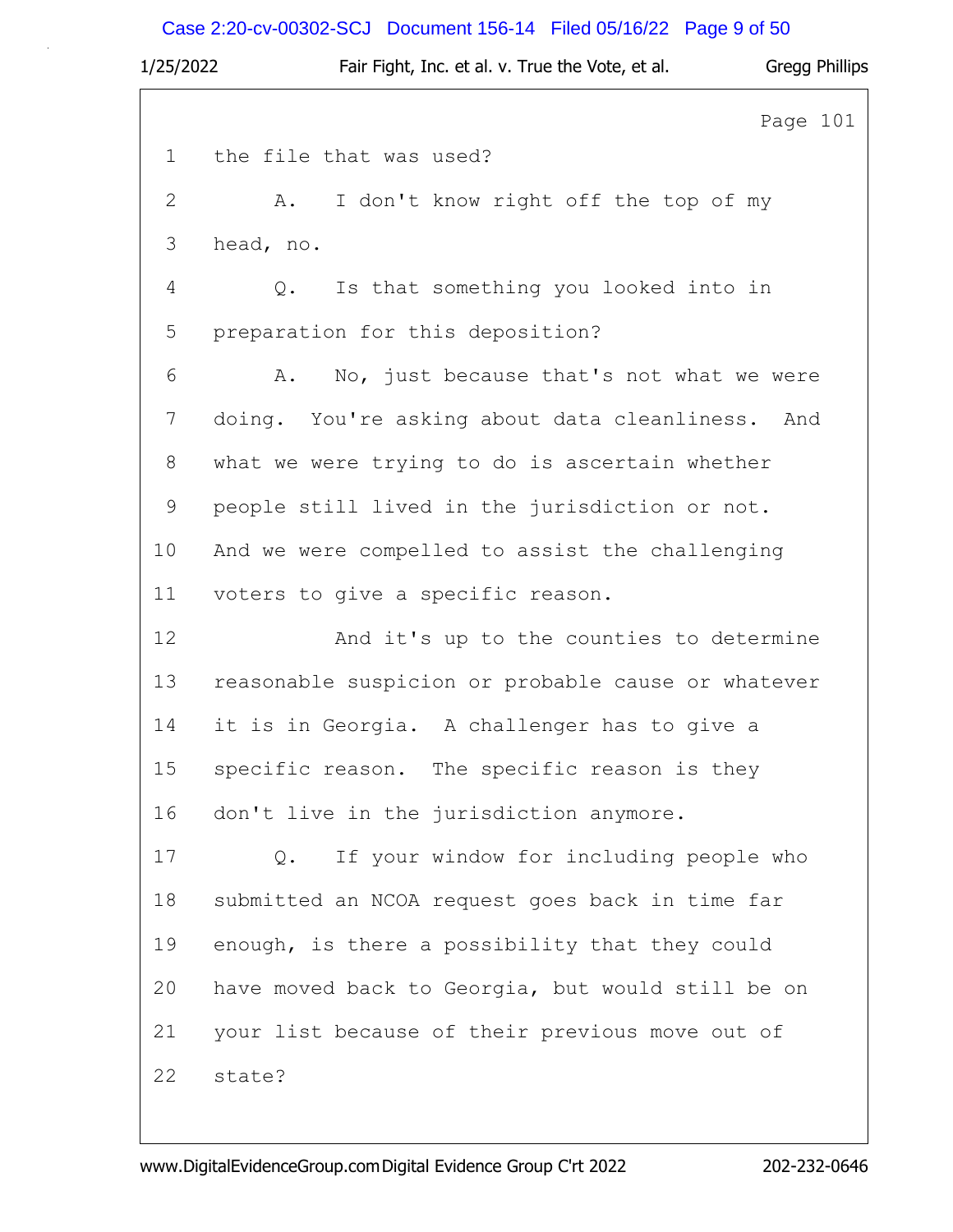# Case 2:20-cv-00302-SCJ Document 156-14 Filed 05/16/22 Page 10 of 50

| 1/25/2022   | Fair Fight, Inc. et al. v. True the Vote, et al.<br><b>Gregg Phillips</b> |
|-------------|---------------------------------------------------------------------------|
|             | Page 102                                                                  |
| $\mathbf 1$ | Sure. It's possible.<br>Α.                                                |
| 2           | But I'm understanding you're not sure<br>Q.                               |
| 3           | how far back those requests would have been                               |
| 4           | included for your lists?                                                  |
| 5           | No. It's not relevant.<br>Α.                                              |
| 6           | Q.<br>Okay.                                                               |
| 7           | MR. SHELLY: Can we pull up Exhibit S.                                     |
| $8\,$       | (Phillips Deposition Exhibit 7 was                                        |
| 9           | marked for identification and attached to the                             |
| 10          | transcript.)                                                              |
| 11          | MR. SHELLY: You can scroll down a page                                    |
| 12          | or two.                                                                   |
| 13          | BY MR. SHELLY:                                                            |
| 14          | Q.<br>So this is an NCOALink processing                                   |
| 15          | summary report that was produced by Mr. Davis, who                        |
| 16          | attempted to match the Georgia voter file with                            |
| 17          | NCOA data.                                                                |
| 18          | Take a look at this and tell me, was                                      |
| 19          | anything like this produced during your matching                          |
| 20          | process?                                                                  |
| 21          | We don't use this particular tool. And<br>Α.                              |
| 22          | no. It's irrelevant.                                                      |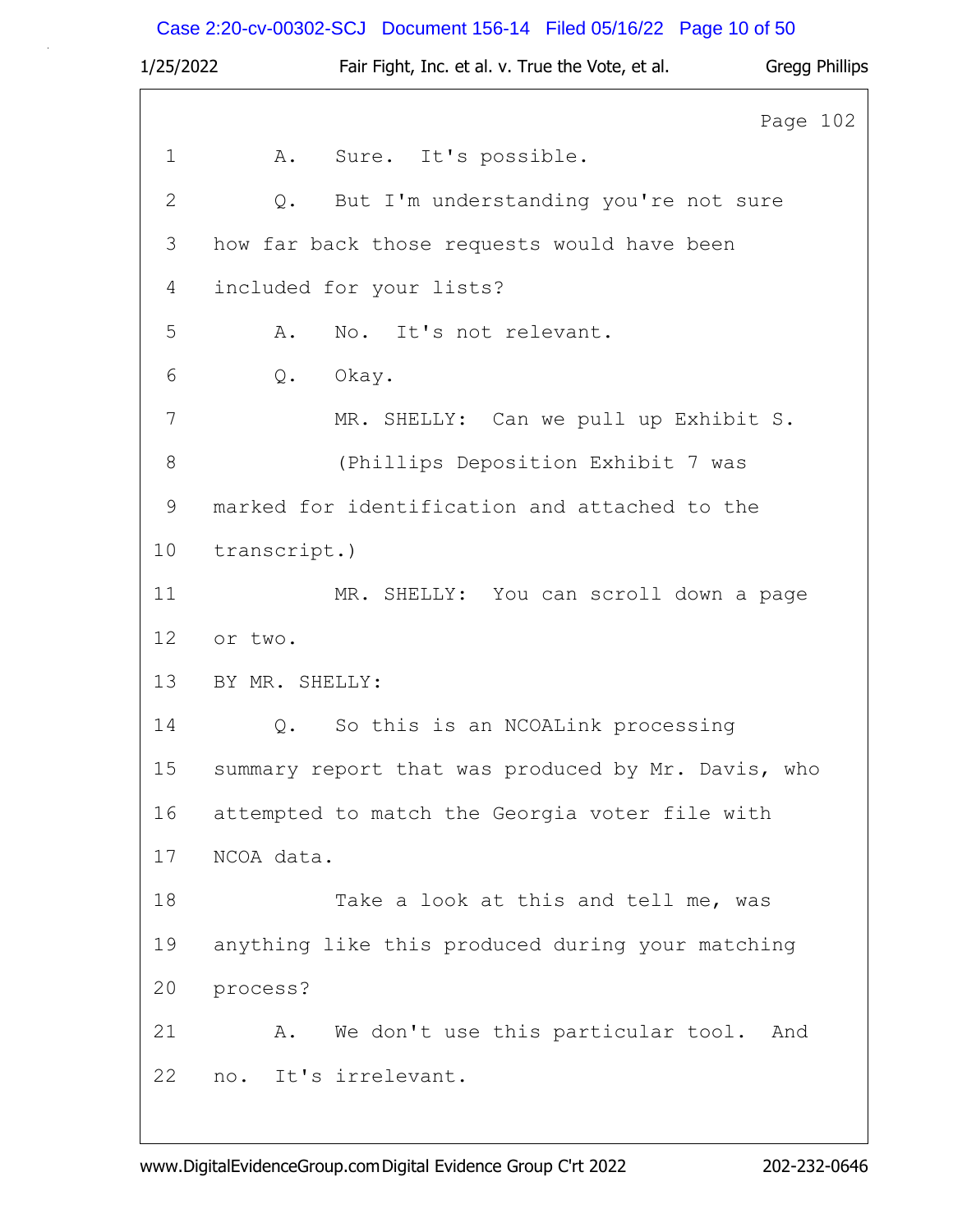# Case 2:20-cv-00302-SCJ Document 156-14 Filed 05/16/22 Page 11 of 50

| 1/25/2022    |                | Fair Fight, Inc. et al. v. True the Vote, et al. |          | Gregg Phillips |
|--------------|----------------|--------------------------------------------------|----------|----------------|
|              |                |                                                  | Page 103 |                |
| $\mathbf 1$  |                | Q. Okay.                                         |          |                |
| $\mathbf{2}$ |                | MR. SHELLY: Can you go to bottom of              |          |                |
| 3            |                | page 5 of this document, Mr. White.              |          |                |
| 4            | BY MR. SHELLY: |                                                  |          |                |
| 5            | $Q$ .          | Do you see here, at the bottom left              |          |                |
| 6            |                | corner, there are some counts for insufficient   |          |                |
| 7            |                | data, address not found, multiple responses?     |          |                |
| $8\,$        | Α.             | Yeah.                                            |          |                |
| 9            | Q.             | Am I understanding correctly that you            |          |                |
| 10           |                | did not develop any similar counts for your      |          |                |
| 11           | analysis?      |                                                  |          |                |
| 12           | Α.             | No, my guess is he didn't use either             |          |                |
| 13           |                | CASS or DPV. And I would suggest that he didn't  |          |                |
| 14           |                | clean the rolls as it relates to identity        |          |                |
| 15           |                | verification first or he wouldn't have had this. |          |                |
| 16           |                | This is bad process.                             |          |                |
| 17           |                | Q. Okay. What should Mr. Davis have done?        |          |                |
| 18           |                | MR. BOPP: Excuse me. I need to talk to           |          |                |
| 19           |                | my client for a second, so we will go off.       |          |                |
| 20           |                | THE VIDEOGRAPHER: Do you want to go off          |          |                |
| 21           |                | the record, Counsel?                             |          |                |
| 22           |                | MR. SHELLY: I just want to reiterate my          |          |                |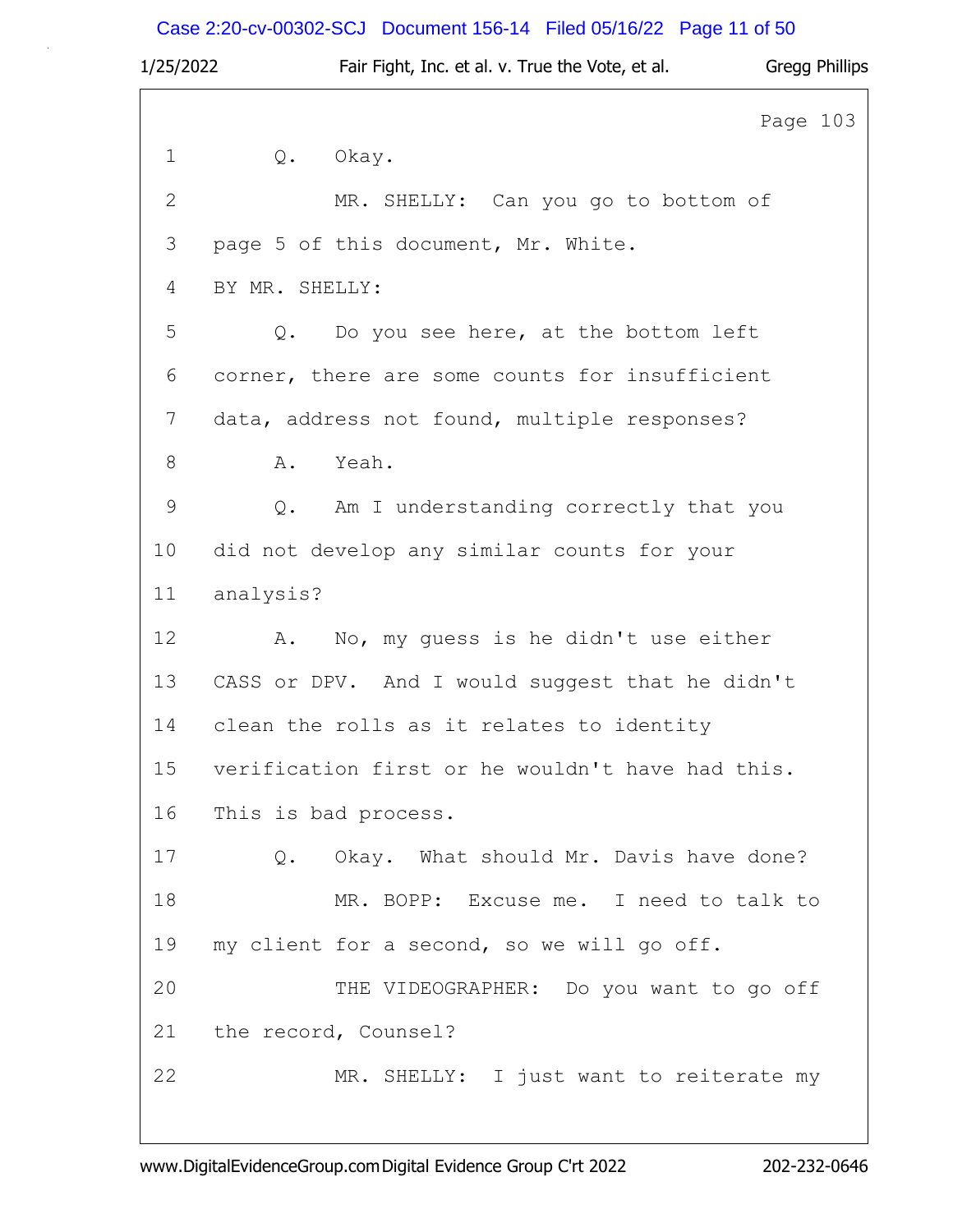# Case 2:20-cv-00302-SCJ Document 156-14 Filed 05/16/22 Page 12 of 50

| 1/25/2022   | Fair Fight, Inc. et al. v. True the Vote, et al. Gregg Phillips |          |
|-------------|-----------------------------------------------------------------|----------|
|             |                                                                 | Page 104 |
| $\mathbf 1$ | objection to conferring between the witness and                 |          |
| 2           | counsel about how to answer my questions.                       |          |
| 3           | (Pause from the record.)                                        |          |
| 4           | MR. BOPP: Okay. We're back. You can                             |          |
| 5           | resume your questioning.                                        |          |
| 6           | BY MR. SHELLY:                                                  |          |
| 7           | Q. Mr. Phillips, you were telling me that                       |          |
| 8           | there was -- that this document illustrates that                |          |
| 9           | Mr. Davis used a bad process.                                   |          |
| 10          | Can you explain what you meant by that?                         |          |
| 11          | I was just speculating. It was not<br>Α.                        |          |
| 12          | appropriate. We don't do it this way.                           |          |
| 13          | Q. What does this document indicate was not                     |          |
| 14          | done that should have been done?                                |          |
| 15          | I really can't speculate. I'm sure that<br>Α.                   |          |
| 16          | Mr. Davis is doing a good job.                                  |          |
| 17          | Is this -- is your answer informed by<br>$Q$ .                  |          |
| 18          | off-the-record discussions you just had with                    |          |
| 19          | counsel?                                                        |          |
| 20          | No.<br>Α.                                                       |          |
| 21          | Q. Did you discuss your testimony with                          |          |
| 22          | counsel during that recess?                                     |          |
|             |                                                                 |          |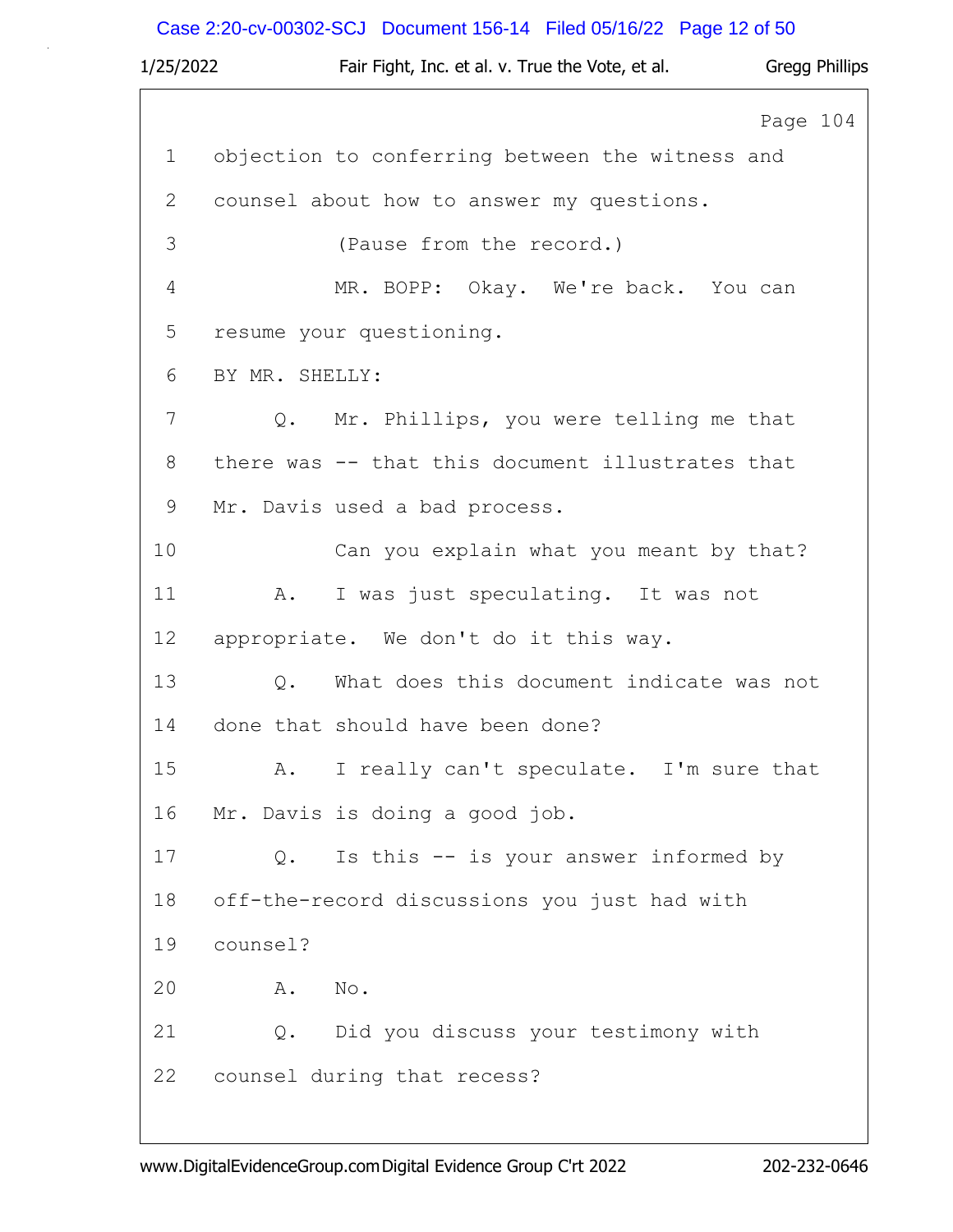Case 2:20-cv-00302-SCJ Document 156-14 Filed 05/16/22 Page 13 of 50

| 1/25/2022    | Fair Fight, Inc. et al. v. True the Vote, et al.<br><b>Gregg Phillips</b> |
|--------------|---------------------------------------------------------------------------|
|              | Page 105                                                                  |
| $\mathbf 1$  | MR. BOPP: You know, your Honor -- I                                       |
| $\mathbf{2}$ | mean, your Honor -- Jacob, there was no pending                           |
| 3            | question when I sought to consult with my client.                         |
| 4            | There was no pending question, no pending answer.                         |
| 5            | $So$ $-$                                                                  |
| 6            | But go ahead, Gregg, you can answer.                                      |
| 7            | THE WITNESS: No, I don't -- I don't --                                    |
| 8            | I'm not as aware of Mr. Davis' process as I should                        |
| 9            | be to make a comment, so I don't know.                                    |
| 10           | MR. SHELLY: You can take this exhibit                                     |
| 11           | down.                                                                     |
| 12           | BY MR. SHELLY:                                                            |
| 13           | Q. For complex record linkage, do you think                               |
| 14           | it is important that fields used to link records                          |
| 15           | in different databases conform with respect to                            |
| 16           | data format and data type?                                                |
| 17           | What was the question?<br>Α.                                              |
| 18           | For complex record linkage, do you think<br>Q.                            |
| 19           | it is important that fields used to link records                          |
| 20           | in different databases conform with respect to                            |
| 21           | data format and data type?                                                |
| 22           | Α.<br>Sure.                                                               |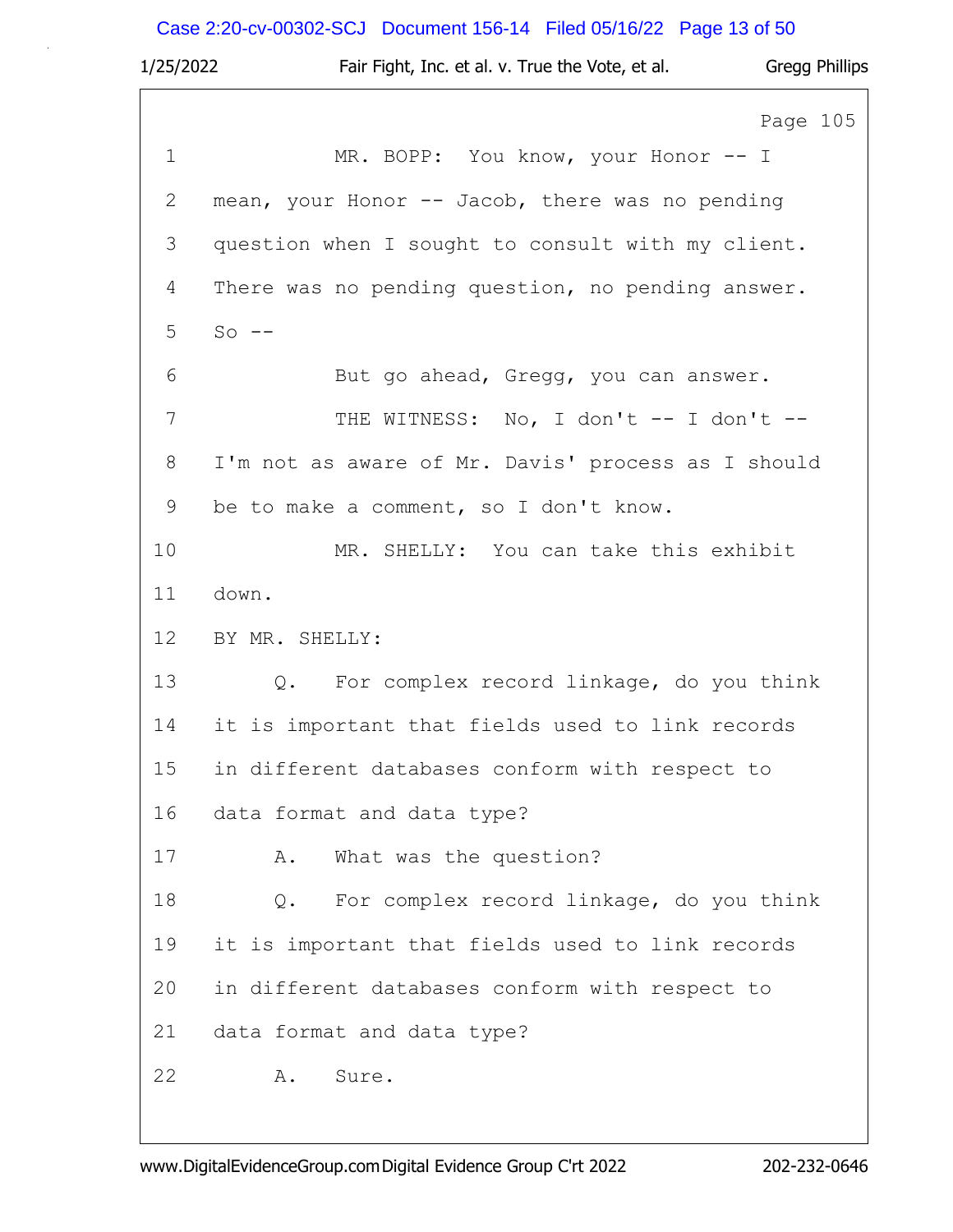# Case 2:20-cv-00302-SCJ Document 156-14 Filed 05/16/22 Page 14 of 50

| 1/25/2022   |                    | Fair Fight, Inc. et al. v. True the Vote, et al.   | <b>Gregg Phillips</b> |
|-------------|--------------------|----------------------------------------------------|-----------------------|
|             |                    |                                                    | Page 106              |
| $\mathbf 1$ | Q.                 | So would you agree that it's                       |                       |
| 2           | important --       |                                                    |                       |
| 3           | Α.                 | So assuming that you're performing an              |                       |
| 4           |                    | actual linkage, yes.                               |                       |
| 5           | Q.                 | Did you perform an actual linkage?                 |                       |
| 6           | Α.                 | Can you define what you mean by                    |                       |
| 7           | "linkage."         |                                                    |                       |
| $\,8\,$     |                    | Q. Well, I'm repeating the term that you           |                       |
| 9           | just used.         |                                                    |                       |
| 10          |                    | What do you understand that to mean?               |                       |
| 11          | Α.                 | No, that's not true. You just said                 |                       |
| 12          | "linkage."         |                                                    |                       |
| 13          |                    | What do you mean by "linkage"?                     |                       |
| 14          | Q.                 | Is that not the term that you just used?           |                       |
| 15          | Α.                 | You asked me a question about linkage.             |                       |
| 16          | Read the question. |                                                    |                       |
| 17          | $Q$ .              | Did you attempt to link information                |                       |
| 18          |                    | between Georgia's voter rolls and other data sets? |                       |
| 19          | Α.                 | What do you mean by "link"?                        |                       |
| 20          | Q.                 | Match.                                             |                       |
| 21          | Α.                 | Match?<br>Sure.                                    |                       |
| 22          | Q.                 | When you performed that matching, do you           |                       |
|             |                    |                                                    |                       |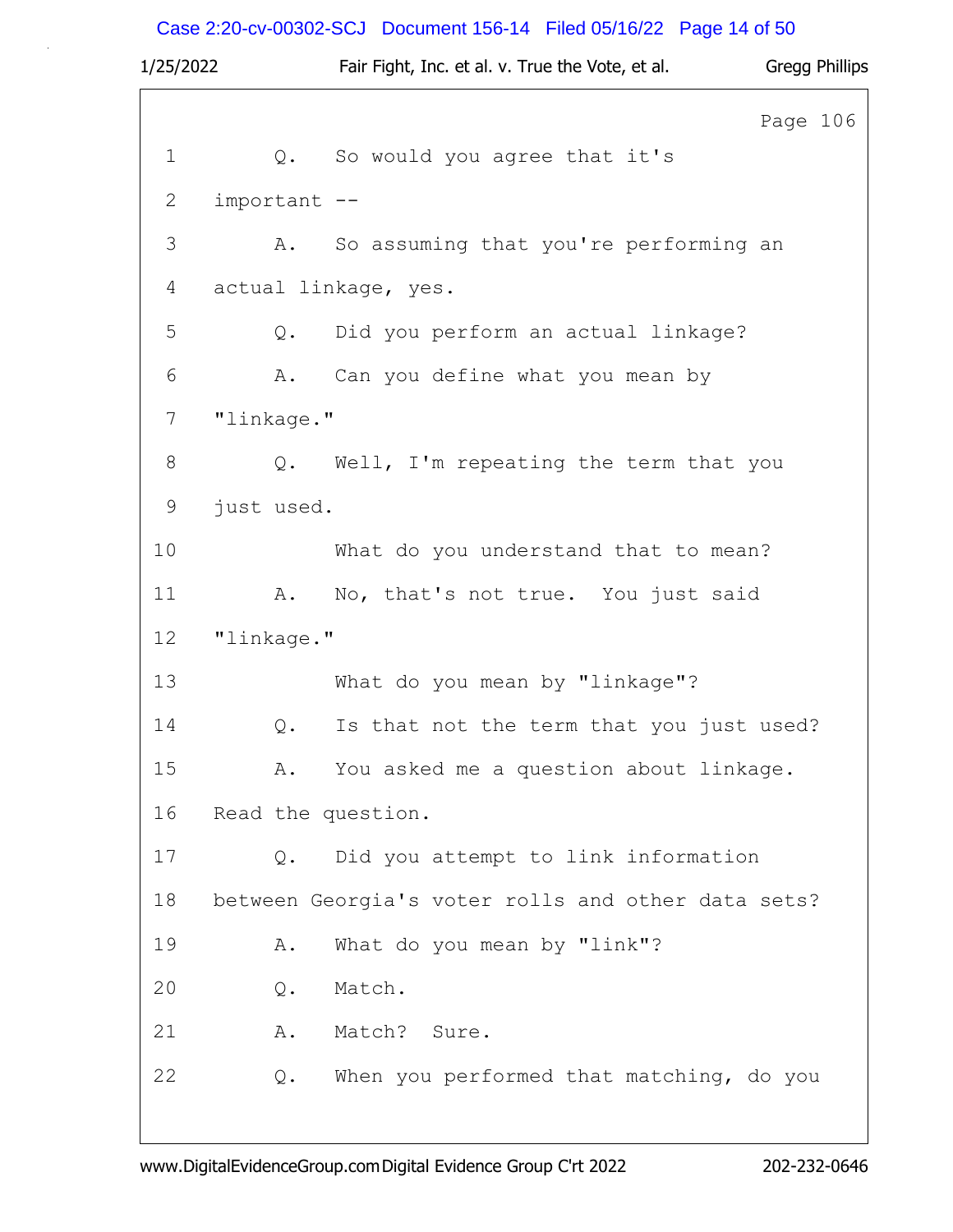Case 2:20-cv-00302-SCJ Document 156-14 Filed 05/16/22 Page 15 of 50

| 1/25/2022    | Fair Fight, Inc. et al. v. True the Vote, et al.  | Gregg Phillips |
|--------------|---------------------------------------------------|----------------|
|              |                                                   | Page 107       |
| 1            | agree that it's important that the fields conform |                |
| $\mathbf{2}$ | with respect to data format and data type?        |                |
| 3            | Yes.<br>Α.                                        |                |
| 4            | Do you agree that it would be important<br>Q.     |                |
| 5            | that both databases used for the match use        |                |
| 6            | standardized abbreviations?                       |                |
| 7            | We have a separate approach that we use<br>Α.     |                |
| 8            | for that because we verify identity first.        |                |
| 9            | Q. Okay. Can you tell me about how you            |                |
| 10           | verify the identity?                              |                |
| 11           | Α.<br>No.                                         |                |
| 12           | Q. Why not?                                       |                |
| 13           | Because it's a proprietary service that<br>Α.     |                |
| 14           | my company used.                                  |                |
| 15           | Q. Okay. This case has a protective order         |                |
| 16           | in place specifically so we can understand these  |                |
| 17           | questions.                                        |                |
| 18           | It's a 4,000-row algorithm.<br>Α.                 |                |
| 19           | What do you want to know?                         |                |
| 20           | I want to know what you do to verify the<br>Q.    |                |
| 21           | identities before you perform the matching.       |                |
| 22           | Assessing -- assessing identity involves<br>Α.    |                |
|              |                                                   |                |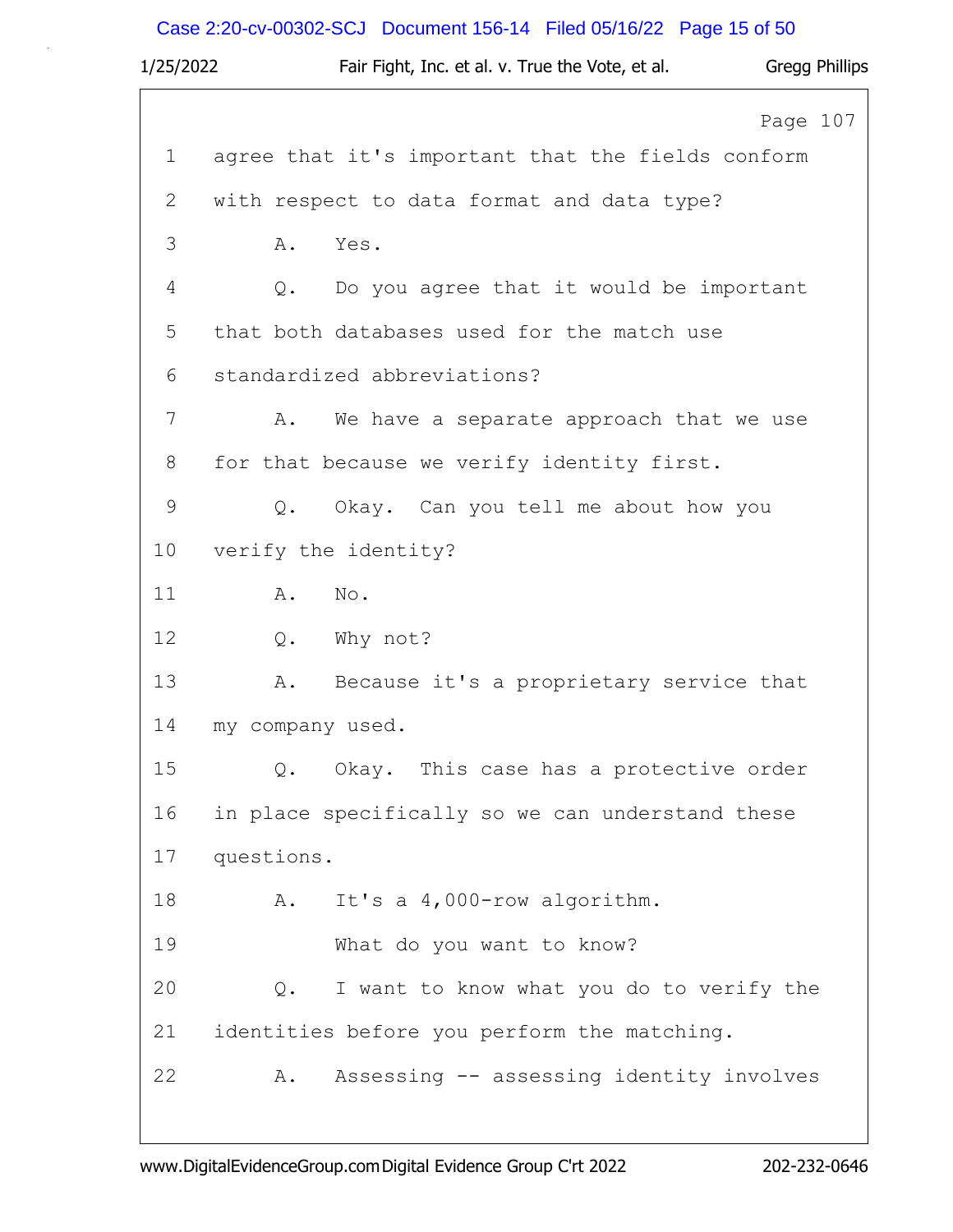# Case 2:20-cv-00302-SCJ Document 156-14 Filed 05/16/22 Page 16 of 50

| 1/25/2022    | Fair Fight, Inc. et al. v. True the Vote, et al.  | Gregg Phillips |
|--------------|---------------------------------------------------|----------------|
|              |                                                   | Page 108       |
| $\mathbf{1}$ | a complex series of mostly common algorithms,     |                |
| $\mathbf{2}$ | things like dissimilarity indexes, similarity     |                |
| 3            | indexes. We use some fuzzy logic. We use a        |                |
| 4            | number of different things. That's my answer.     |                |
| 5            | Q. Okay. What is fuzzy logic?                     |                |
| 6            | Fuzzy logic is a set of -- in identity<br>Α.      |                |
| 7            | is a set of algorithms that's designed to         |                |
| 8            | ascertain whether something similar is near       |                |
| 9            | similar enough to assume that identity is         |                |
| 10           | accurate. And if it's not, then it assigns a risk |                |
| 11           | factor to it.                                     |                |
| 12           | And is this something that you developed<br>Q.    |                |
| 13           | yourself or you used an outside vendor for it?    |                |
| 14           | Yes. I developed --<br>A.                         |                |
| 15           | $Q$ .<br>Which one? Is that something $-$ -       |                |
| 16           | I developed it myself in 2006.<br>A.              |                |
| 17           | Okay. Has its accuracy ever been<br>Q.            |                |
| 18           | analyzed by anybody else?                         |                |
| 19           | Its accuracy. We use it every day in<br>Α.        |                |
| 20           | our business. So it's used in practice, and we've |                |
| 21           | done 43 million cases, so its accuracy is pretty  |                |
| 22           | well known.                                       |                |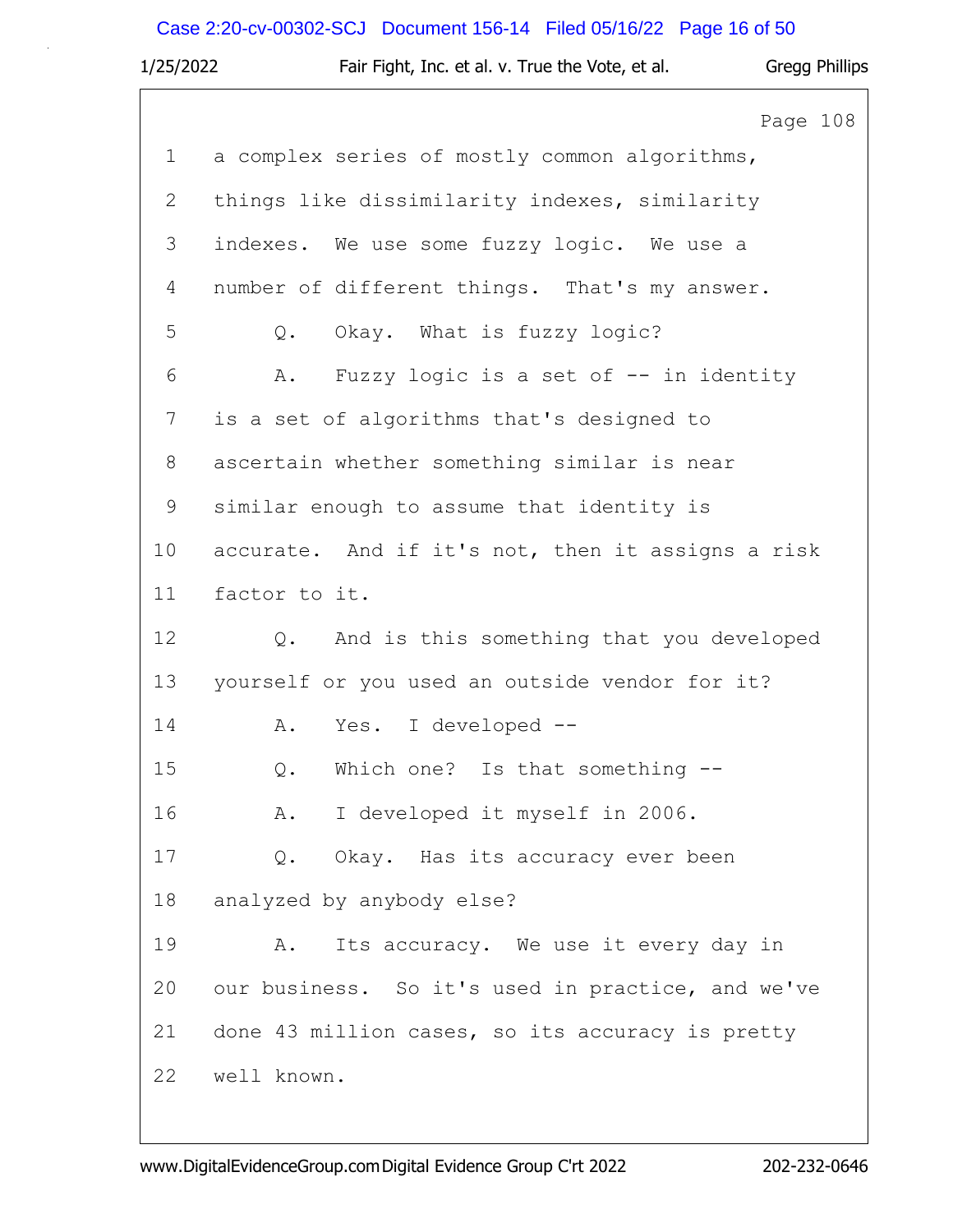# Case 2:20-cv-00302-SCJ Document 156-14 Filed 05/16/22 Page 17 of 50

| 1/25/2022     |                   | Fair Fight, Inc. et al. v. True the Vote, et al. | <b>Gregg Phillips</b> |
|---------------|-------------------|--------------------------------------------------|-----------------------|
|               |                   |                                                  | Page 109              |
| $\mathbf 1$   | Q.                | Has it been independently verified by            |                       |
| 2             | anybody else?     |                                                  |                       |
| 3             | Α.                | Nope.                                            |                       |
| 4             | Q.                | Who performed the match between the              |                       |
| 5             |                   | voter rolls and the other lists that you were    |                       |
| 6             | analyzing?        |                                                  |                       |
| 7             | Α.                | What individual?                                 |                       |
| 8             | Q.                | That's my question, yes.                         |                       |
| $\mathcal{G}$ |                   | Are you thinking of an answer or was my          |                       |
| 10            | question unclear? |                                                  |                       |
| 11            | Α.                | I answered you.                                  |                       |
| 12            | Q.                | Who was the individual?                          |                       |
| 13            | Α.                | Me.                                              |                       |
| 14            | Q.                | Oh.                                              |                       |
| 15            |                   | Did anybody else assist with that                |                       |
| 16            | matching effort?  |                                                  |                       |
| 17            | Α.                | Not that I recall.                               |                       |
| 18            | Q.                | Approximately on what date was the match         |                       |
| 19            | completed?        |                                                  |                       |
| 20            | Α.                | Mid December.                                    |                       |
| 21            | Q.                | Can you tell me a few examples -- can            |                       |
| 22            |                   | you give me a complete list of all of the        |                       |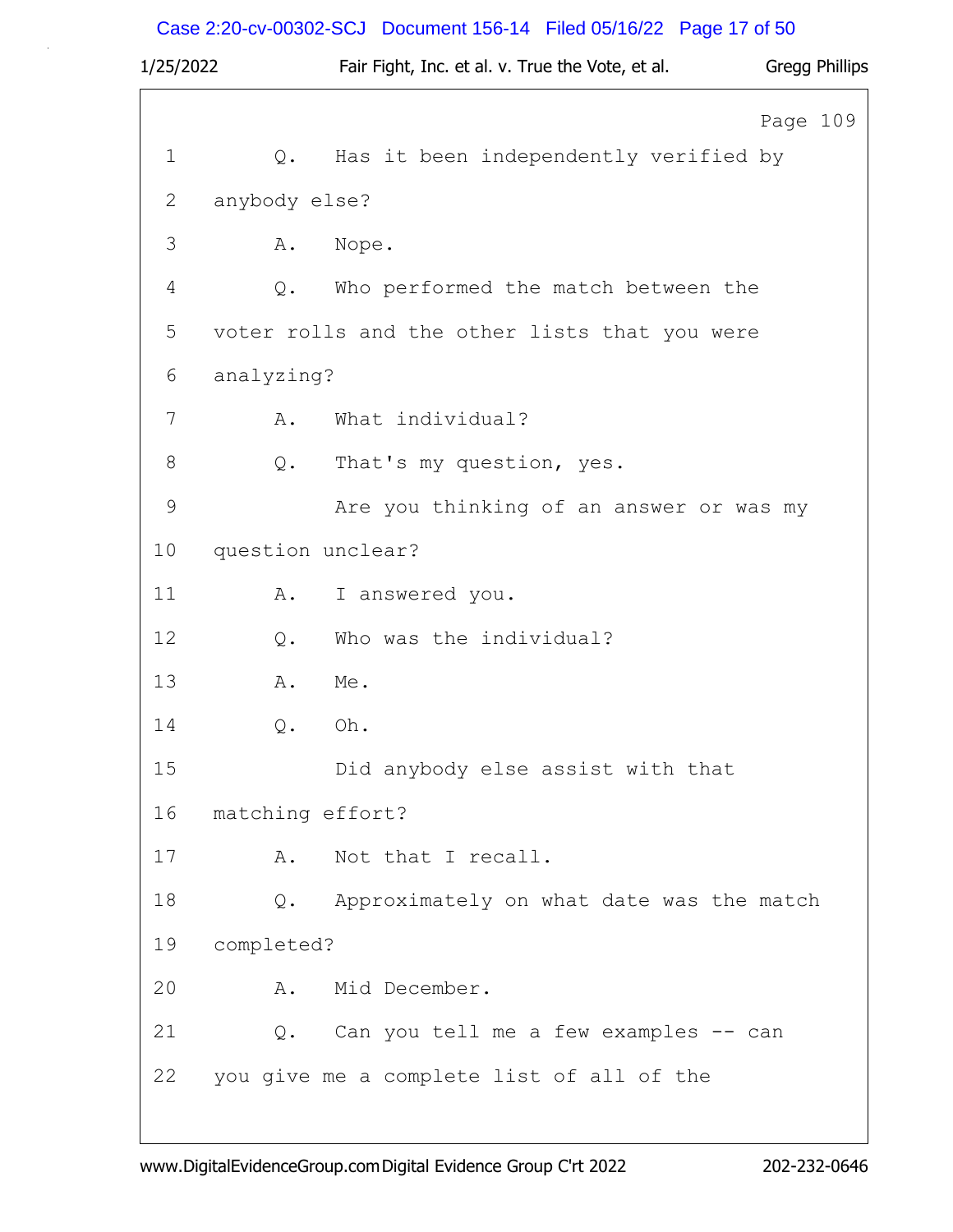Case 2:20-cv-00302-SCJ Document 156-14 Filed 05/16/22 Page 18 of 50

| 1/25/2022    | Fair Fight, Inc. et al. v. True the Vote, et al.<br>Gregg Phillips |
|--------------|--------------------------------------------------------------------|
|              | Page 110                                                           |
| $\mathbf 1$  | technology that you used to perform that match?                    |
| $\mathbf{2}$ | Α.<br>No -- I mean, yeah, I can tell you. It                       |
| 3            | was co-done by me and my company.                                  |
| 4            | Q.<br>Okay. What was -- I believe you said                         |
| 5            | you used a vendor called TrueNCOA?                                 |
| 6            | That's one of the ones we used, yes.<br>Α.                         |
| 7            | Q. Can you tell me what their role was                             |
| 8            | exactly?                                                           |
| 9            | Their role wouldn't be anything other<br>Α.                        |
| 10           | than just being the group that performed -- that                   |
| 11           | made the match.                                                    |
| 12           | MR. BOPP: I'm sorry, Jacob. I need to                              |
| 13           | take this call for a second. Do you mind if we                     |
| 14           | suspend for just a second?                                         |
| 15           | MR. SHELLY: Sure. That's fine.                                     |
| 16           | MR. BOPP: Yeah.                                                    |
| 17           | MR. SHELLY: You can go off the record.                             |
| 18           | THE VIDEOGRAPHER: Okay. The time is                                |
| 19           | 12:53 p.m. We are now off the record.                              |
| 20           | (Recess from the record.)                                          |
| 21           | THE VIDEOGRAPHER: The time is 1:13 p.m.                            |
| 22           | We are now on the record.                                          |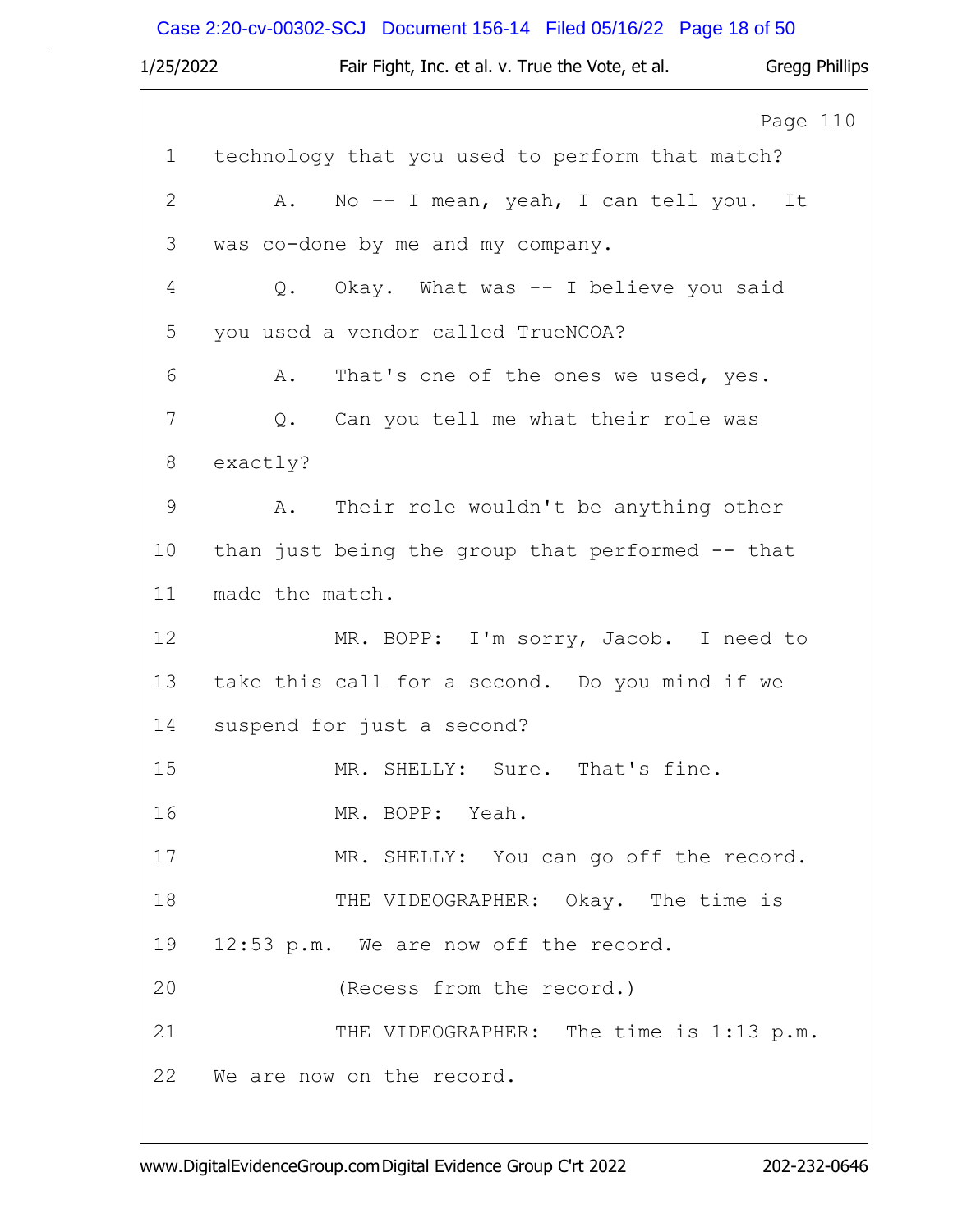Case 2:20-cv-00302-SCJ Document 156-14 Filed 05/16/22 Page 19 of 50

| 1/25/2022      | <b>Gregg Phillips</b><br>Fair Fight, Inc. et al. v. True the Vote, et al. |
|----------------|---------------------------------------------------------------------------|
|                | Page 111                                                                  |
| $\mathbf 1$    | BY MR. SHELLY:                                                            |
| $\overline{2}$ | Q. Mr. Phillips, I understood at one point                                |
| 3              | you said that you personally performed the match,                         |
| 4              | I also understood you to say that TrueNCOA                                |
| 5              | performed the match.                                                      |
| 6              | Can you clarify anything that I may have                                  |
| 7              | misunderstood with that?                                                  |
| 8              | I thought you meant the person that<br>A.                                 |
| $\mathsf 9$    | uploaded it. I uploaded it. I'm sorry.                                    |
| 10             | You uploaded -- you uploaded it to<br>$Q_{\bullet}$                       |
| 11             | TrueNCOA?                                                                 |
| 12             | And -- we wouldn't do just one. There<br>A.                               |
| 13             | were probably more. SmartyStreets is one that we                          |
| 14             | used sometimes. I mean, there are others.                                 |
| 15             | SmartyStreets is in addition to<br>Q.                                     |
| 16             | TrueNCOA?                                                                 |
| 17             | At times. Depending on the results we<br>Α.                               |
| 18             | get back, we can use both.                                                |
| 19             | So you would upload it to TrueNCOA. You<br>Q.                             |
| 20             | would get a match back, and then sometimes you                            |
| 21             | would provide match data to SmartyStreets?                                |
| 22             | It might not go in that direction. I<br>Α.                                |
|                |                                                                           |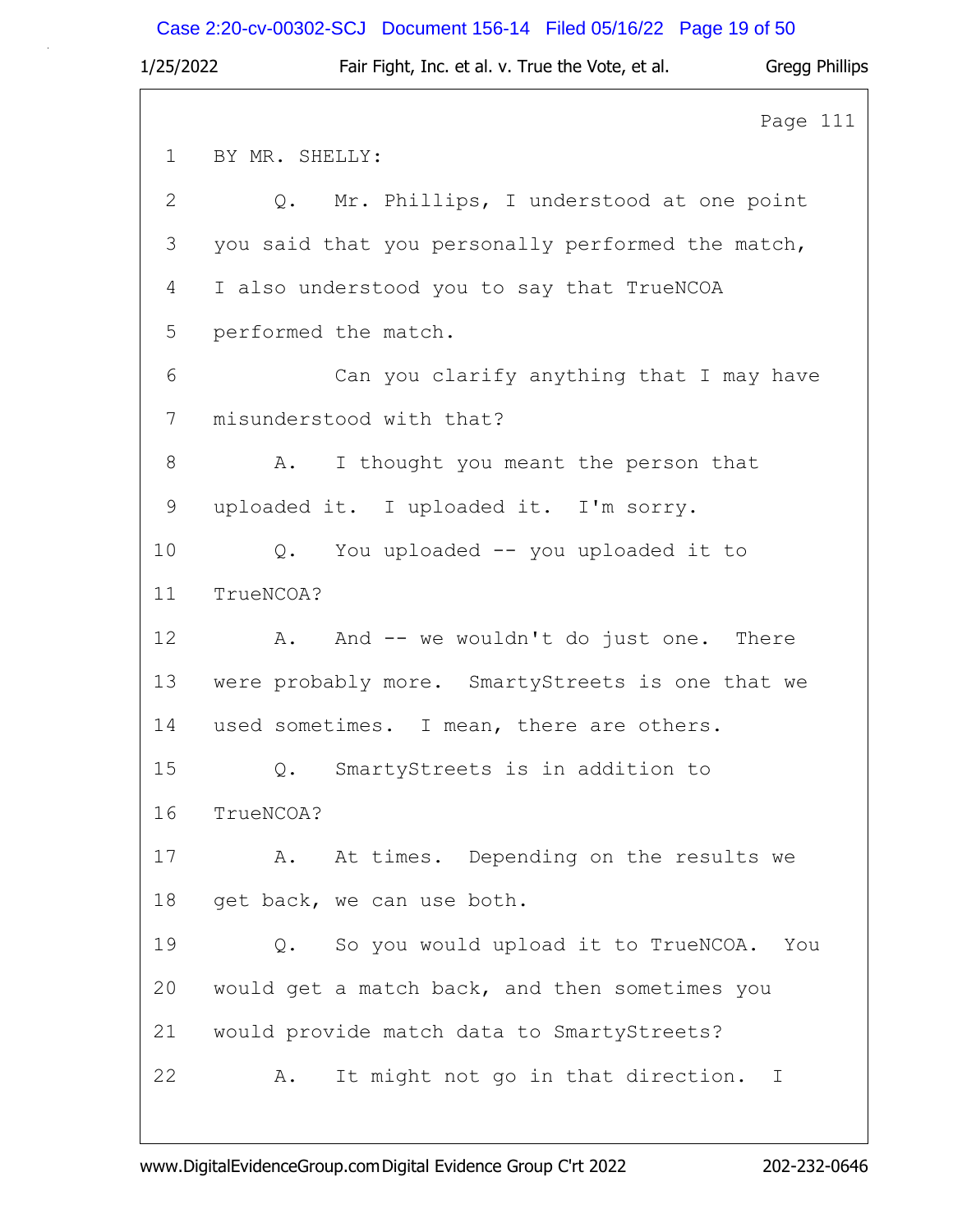Case 2:20-cv-00302-SCJ Document 156-14 Filed 05/16/22 Page 20 of 50

| 1/25/2022   | Fair Fight, Inc. et al. v. True the Vote, et al. | <b>Gregg Phillips</b> |
|-------------|--------------------------------------------------|-----------------------|
|             |                                                  | Page 114              |
| $\mathbf 1$ | algorithm that my company owns that we use       |                       |
| 2           | primarily for the identity and residency         |                       |
| 3           | resolution.                                      |                       |
| 4           | Q. Okay. Are you willing to produce that         |                       |
| 5           | algorithm or provide it in a format that we can  |                       |
| 6           | review?                                          |                       |
| 7           | Α.<br>No.                                        |                       |
| $8\,$       | Okay. And in the same context, can you<br>Q.     |                       |
| $\mathsf 9$ | tell me what queries you used?                   |                       |
| 10          | Well, the query would be a query against<br>Α.   |                       |
| 11          | the True- -- in this case, TrueNCOA and possibly |                       |
| 12          | SmartyStreets. So they would -- they would pass  |                       |
| 13          | it through their CASS system to clean it up,     |                       |
| 14          | perform some hygiene on it. They'd look at       |                       |
| 15          | delivery point verifications and those kind of   |                       |
| 16          | things. If we found some anomalies, we might     |                       |
| 17          | access another system like a SmartyStreets, but  |                       |
| 18          | that's it. That's the query.                     |                       |
| 19          | So when you say you performed "hygiene,"<br>Q.   |                       |
| 20          | can you give me a concrete example of what it    |                       |
| 21          | would mean to provide hygiene to a piece of data |                       |
| 22          | that you analyzed here?                          |                       |
|             |                                                  |                       |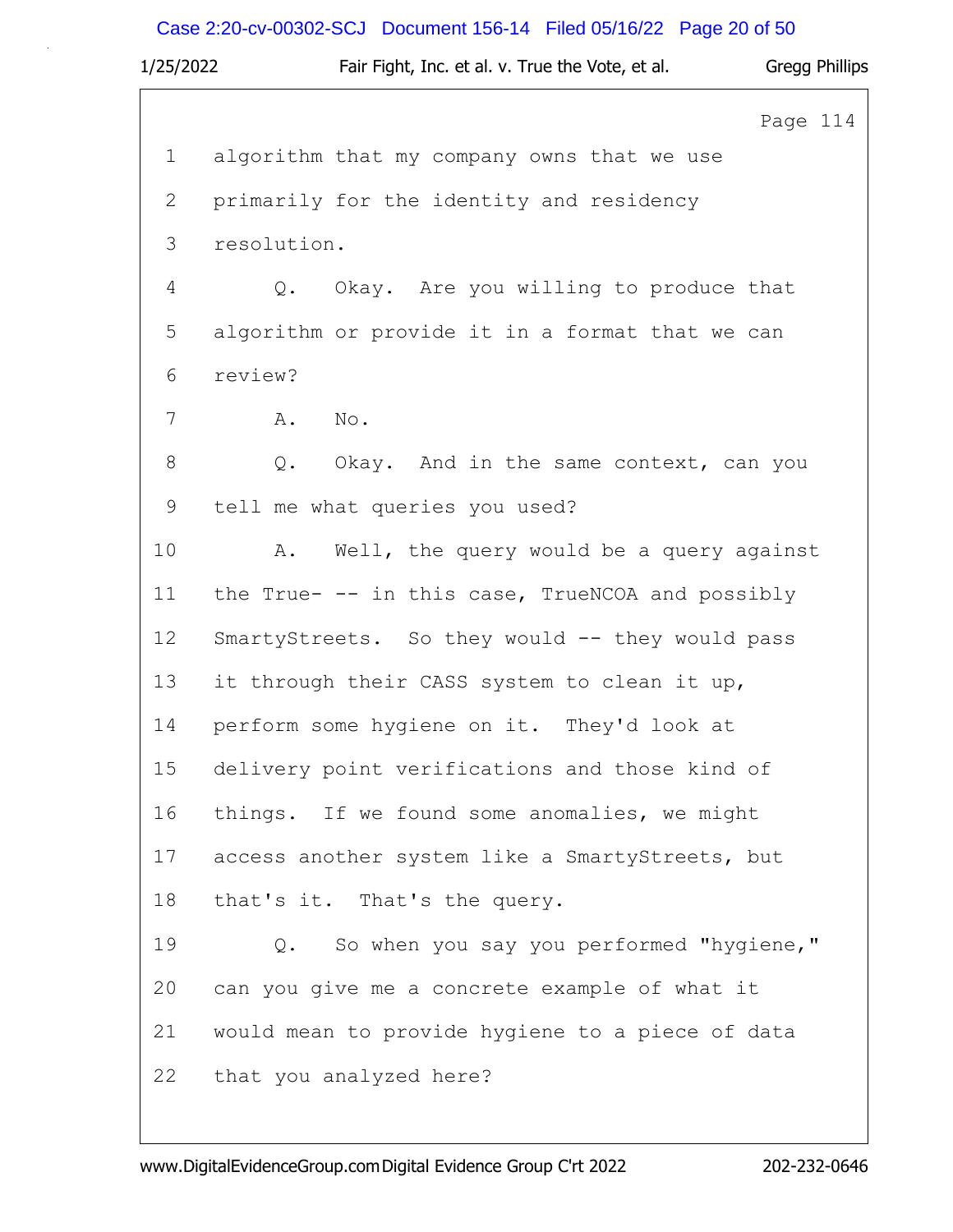|             | Case 2:20-cv-00302-SCJ Document 156-14 Filed 05/16/22 Page 21 of 50 |
|-------------|---------------------------------------------------------------------|
| 1/25/2022   | Fair Fight, Inc. et al. v. True the Vote, et al.<br>Gregg Phillips  |
|             | Page 115                                                            |
| $\mathbf 1$ | A. Well, I think the USPS definition of                             |
| 2           | "CASS" is pretty clear. I mean, I think they --                     |
| 3           | you know, it basically standardizes -- goes                         |
| 4           | through and standardized addresses, finds missing                   |
| 5           | things, kind of rearranges, fixes it up. Like it                    |
| 6           | might add a ZIP plus four.                                          |
| 7           | You know, if there was a typo in the $-$ -                          |
| 8           | maybe a lowercase in an address, they might make                    |
| 9           | it upper case. So they perform that                                 |
| 10          | data-cleansing process and then produce the list.                   |
| 11          | And then we would go through and $-$ or                             |
| 12          | they would go through and push it through another                   |
| 13          | one of their queries for -- you know, to see if                     |
| 14          | the address was -- they could validate the                          |
| 15          | delivery point, so could an address actually be                     |
| 16          | delivered on that. And that might push us off                       |
| 17          | into something else, to maybe look for something                    |
| 18          | else.                                                               |
| 19          | Q. Okay.                                                            |
| 20          | But it was done in a matter of minutes.<br>Α.                       |
| 21          | This wasn't a lengthy process.                                      |
| 22          | So if there was an $--$ if a voter had an<br>Q.                     |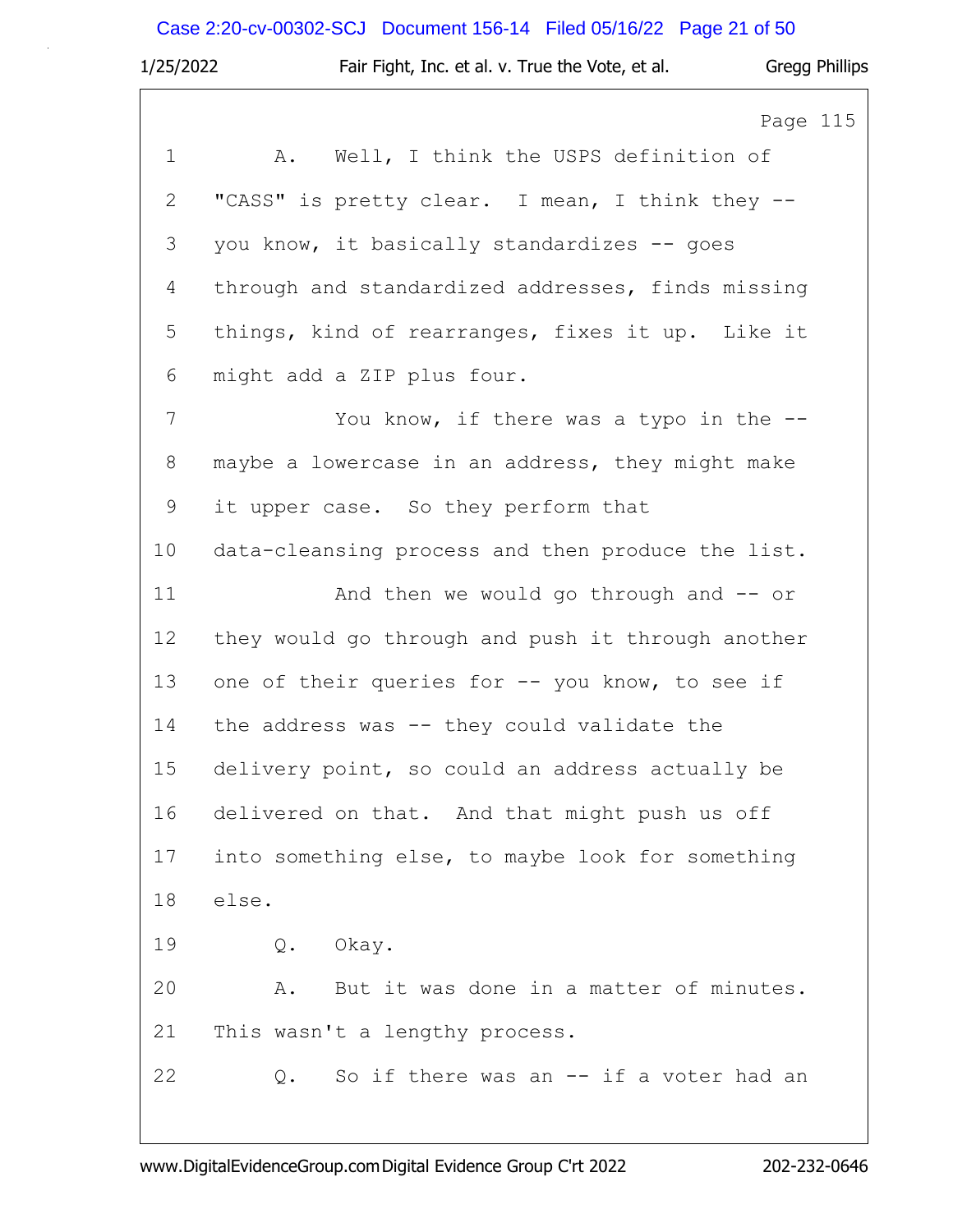# Case 2:20-cv-00302-SCJ Document 156-14 Filed 05/16/22 Page 22 of 50

| 1/25/2022    | <b>Gregg Phillips</b><br>Fair Fight, Inc. et al. v. True the Vote, et al. |
|--------------|---------------------------------------------------------------------------|
|              | Page 116                                                                  |
| $\mathbf{1}$ | address, say, 123 Main, in a city that had a Main                         |
| $\mathbf{2}$ | Street and a Main Avenue, how would know the CASS                         |
| 3            | system know or SmartyStreets -- would either of                           |
| 4            | those systems know how to complete it? Or what                            |
| 5            | would it do in that situation?                                            |
| 6            | You would have to ask them how they<br>Α.                                 |
| 7            | would do it. To us, I mean, again, it's a                                 |
| 8            | function of whether or not it's likely to be the                          |
| $\mathsf 9$  | same person, organization or street. And then it                          |
| 10           | assigns sort of a risk score to it. And then it's                         |
| 11           | processed differently.                                                    |
| 12           | That might be a case where we would go                                    |
| 13           | and look at, say, a SmartyStreets to see if we can                        |
| 14           | ascertain what the situation is. In the cases                             |
| 15           | where we cannot, we would kick it out and not                             |
| 16           | include it.                                                               |
| 17           | Okay. And when you say it would assign<br>Q.                              |
| 18           | a "risk score," is that like a scale of 1 to 10?                          |
| 19           | Or what kind of risk score can be given?                                  |
| 20           | We have risk scoring built into our<br>Α.                                 |
| 21           | scoring mechanisms inside of our algorithms.                              |
| 22           | So I'm trying to figure out what's<br>Q.                                  |
|              |                                                                           |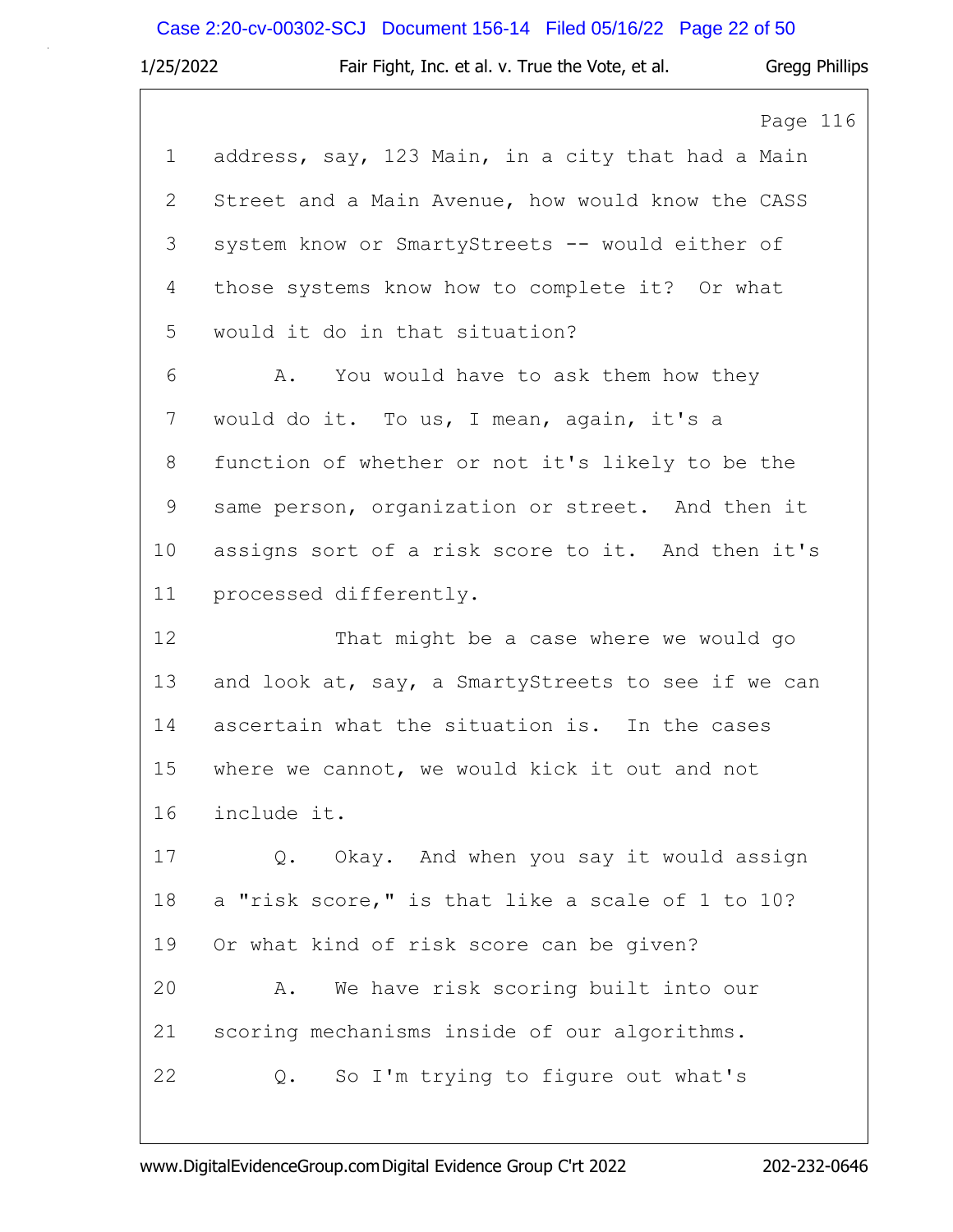# Case 2:20-cv-00302-SCJ Document 156-14 Filed 05/16/22 Page 23 of 50

| 1/25/2022     | Fair Fight, Inc. et al. v. True the Vote, et al.<br><b>Gregg Phillips</b> |
|---------------|---------------------------------------------------------------------------|
|               | Page 117                                                                  |
| $\mathbf 1$   | the -- will it tell you that this is high risk,                           |
| $\mathbf{2}$  | medium risk, low risk or is that like 1 to 100?                           |
| 3             | It would likely give you a number.<br>Α.                                  |
| 4             | And what would the scale be?<br>Q.                                        |
| 5             | On this, I don't know what was used.<br>Α.<br>So                          |
| 6             | zero to 100, likely.                                                      |
| 7             | Q. Okay. And 100 would mean very, very                                    |
| $8\,$         | high risk?                                                                |
| $\mathcal{G}$ | No, low risk.<br>Α.                                                       |
| 10            | Q.<br>Low risk. Okay.                                                     |
| 11            | And so how low would the number need to                                   |
| 12            | In other words, how high would the risk need<br>be?                       |
| 13            | to be for you to perform further analysis? If it                          |
| 14            | returns a risk score of like 2, would you perform                         |
| 15            | further analysis on that?                                                 |
| 16            | We might depending on what it is.<br>Α.                                   |
| 17            | Again, verifying identity is important.<br>The                            |
| 18            | problem in places like Georgia is that they don't                         |
| 19            | give you all the info you need to get a good                              |
| 20            | perfect verification on identity, but that too has                        |
| 21            | risk to it as well. So you look at risk across                            |
| 22            | the board with the data.                                                  |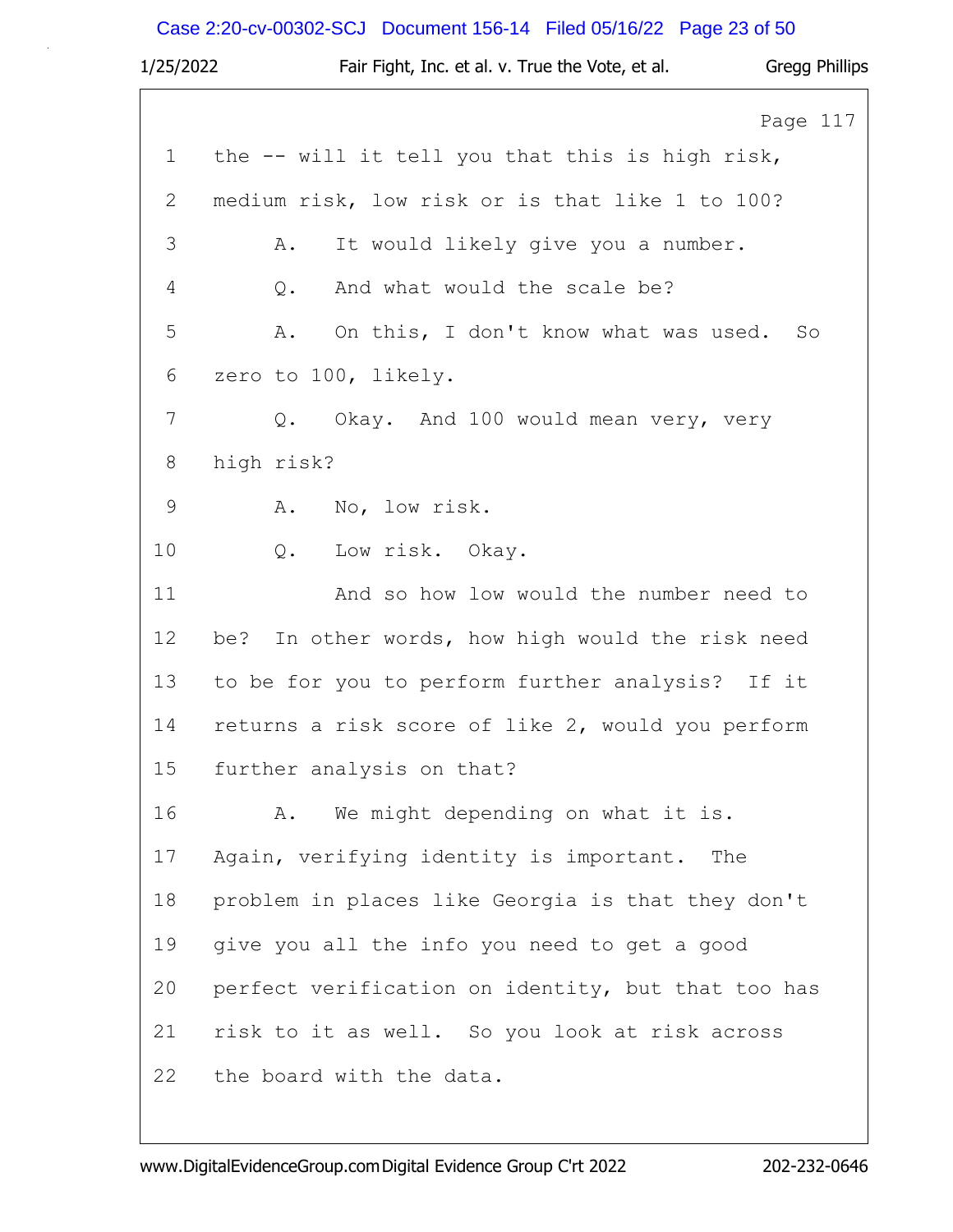# Case 2:20-cv-00302-SCJ Document 156-14 Filed 05/16/22 Page 24 of 50

| 1/25/2022      | Fair Fight, Inc. et al. v. True the Vote, et al.<br><b>Gregg Phillips</b> |
|----------------|---------------------------------------------------------------------------|
|                | Page 118                                                                  |
| 1              | Were you able to eliminate the risk?<br>Q.                                |
| $\overline{2}$ | You can never eliminate all of the risk.<br>Α.                            |
| 3              | Did you analyze every piece of data that<br>Q.                            |
| 4              | was flagged as a risk of potential inaccuracies?                          |
| 5              | The quality control algorithms would,<br>Α.                               |
| 6              | yes, in seeking to remove any false positives or                          |
| 7              | false negatives that might be in the system.                              |
| 8              | And that's something that you did<br>Q.                                   |
| 9              | in-house or that's something that TrueNCOA would                          |
| 10             | have done or something different?                                         |
| 11             | No, that's something our algorithm does.<br>Α.                            |
| 12             | And you run the data through your<br>Q.                                   |
| 13             | algorithm on the back end after you -- after                              |
| 14             | TrueNCOA performs the match; is that correct?                             |
| 15             | Α.<br>Yes.                                                                |
| 16             | And do you know how TrueNCOA or these<br>Q.                               |
| 17             | others assign risk?                                                       |
| 18             | How they assign risk? I have no idea.<br>Α.                               |
| 19             | Moving on to the next clause in this<br>Q.                                |
| 20             | answer, what regression techniques did you use?                           |
| 21             | Our modeling is pretty significant. We<br>Α.                              |
| 22             | use some k-means modeling. We use a variety of                            |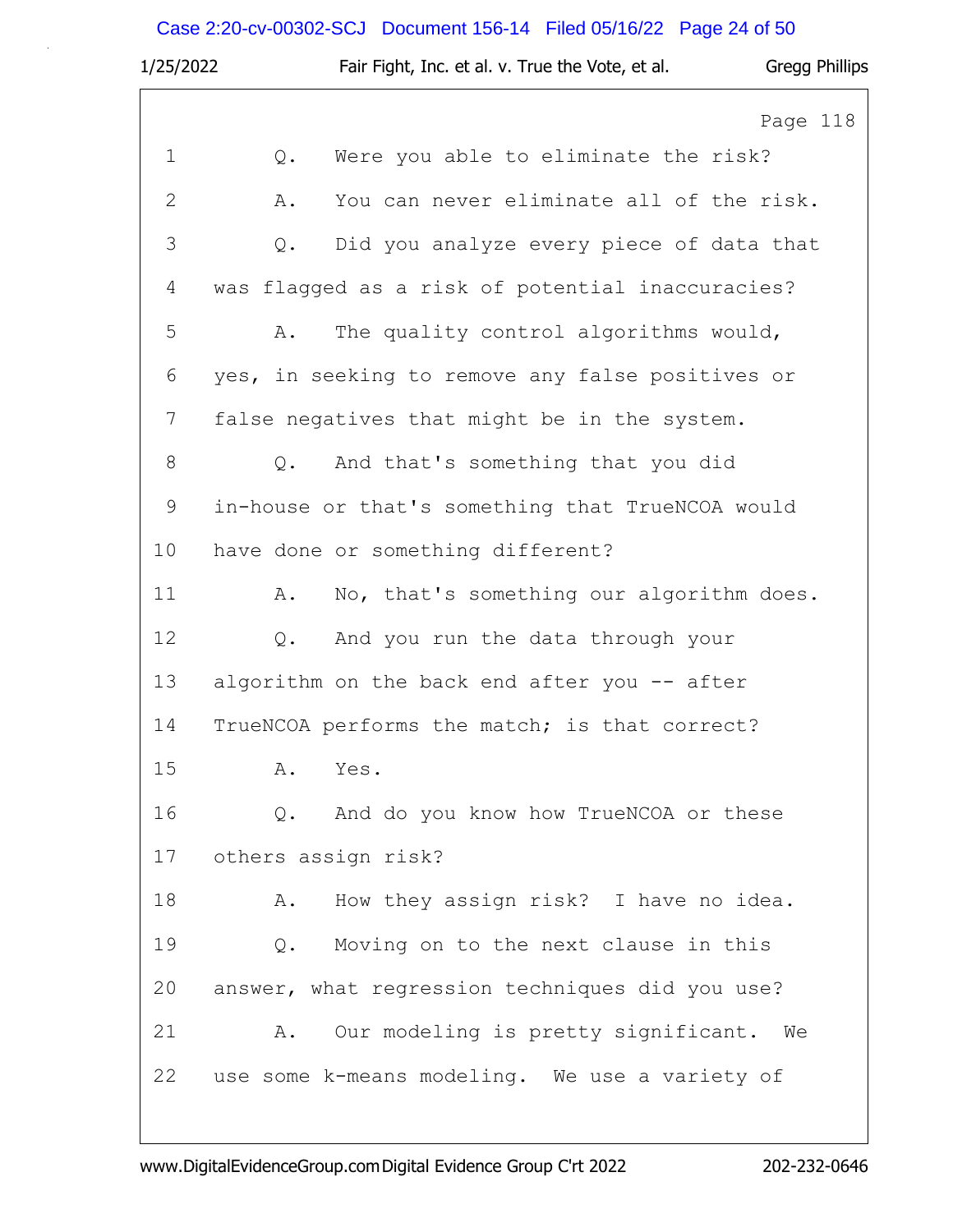# Case 2:20-cv-00302-SCJ Document 156-14 Filed 05/16/22 Page 25 of 50

| 1/25/2022    | Fair Fight, Inc. et al. v. True the Vote, et al.<br><b>Gregg Phillips</b> |
|--------------|---------------------------------------------------------------------------|
|              | Page 119                                                                  |
| $\mathbf{1}$ | different techniques in our scoring. And then we                          |
| 2            | use a model management process to identify the                            |
| 3            | regression technique most likely to produce an                            |
| 4            | accurate result.                                                          |
| 5            | Q. And in what stage in the process were                                  |
| 6            | you running these regressions?                                            |
| 7            | They're run through the process. It's<br>Α.                               |
| 8            | all baked into the system. Again, this whole                              |
| 9            | thing took a few minutes.                                                 |
| 10           | Am I understanding that you did these<br>Q.                               |
| 11           | regressions after you received the preliminary                            |
| 12           | match back from TrueNCOA, and then you're                                 |
| 13           | providing your own further analysis on it?                                |
| 14           | I didn't say that.<br>A.                                                  |
| 15           | Can you clarify what I misunderstood?<br>$Q$ .                            |
| 16           | The formulas and algorithms that we use<br>Α.                             |
| 17           | execute. As they need information, they pull                              |
| 18           | information in from an outside entity, say,                               |
| 19           | TrueNCOA or whatever. It feeds it into the system                         |
| 20           | and then it continues to process it and keeps                             |
| 21           | working to solve -- solve for the risk.<br>And                            |
| 22           | ultimately we come up with a list.                                        |
|              |                                                                           |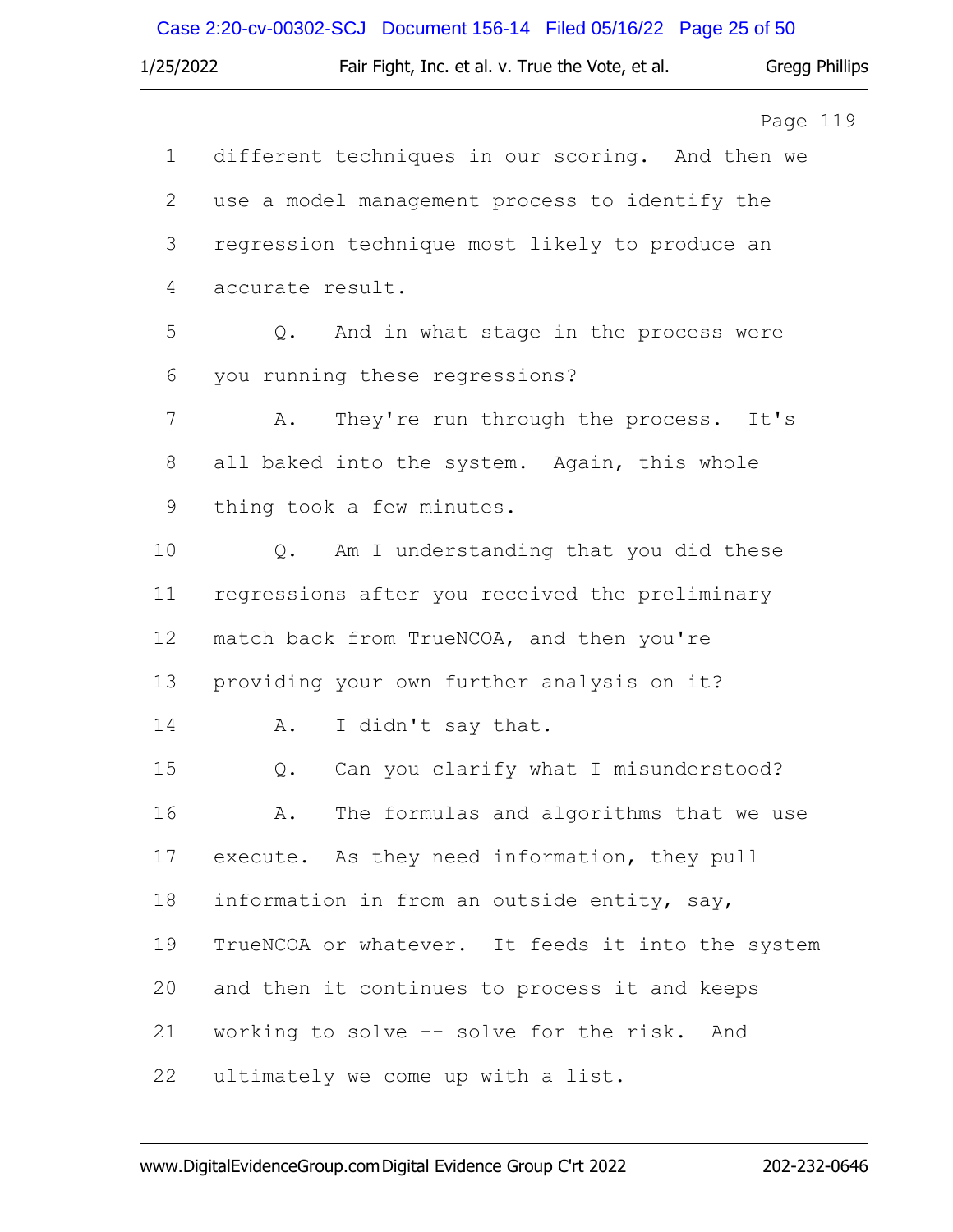Case 2:20-cv-00302-SCJ Document 156-14 Filed 05/16/22 Page 26 of 50

| 1/25/2022    | Fair Fight, Inc. et al. v. True the Vote, et al.<br><b>Gregg Phillips</b> |  |
|--------------|---------------------------------------------------------------------------|--|
|              | Page 120                                                                  |  |
| $\mathbf{1}$ | MR. SHELLY: Okay. You can take this                                       |  |
| 2            | exhibit down, Mr. White.                                                  |  |
| 3            | BY MR. SHELLY:                                                            |  |
| 4            | When you were matching the voter<br>Q.                                    |  |
| 5            | registration rolls to the NCOA list, what fields                          |  |
| 6            | were matched between those files?                                         |  |
| 7            | We just uploaded the file. CASS does<br>Α.                                |  |
| 8            | the matching -- I'm sorry. The source does the                            |  |
| $\mathsf 9$  | matching, TrueNCOA or SmartyStreets.                                      |  |
| 10           | Q.<br>Okay.                                                               |  |
| 11           | In this case TrueNCOA first.<br>Α.                                        |  |
| 12           | Are you familiar with the term "unique<br>$Q$ .                           |  |
| 13           | identifier" in the context of data matching?                              |  |
| 14           | A.<br>Sure.                                                               |  |
| 15           | Are there any common unique identifiers<br>$Q$ .                          |  |
| 16           | between the voter registration rolls and NCOA                             |  |
| 17           | lists?                                                                    |  |
| 18           | Well, that -- not as many as there<br>Α.                                  |  |
| 19           | should be, and that's why we seek to resolve                              |  |
| 20           | identity first.                                                           |  |
| 21           | Are there any unique identifiers common<br>$Q$ .                          |  |
| 22           | between those two lists?                                                  |  |
|              |                                                                           |  |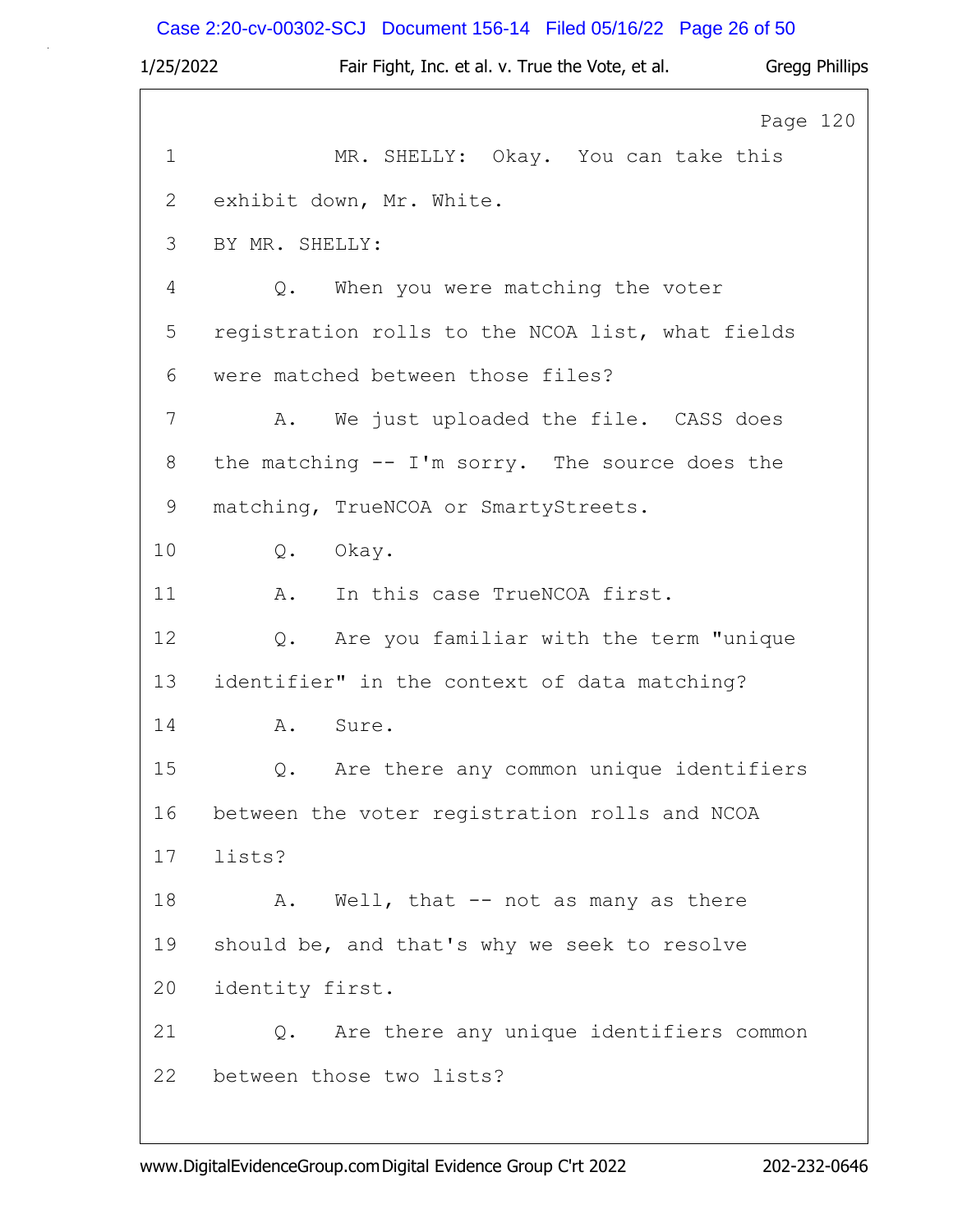# Case 2:20-cv-00302-SCJ Document 156-14 Filed 05/16/22 Page 27 of 50

| 1/25/2022    | Fair Fight, Inc. et al. v. True the Vote, et al.<br>Gregg Phillips |
|--------------|--------------------------------------------------------------------|
|              | Page 121                                                           |
| $\mathbf 1$  | I don't have the Georgia list right off<br>Α.                      |
| $\mathbf{2}$ | the top of my head.                                                |
| 3            | Do you think that the lack of unique<br>$Q$ .                      |
| 4            | identifiers could affect the accuracy of the                       |
| 5            | lists?                                                             |
| 6            | Α.<br>Sure.                                                        |
| 7            | Am I understanding correctly from your<br>Q.                       |
| 8            | previous answers that the records are matched on                   |
| 9            | partial matching rather than exact matching, these                 |
| 10           | other databases would fill in any partial                          |
| 11           | information?                                                       |
| 12           | Α.<br>That's not what I said.                                      |
| 13           | Was an exact match required between the<br>Q.                      |
| 14           | data that you provided and the NCOA list?                          |
| 15           | A. You can never get an exact match. So                            |
| 16           | when you provide the list to $-$ - when you provide                |
| 17           | the list to the vendor, whoever it is, TrueNCOA or                 |
| 18           | whoever, they take what you give them. They                        |
| 19           | perform a little bit of a cleaning process on it.                  |
| 20           | They try to update the addresses. They run it                      |
| 21           | through CASS. They try to get it right. And then                   |
| 22           | they send it back.                                                 |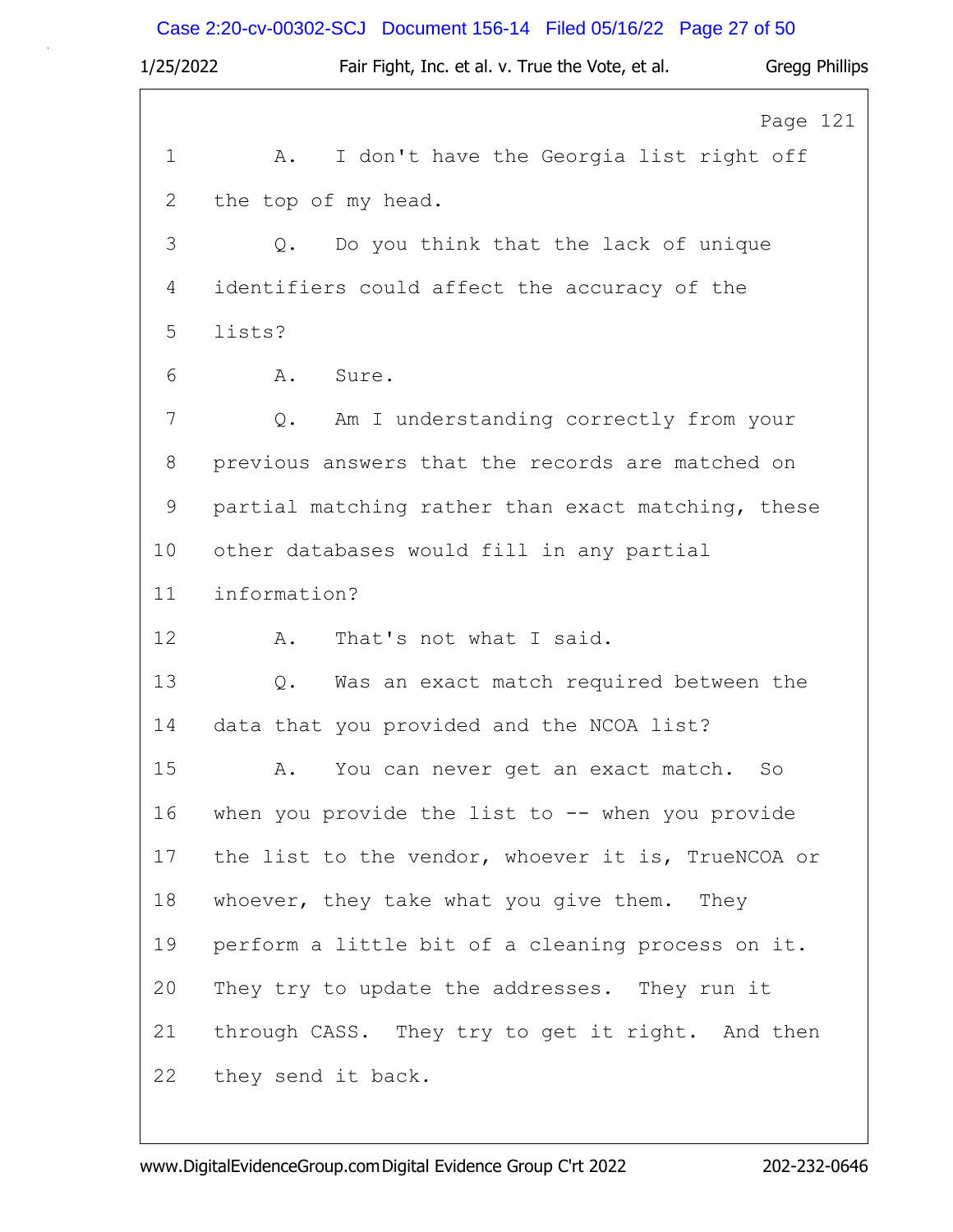# Case 2:20-cv-00302-SCJ Document 156-14 Filed 05/16/22 Page 28 of 50

| 1/25/2022   | Fair Fight, Inc. et al. v. True the Vote, et al.  | <b>Gregg Phillips</b> |
|-------------|---------------------------------------------------|-----------------------|
|             |                                                   | Page 122              |
| $\mathbf 1$ | Could individuals with the same first<br>Q.       |                       |
| 2           | name and last name, but different middle initials |                       |
| 3           | be flagged as a match?                            |                       |
| 4           | That's why you try to verify identity<br>Α.       |                       |
| 5           | first, but yes.                                   |                       |
| 6           | The answer is, yes, it could be?<br>Q.            |                       |
| 7           | Of course.<br>Α.                                  |                       |
| $8\,$       | And -- but that's why you use fuzzy               |                       |
| $\mathsf 9$ | logic and some of the other things I mentioned    |                       |
| 10          | earlier.                                          |                       |
| 11          | MR. BOPP: Gregg, no question was                  |                       |
| 12          | pending.                                          |                       |
| 13          | BY MR. SHELLY:                                    |                       |
| 14          | Q. Could names be matched if they had             |                       |
| 15          | different name suffixes, like junior or senior?   |                       |
| 16          | Sure. I mean, you could do that.<br>Α.            |                       |
| 17          | How many duplicates did you identify<br>$Q$ .     |                       |
| 18          | where a record in the NCOA registry matched more  |                       |
| 19          | than one record in the voter file?                |                       |
| 20          | I have no idea.<br>Α.                             |                       |
| 21          | Are you aware if any such duplicates<br>Q.        |                       |
| 22          | were identified?                                  |                       |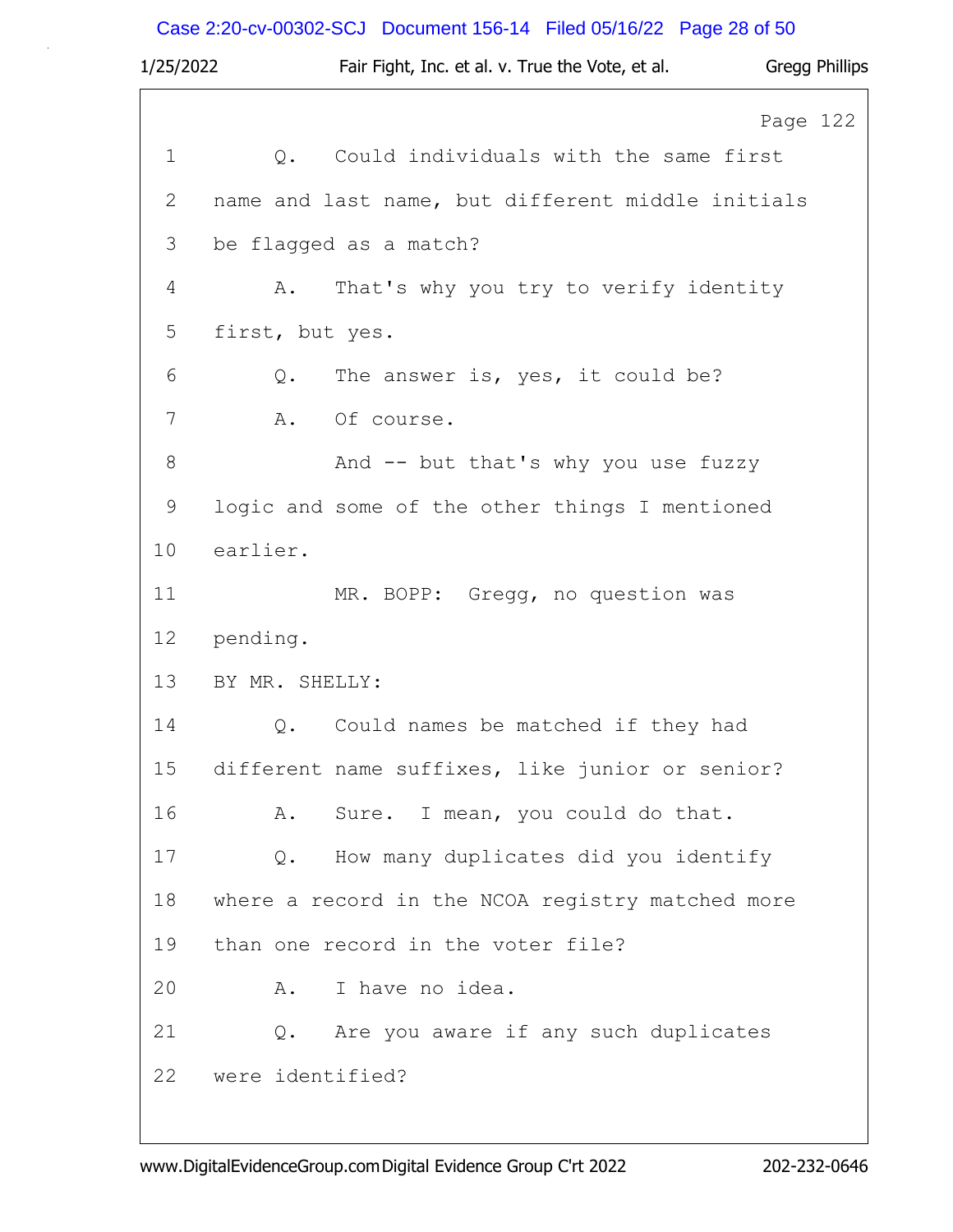# Case 2:20-cv-00302-SCJ Document 156-14 Filed 05/16/22 Page 29 of 50

| 1/25/2022      | Fair Fight, Inc. et al. v. True the Vote, et al.  |          | <b>Gregg Phillips</b> |
|----------------|---------------------------------------------------|----------|-----------------------|
|                |                                                   | Page 123 |                       |
| $\mathbf 1$    | I have no idea.<br>A.                             |          |                       |
| $\overline{2}$ | Did you investigate whether there were<br>Q.      |          |                       |
| 3              | any such duplicates?                              |          |                       |
| 4              | I have no idea. I don't -- it wasn't a<br>A.      |          |                       |
| 5              | topic.                                            |          |                       |
| 6              | MR. SHELLY: Can we pull up Exhibit C              |          |                       |
| 7              | again, the one we just had up.                    |          |                       |
| 8              | BY MR. SHELLY:                                    |          |                       |
| $\mathsf 9$    | This is page 13 again. And I have a<br>Q.         |          |                       |
| 10             | question about number 6, "OpSec removed from the  |          |                       |
| 11             | list any names that did not meet the standards of |          |                       |
| 12             | the Georgia code."                                |          |                       |
| 13             | What standards do you understand the              |          |                       |
| 14             | Georgia code to require?                          |          |                       |
| 15             | I'm not sure what we were -- what we<br>Α.        |          |                       |
| 16             | were referring to there. I'm not sure what we     |          |                       |
| 17             | meant.                                            |          |                       |
| 18             | Did you take any steps to remove names<br>$Q$ .   |          |                       |
| 19             | that did not meet the standards of the Georgia    |          |                       |
| 20             | code?                                             |          |                       |
| 21             | I think that was just poorly worded.<br>Α.        |          |                       |
| 22             | Okay. Do you have any idea how you<br>Q.          |          |                       |
|                |                                                   |          |                       |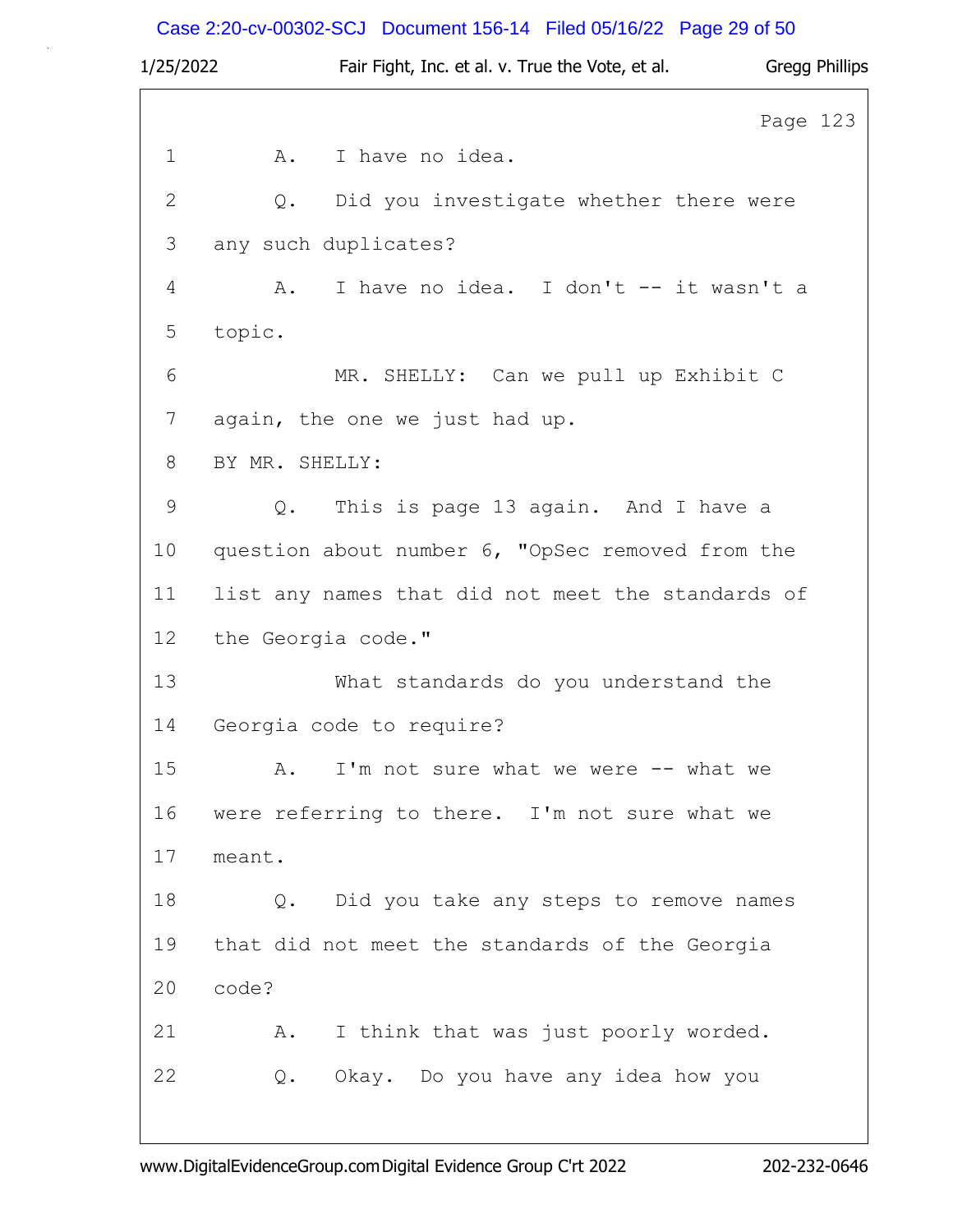# Case 2:20-cv-00302-SCJ Document 156-14 Filed 05/16/22 Page 30 of 50

| 1/25/2022                 | Fair Fight, Inc. et al. v. True the Vote, et al.<br>Gregg Phillips |
|---------------------------|--------------------------------------------------------------------|
|                           | Page 124                                                           |
| $\mathbf{1}$              | could reword that in a different way?                              |
| $\mathbf{2}^{\mathsf{I}}$ | I think it was referring to number 5<br>A.                         |
| 3                         | above. Because the code -- the relevant code                       |
| 4                         | section is pretty clear that any voter can do the                  |
| 5                         | challenge against any other voter in the                           |
| 6                         | jurisdiction. And so there's not much room for                     |
| 7                         | standard in the word "any."                                        |
| 8                         | Q. Okay. So is it -- am I understanding                            |
| 9                         | correctly that you do not think you removed any                    |
| 10                        | names that did not meet the standards of the                       |
| 11                        | Georgia code?                                                      |
| 12                        | I'm not sure what it means. It must<br>Α.                          |
| 13                        | have been poorly worded. I'm not sure what that                    |
| 14                        | paragraph -- or what that sentence means.                          |
| 15                        | Q. Okay.                                                           |
| 16                        | MR. SHELLY: You can take this exhibit                              |
| 17                        | down.                                                              |
| 18                        | BY MR. SHELLY:                                                     |
| 19                        | Is it your understanding, Mr. Phillips,<br>Q.                      |
| 20                        | that an individual who submits an NCOA, change of                  |
| 21                        | address, is no longer eligible to vote?                            |
| 22                        | No, that's not correct.<br>Α.                                      |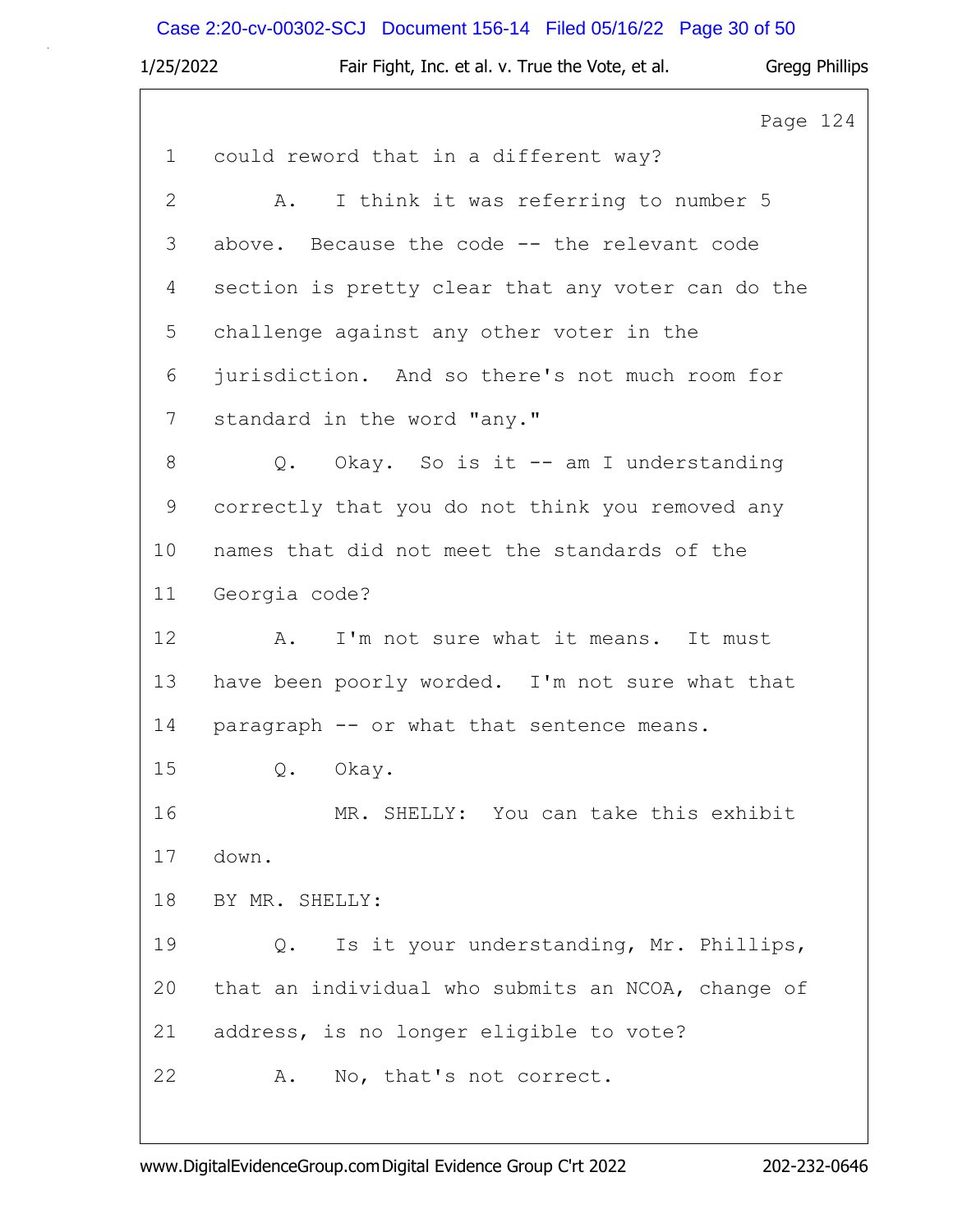## Case 2:20-cv-00302-SCJ Document 156-14 Filed 05/16/22 Page 31 of 50

| 1/25/2022    | Fair Fight, Inc. et al. v. True the Vote, et al.<br>Gregg Phillips |
|--------------|--------------------------------------------------------------------|
|              | Page 125                                                           |
| $\mathbf 1$  | Q.<br>What are some reasons you are aware of                       |
| $\mathbf{2}$ | that someone could submit an address change to the                 |
| 3            | postal service while remaining eligible to vote                    |
| 4            | where they are registered?                                         |
| 5            | I have no speculation on that point.<br>Α.                         |
| 6            | Q. Okay. Just to clarify, you understand                           |
| 7            | that someone can submit an NCOA list and still be                  |
| 8            | properly registered, but you're not sure in what                   |
| $\mathsf 9$  | scenarios that may be the case?                                    |
| 10           | I didn't understand that's what you<br>Α.                          |
| 11           | asked. Is that what you're asking?                                 |
| 12           | So my second question was, what are some<br>$Q$ .                  |
| 13           | reasons you're aware of that someone can submit an                 |
| 14           | address change to the postal office while                          |
| 15           | remaining eligible to vote where they are                          |
| 16           | registered?                                                        |
| 17           | Maybe they're being deployed in the<br>Α.                          |
| 18           | military. Maybe -- might have something to do                      |
| 19           | with school. Those kind of things.                                 |
| 20           | Any other examples you're aware of?<br>Q.                          |
| 21           | Moved inside the county or inside the<br>Α.                        |
| 22           | jurisdiction in which they were registered.                        |
|              |                                                                    |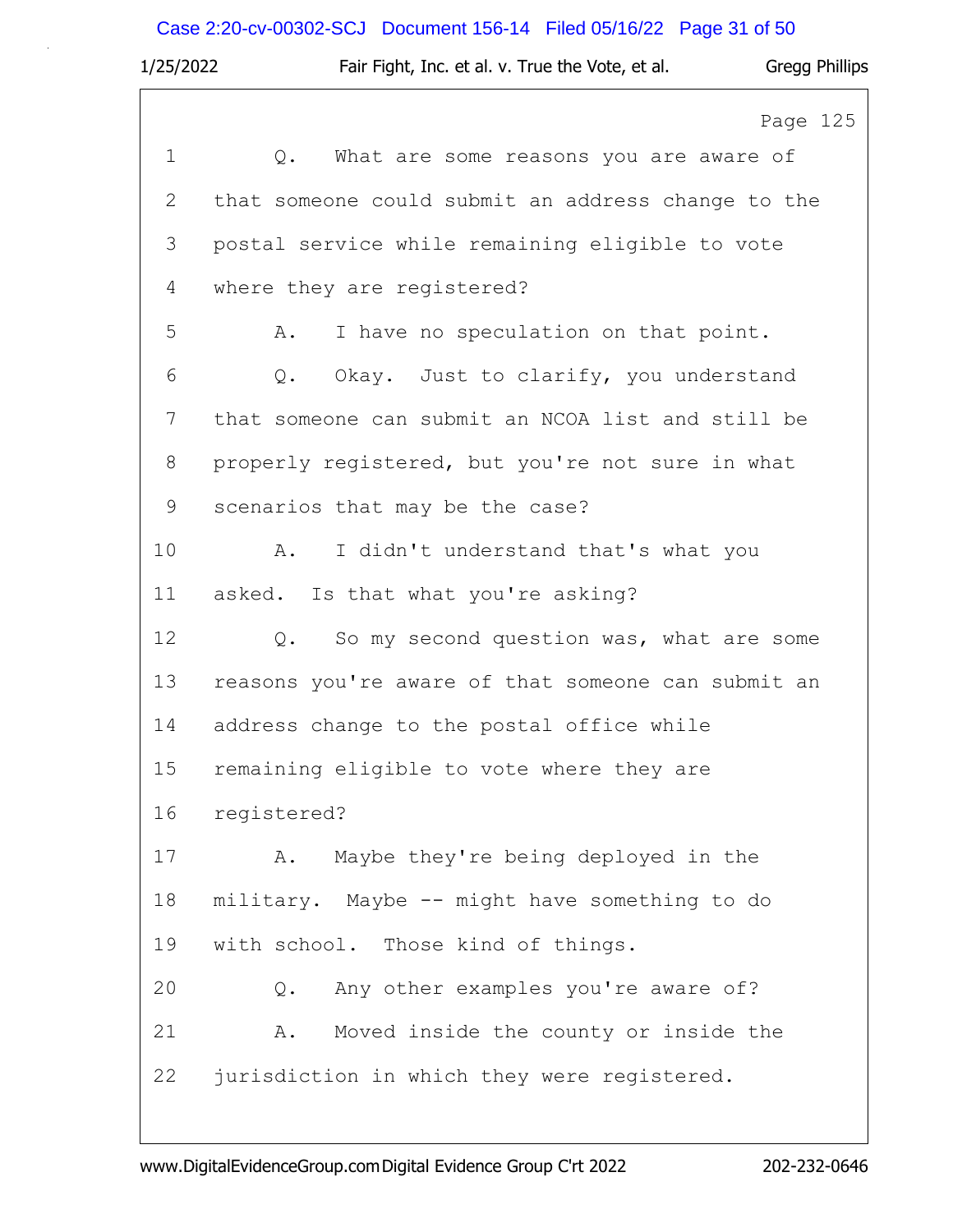# Case 2:20-cv-00302-SCJ Document 156-14 Filed 05/16/22 Page 32 of 50

| 1/25/2022      | Fair Fight, Inc. et al. v. True the Vote, et al.   | Gregg Phillips |
|----------------|----------------------------------------------------|----------------|
|                |                                                    | Page 126       |
| $\mathbf{1}$   | There's a few.                                     |                |
| $\mathbf{2}$   | Is it your understanding that someone<br>$Q$ .     |                |
| 3              | who moved for other non-military government        |                |
| 4              | service could still be eligible to vote in         |                |
| 5              | Georgia?                                           |                |
| 6              | I don't have a perfect list to offer<br>Α.         |                |
| 7              | you. You asked me for some ideas. Those were       |                |
| 8              | three.                                             |                |
| $\overline{9}$ | And now I'm offering you some more and<br>$Q$ .    |                |
| 10             | asking if they're consistent with what you would   |                |
| 11             | have understood the requirements to be.            |                |
| 12             | So, one, would you have understood                 |                |
| 13             | someone who moved for non-military government      |                |
| 14             | service to remain eligible to vote in Georgia even |                |
| 15             | if they submitted an NCOA?                         |                |
| 16             | Α.<br>Sure.                                        |                |
| 17             | And would you understand someone to<br>Q.          |                |
| 18             | remain eligible to vote in Georgia if they had a   |                |
| 19             | temporary move or a part-time job or to visit      |                |
| 20             | family?                                            |                |
| 21             | It depends on the circumstance, but yes.<br>Α.     |                |
| 22             | And would you recognize that someone<br>Q.         |                |
|                |                                                    |                |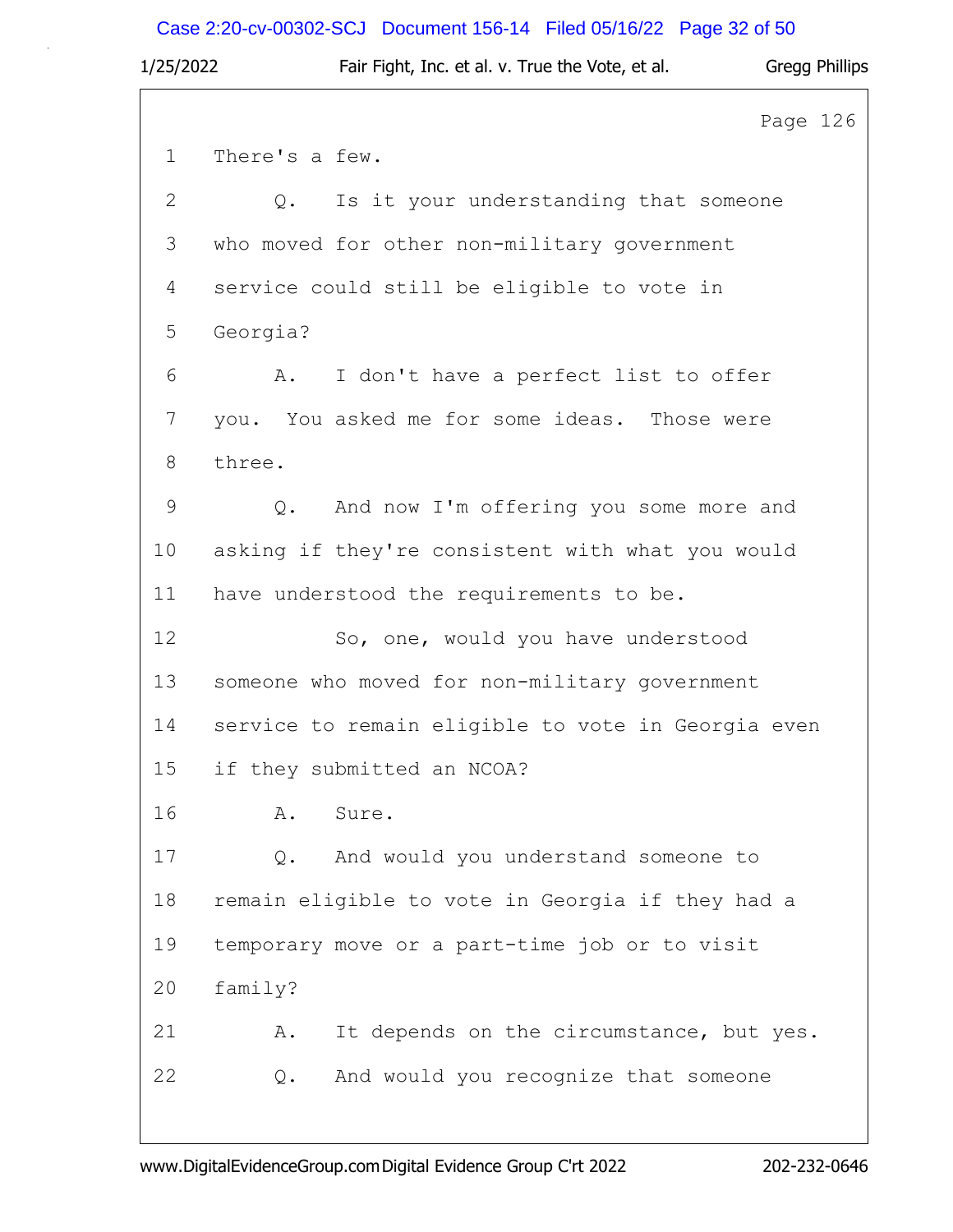# Case 2:20-cv-00302-SCJ Document 156-14 Filed 05/16/22 Page 33 of 50

| 1/25/2022      | Fair Fight, Inc. et al. v. True the Vote, et al.   | Gregg Phillips |
|----------------|----------------------------------------------------|----------------|
|                |                                                    | Page 127       |
| $\mathbf 1$    | would remain eligible to vote if they forwarded    |                |
| $\mathbf{2}$   | their mail for some mail-specific purpose, for     |                |
| 3              | example, if they were on vacation and needed their |                |
| 4              | mail to be forwarded?                              |                |
| 5              | Yep.<br>Α.                                         |                |
| 6              | And if someone intended to move and so<br>Q.       |                |
| $\overline{7}$ | filed an NCOA request, but did not actually move,  |                |
| $8\,$          | you would agree that they would remain eligible to |                |
| $\mathcal{G}$  | vote in Georgia?                                   |                |
| 10             | It depends on their circumstance.<br>Α.            | $\mathbb{I}$   |
| 11             | can't answer that.                                 |                |
| 12             | And the question is, if someone is<br>Q.           |                |
| 13             | living in Georgia, they intend to move so they     |                |
| 14             | file an NCOA request to forward their mail, and    |                |
| 15             | then they change their mind and do not actually    |                |
| 16             | move, you would agree that they're still eligible  |                |
| 17             | to vote in Georgia?                                |                |
| 18             | Sure. If they still submitted the<br>Α.            |                |
| 19             | permanent move change, yeah.                       |                |
| 20             | Okay. Who was responsible for removing<br>Q.       |                |
| 21             | the names of eligible voters such as these from    |                |
| 22             | the challenge lists?                               |                |
|                |                                                    |                |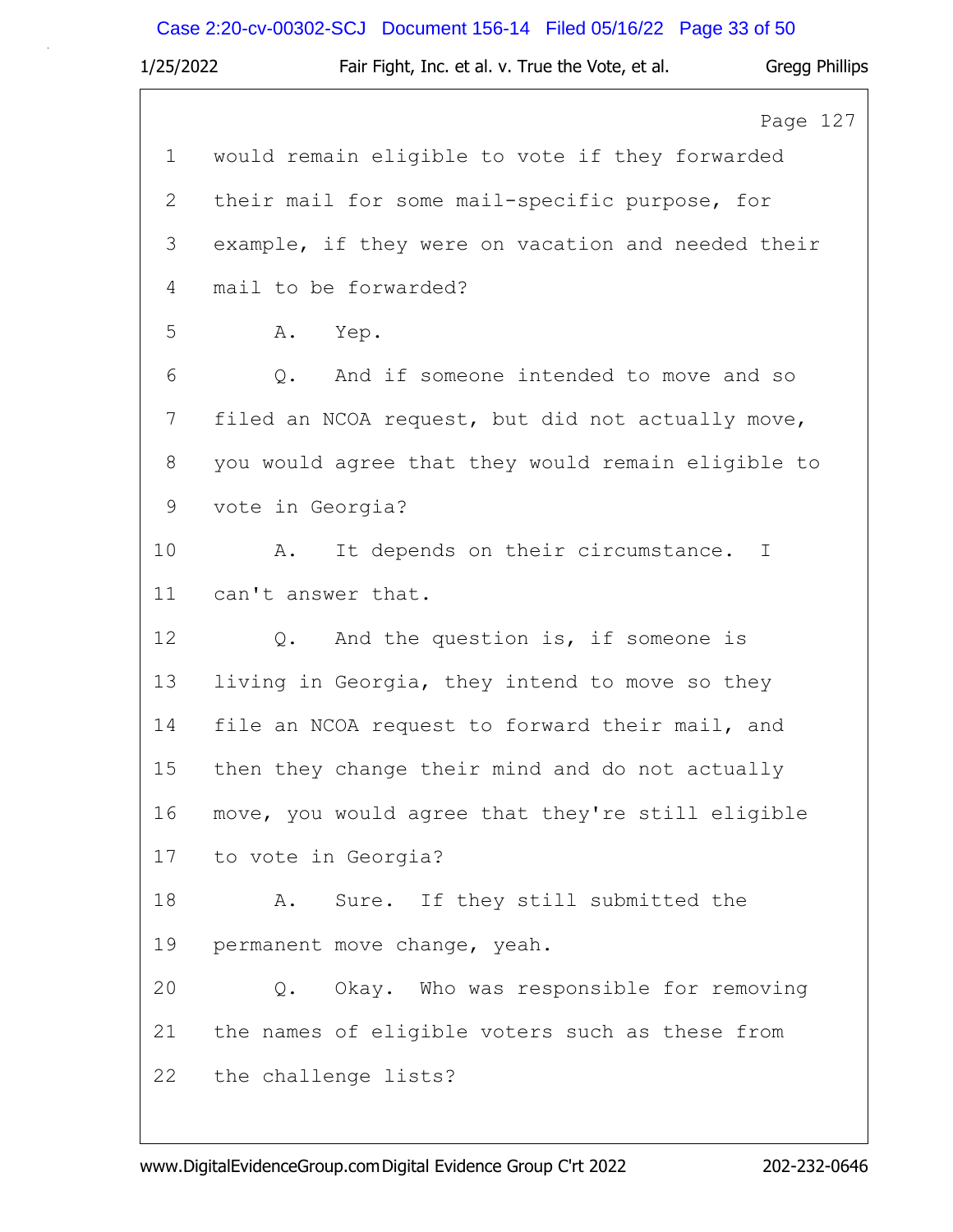# Case 2:20-cv-00302-SCJ Document 156-14 Filed 05/16/22 Page 34 of 50

| 1/25/2022   |                     | Fair Fight, Inc. et al. v. True the Vote, et al.   | Gregg Phillips |
|-------------|---------------------|----------------------------------------------------|----------------|
|             |                     |                                                    | Page 128       |
| $\mathbf 1$ | Α.                  | We did our best to -- first of all, the            |                |
| 2           |                     | code. Let's put it that way.                       |                |
| 3           | Q.                  | Okay. To go through those examples                 |                |
| 4           |                     | again, would the code be able to identify someone  |                |
| 5           |                     | who is deployed for military service?              |                |
| 6           | Α.                  | As best we can, yes. We pulled out                 |                |
| 7           |                     | 300,000 voters off the initial query.              |                |
| $8\,$       |                     | Q. Okay. I'll ask you another question             |                |
| $\mathsf 9$ |                     | about that in a second, but would the code be able |                |
| 10          |                     | to recognize someone who moved because they were a |                |
| 11          | college student?    |                                                    |                |
| 12          | A.                  | It might.                                          |                |
| 13          | Q.                  | How would it do that?                              |                |
| 14          | Α.                  | If they submitted a permanent change or            |                |
| 15          | a temporary change. |                                                    |                |
| 16          | Q.                  | Okay. Would the code --                            |                |
| 17          | Α.                  | We also --                                         |                |
| 18          | Q.                  | -- also identify --                                |                |
| 19          | Α.                  | I'm sorry. Go ahead.                               |                |
| 20          | Q.                  | Go ahead.                                          |                |
| 21          | Α.                  | Go ahead.                                          |                |
| 22          | Q.                  | Would the code be able to identify                 |                |
|             |                     |                                                    |                |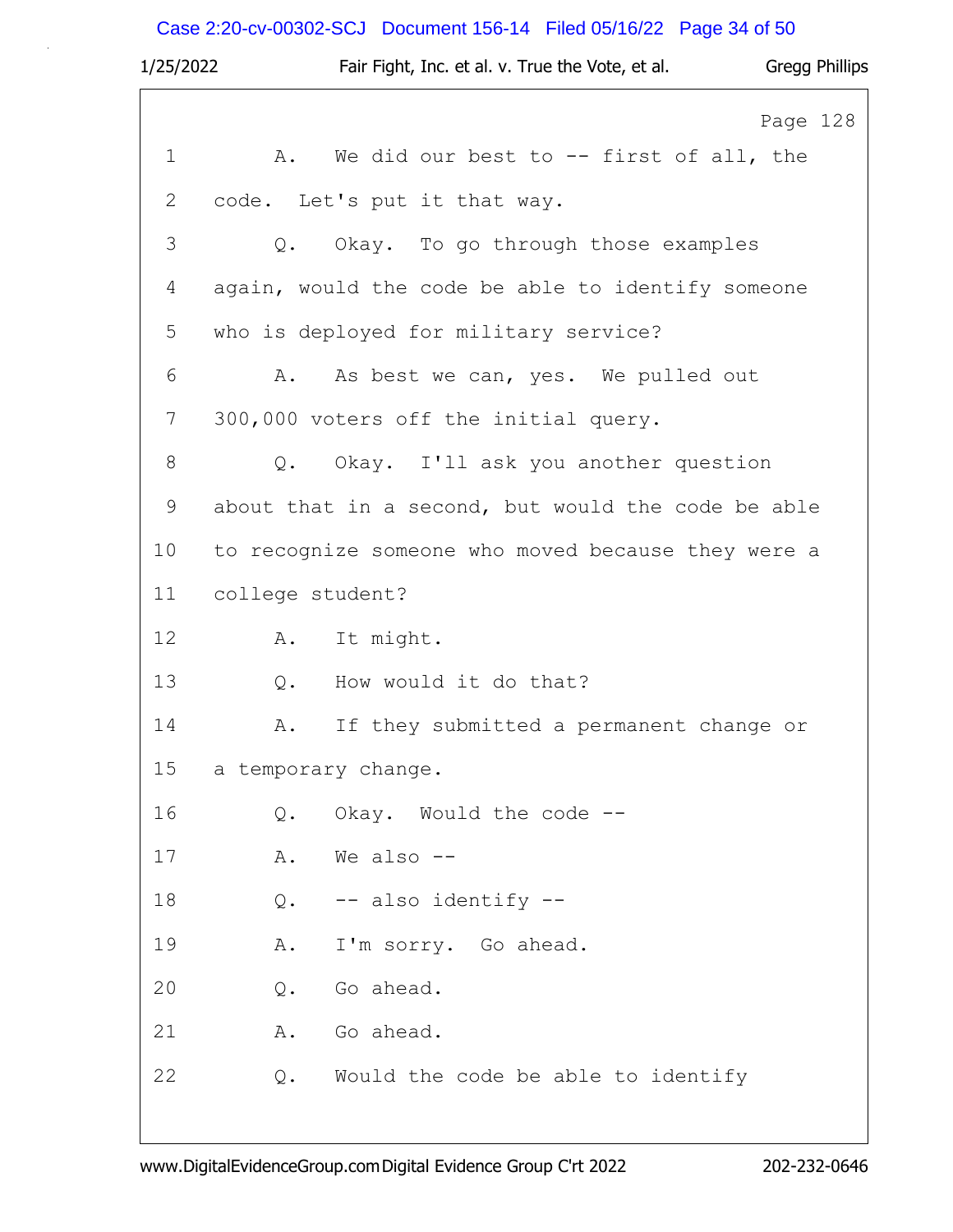Case 2:20-cv-00302-SCJ Document 156-14 Filed 05/16/22 Page 35 of 50

| 1/25/2022 | Fair Fight, Inc. et al. v. True the Vote, et al.   | <b>Gregg Phillips</b> |  |
|-----------|----------------------------------------------------|-----------------------|--|
|           |                                                    | Page 134              |  |
| 1         | BY MR. SHELLY:                                     |                       |  |
| 2         | My question for you --<br>Q.                       |                       |  |
| 3         | I don't understand the question.<br>Α.             |                       |  |
| 4         | My question for you, when you say that<br>Q.       |                       |  |
| 5         | it would not matter, is that because Mr. Williams  |                       |  |
| 6         | had access to the hard copies, but any changes to  |                       |  |
| 7         | the hard copies would not be reflected in the      |                       |  |
| 8         | electronic versions?                               |                       |  |
| 9         | No, that doesn't mean that. It means we<br>Α.      |                       |  |
| 10        | chose not to mail hard copies.                     |                       |  |
| 11        | Q. And Mr. Williams was responsible for the        |                       |  |
| 12        | hard copies; is that correct?                      |                       |  |
| 13        | Printing the hard copies.<br>Α.                    |                       |  |
| 14        | Okay. Did Mr. Williams have access to<br>Q.        |                       |  |
| 15        | the electronic copies?                             |                       |  |
| 16        | He had access to a -- whatever, an Excel<br>Α.     |                       |  |
| 17        | spreadsheet or something with them on there, yeah. |                       |  |
| 18        | Would he have been able to remove<br>Q.            |                       |  |
| 19        | addresses that suggested they were military bases? |                       |  |
| 20        | I don't know the circumstance, so I just<br>Α.     |                       |  |
| 21        | don't know. I didn't -- I don't recall.            |                       |  |
| 22        | Q. Okay. Returning to the Moody Air Force          |                       |  |
|           |                                                    |                       |  |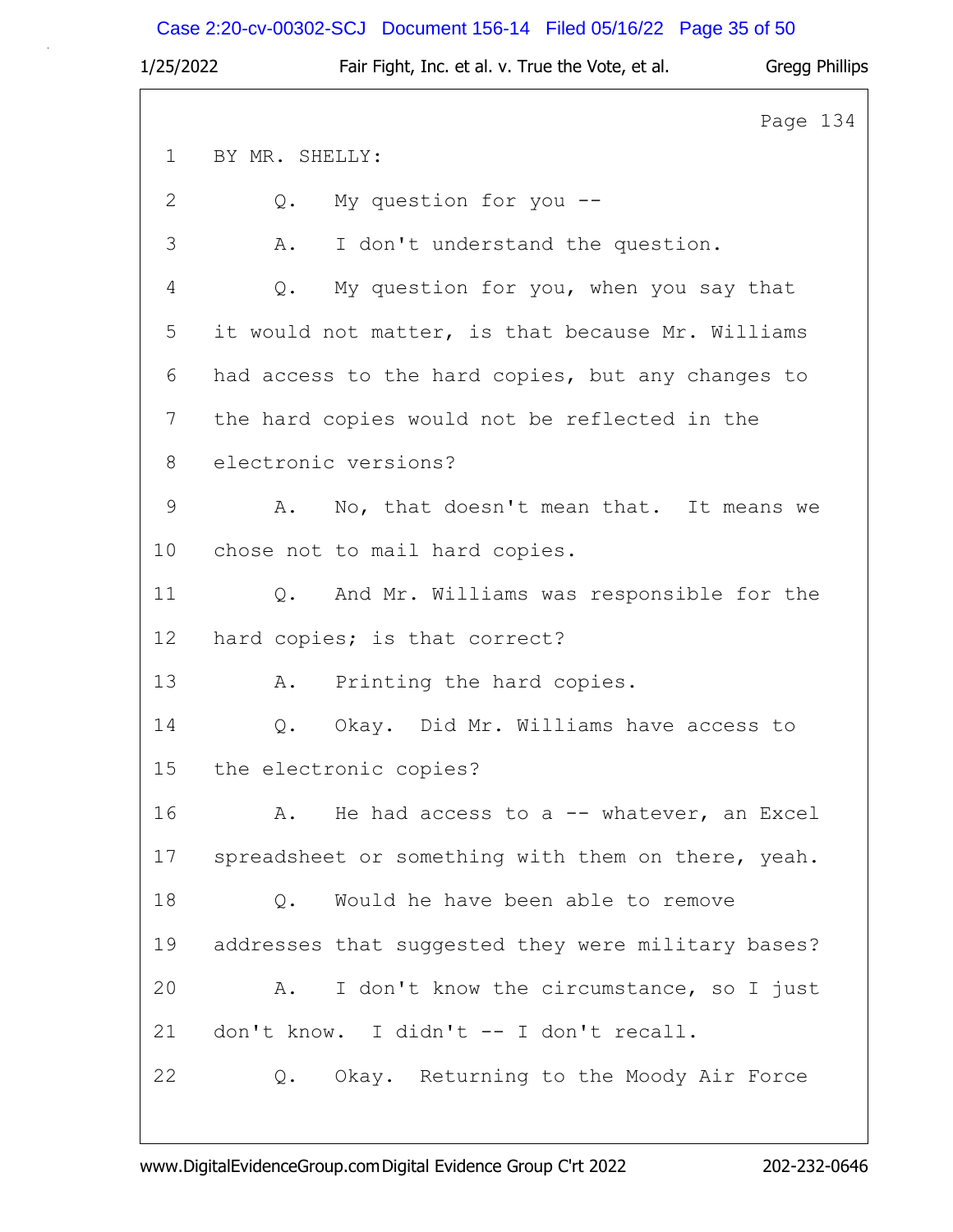# Case 2:20-cv-00302-SCJ Document 156-14 Filed 05/16/22 Page 36 of 50

| 1/25/2022   |                |                | Fair Fight, Inc. et al. v. True the Vote, et al. |          | Gregg Phillips |
|-------------|----------------|----------------|--------------------------------------------------|----------|----------------|
|             |                |                |                                                  | Page 135 |                |
| $\mathbf 1$ |                |                | Base example, do you know what town Moody Air    |          |                |
| 2           |                |                | Force Base is closest to in Georgia?             |          |                |
| 3           |                | Α.             | Macon? I don't know.                             |          |                |
| 4           |                | Q.             | I'll represent to you that I believe             |          |                |
| 5           |                | it's Valdosta. |                                                  |          |                |
| 6           |                | Α.             | Yeah, that's right.                              |          |                |
| 7           |                | Q.             | Did you examine whether any addresses            |          |                |
| 8           |                |                | with a Valdosta address could be in the military |          |                |
| 9           |                |                | or family of someone in the military?            |          |                |
| 10          |                | Α.             | We probably did, yeah.                           |          |                |
| 11          |                | Q.             | Would you have removed those voters?             |          |                |
| 12          |                | Α.             | Assuming that it met the matching                |          |                |
| 13          |                |                | requirement, sure.                               |          |                |
| 14          |                |                | MR. SHELLY: You can take this exhibit            |          |                |
| 15          |                |                | down, Mr. White.                                 |          |                |
| 16          | BY MR. SHELLY: |                |                                                  |          |                |
| 17          |                |                | Q. Mr. Phillips, are you familiar with           |          |                |
| 18          | UOCAVA?        |                |                                                  |          |                |
| 19          |                | Α.             | Of course.                                       |          |                |
| 20          |                | Q.             | Did you examine whether any voters on            |          |                |
| 21          |                |                | your list had requested a UOCAVA ballot?         |          |                |
| 22          |                | Α.             | As best we can. As you know, UOCAVA              |          |                |
|             |                |                |                                                  |          |                |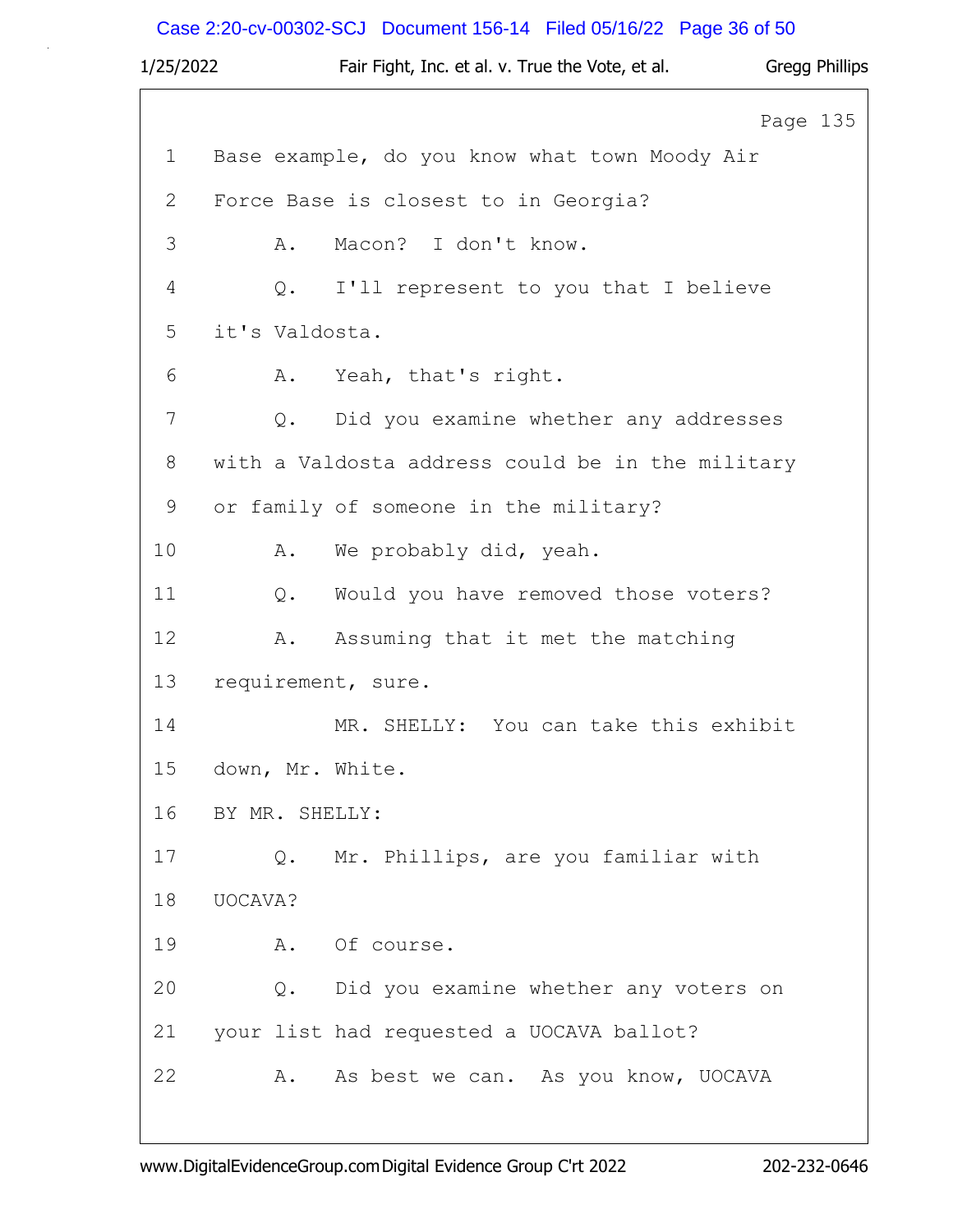# Case 2:20-cv-00302-SCJ Document 156-14 Filed 05/16/22 Page 37 of 50

| 1/25/2022   | Fair Fight, Inc. et al. v. True the Vote, et al.   | <b>Gregg Phillips</b> |
|-------------|----------------------------------------------------|-----------------------|
|             |                                                    | Page 136              |
| $\mathbf 1$ | ballots and postcard ballots in general are not    |                       |
| 2           | handled by the state; they're handled by the       |                       |
| 3           | counties individually.                             |                       |
| 4           | How would you have researched or sought<br>Q.      |                       |
| 5           | to identify whether an individual had requested a  |                       |
| 6           | UOCAVA ballot?                                     |                       |
| 7           | Almost impossible because the counties<br>Α.       |                       |
| 8           | don't publicize that.                              |                       |
| $\mathsf 9$ | Q. Okay. When you say "almost impossible,"         |                       |
| 10          | so was there anything you did to identify whether  |                       |
| 11          | a voter had requested a UOCAVA ballot?             |                       |
| 12          | No, I am not aware of any way to do that<br>Α.     |                       |
| 13          | effectively.                                       |                       |
| 14          | Did you -- I think you said you did --<br>Q.       |                       |
| 15          | well, let me just ask the question.                |                       |
| 16          | Did you take any steps to remove all the           |                       |
| 17          | names of college or university students who were   |                       |
| 18          | temporarily away from home?                        |                       |
| 19          | Anyone temporary that had registered the<br>Α.     |                       |
| 20          | temporary address change, yes. Permanent address   |                       |
| 21          | changes, what we tried to do was eliminate the ZIP |                       |
| 22          | codes in and around the schools.                   |                       |
|             |                                                    |                       |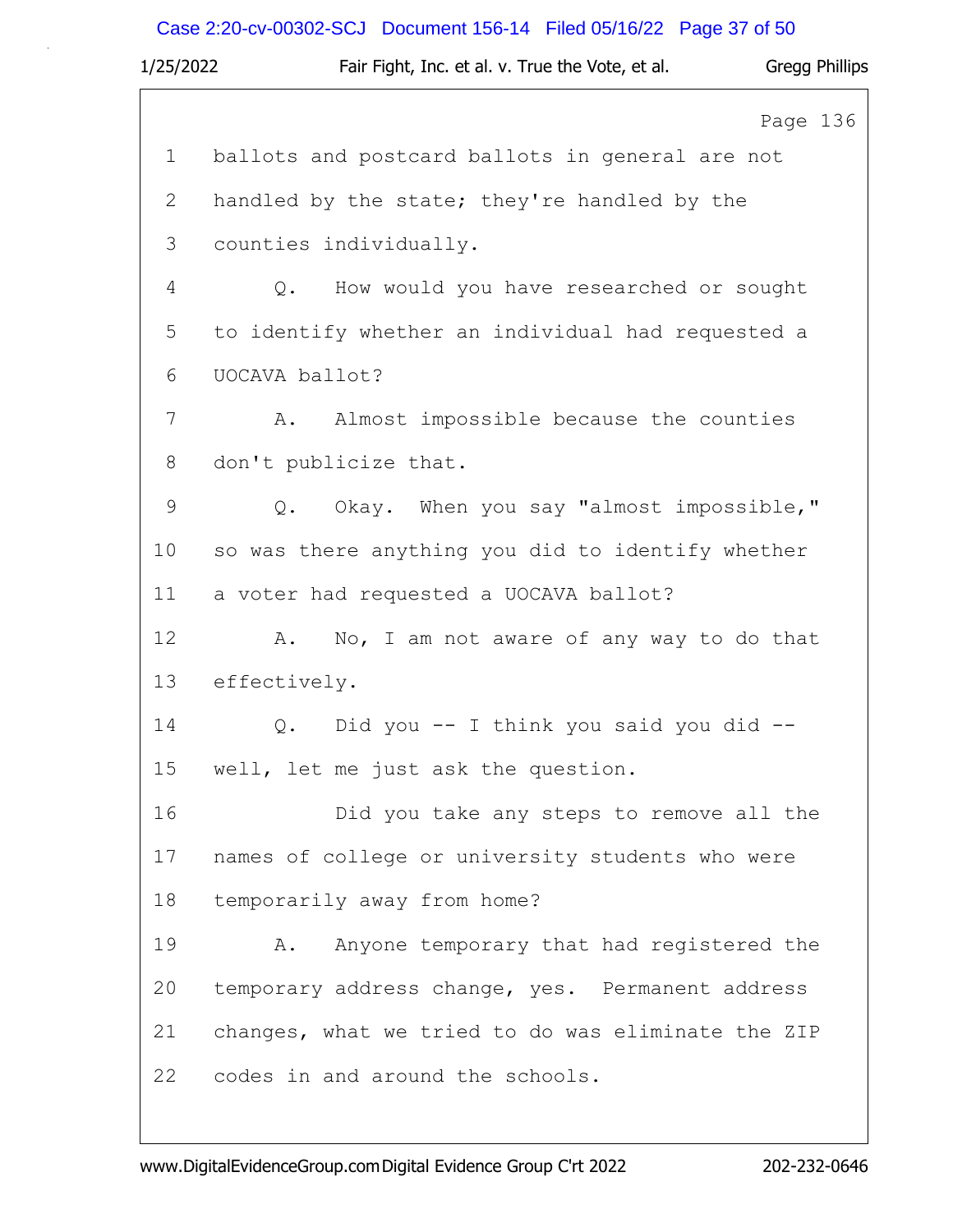# Case 2:20-cv-00302-SCJ Document 156-14 Filed 05/16/22 Page 38 of 50

| 1/25/2022    | Fair Fight, Inc. et al. v. True the Vote, et al.<br>Gregg Phillips |
|--------------|--------------------------------------------------------------------|
|              | Page 137                                                           |
| 1            | And how did you identify which ZIP codes<br>Q.                     |
| $\mathbf{2}$ | were appropriate?                                                  |
| 3            | I don't recall what our methodology was.<br>Α.                     |
| 4            | Were you only looking at $--$ were you<br>Q.                       |
| 5            | looking at ZIP codes in Georgia or out of Georgia                  |
| 6            | or both?                                                           |
| 7            | I don't know.<br>A.                                                |
| 8            | Do you think an address in, for example,<br>Q.                     |
| $\mathsf 9$  | Notre Dame, Indiana, would suggest the person                      |
| 10           | lives on a college campus?                                         |
| 11           | Not necessarily.<br>Α.                                             |
| 12           | Q.<br>Why not?                                                     |
| 13           | Α.<br>What?                                                        |
| 14           | So Notre Dame is a school within the<br>Q.                         |
| 15           | city of South Bend, but if the address said Notre                  |
| 16           | Dame, Indiana, is it your understanding that that                  |
| 17           | person would not be living on a college campus?                    |
| 18           | Did the person submit a permanent change<br>Α.                     |
| 19           | of address out of Georgia?                                         |
| 20           | $Q$ .<br>This question wasn't about whether they                   |
| 21           | would be eligible to vote; it would have been                      |
| 22           | whether they moved to a college campus.                            |
|              |                                                                    |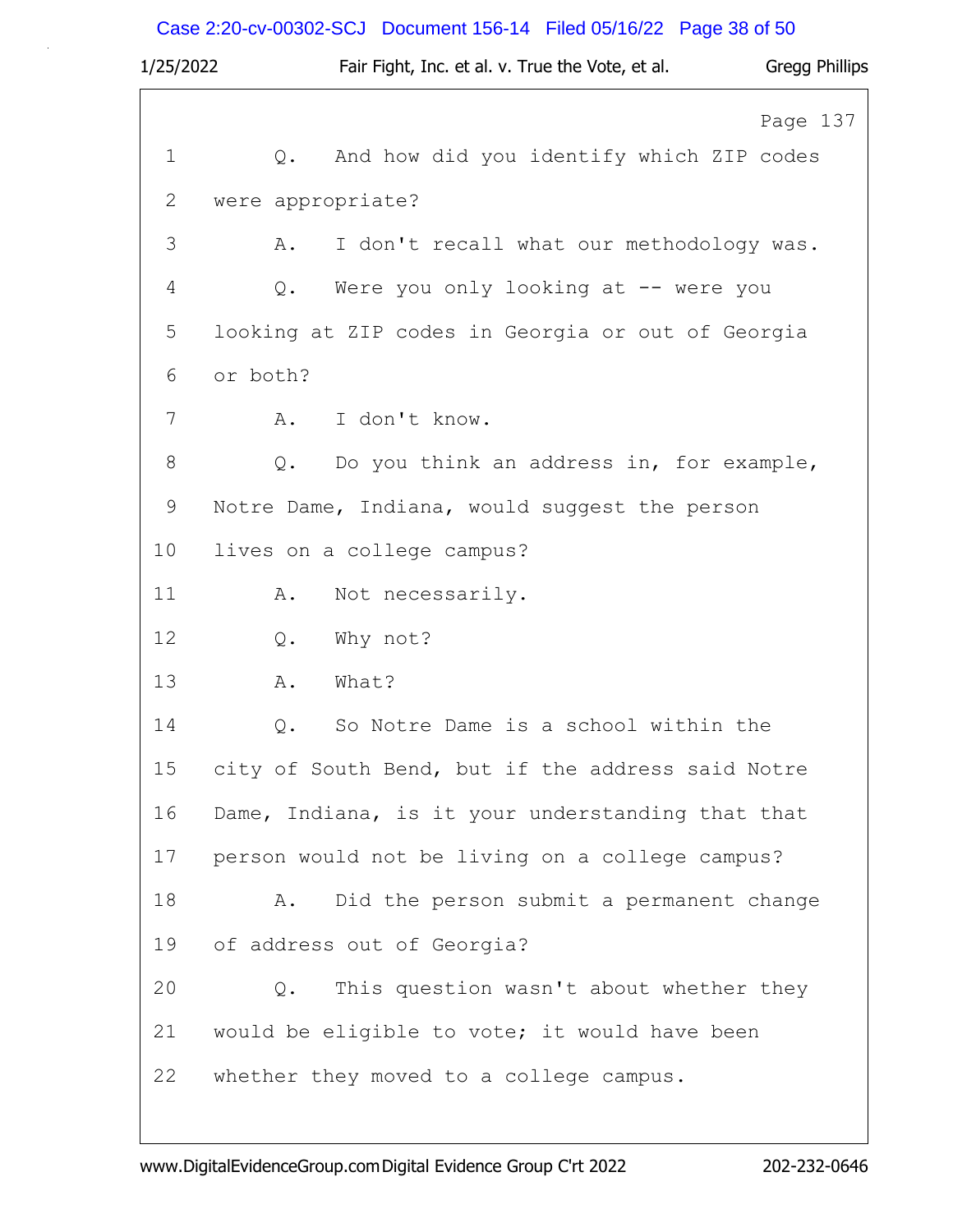# Case 2:20-cv-00302-SCJ Document 156-14 Filed 05/16/22 Page 39 of 50

| Page 138<br>I don't have any opinion about moving to |
|------------------------------------------------------|
|                                                      |
|                                                      |
|                                                      |
|                                                      |
|                                                      |
|                                                      |
|                                                      |
|                                                      |
| students who attend college reside in a dormitory?   |
|                                                      |
|                                                      |
|                                                      |
|                                                      |
|                                                      |
|                                                      |
|                                                      |
|                                                      |
| analysis of whether voters were eligible turned on   |
| whether they filed a permanent or temporary change   |
|                                                      |
|                                                      |
| algorithm. It's 4,000 rows long. It doesn't --       |
|                                                      |
|                                                      |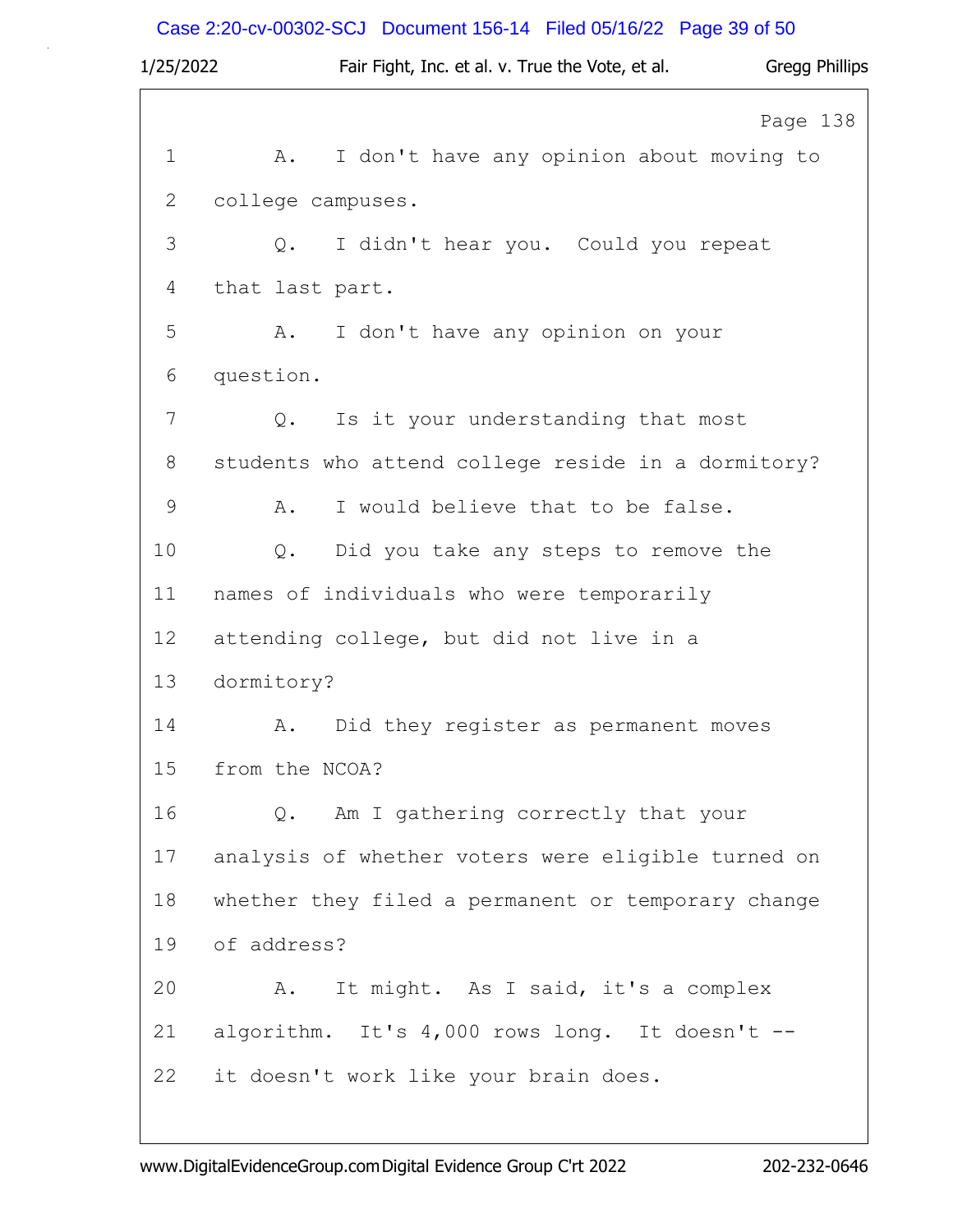# Case 2:20-cv-00302-SCJ Document 156-14 Filed 05/16/22 Page 40 of 50

| 1/25/2022    | Fair Fight, Inc. et al. v. True the Vote, et al. |          | Gregg Phillips |
|--------------|--------------------------------------------------|----------|----------------|
|              |                                                  | Page 139 |                |
| $\mathbf{1}$ | Did you research which colleges Georgia<br>Q.    |          |                |
| 2            | high school students are most likely to attend?  |          |                |
| 3            | No.<br>Α.                                        |          |                |
| 4            | Approximately how many names did you<br>Q.       |          |                |
| 5            | identify and remove of individuals you suspected |          |                |
| 6            | were enrolled in a college or university?        |          |                |
| 7            | I have no idea.<br>Α.                            |          |                |
| 8            | What steps did you take to confirm<br>Q.         |          |                |
| $\mathsf 9$  | whether an individual who submitted an NCOA      |          |                |
| 10           | request actually moved?                          |          |                |
| 11           | Well, we submitted it to TrueNCOA.<br>Α.         | We       |                |
| 12           | possibly submitted it to SmartyStreets if it     |          |                |
| 13           | needed more work. And I think, in Georgia, we    |          |                |
| 14           | submitted the new address. So we told them where |          |                |
| 15           | we thought the person went.                      |          |                |
| 16           | Q. Approximately how many -- approximately       |          |                |
| 17           | how many matches did TrueNCOA identify?          |          |                |
| 18           | I don't recall. It's all part of the<br>Α.       |          |                |
| 19           | equation. We don't look at it that way.          |          |                |
| 20           | Q. Approximately how many did you send           |          |                |
| 21           | along to SmartyStreets?                          |          |                |
| 22           | I don't know the answer to that either.<br>Α.    |          |                |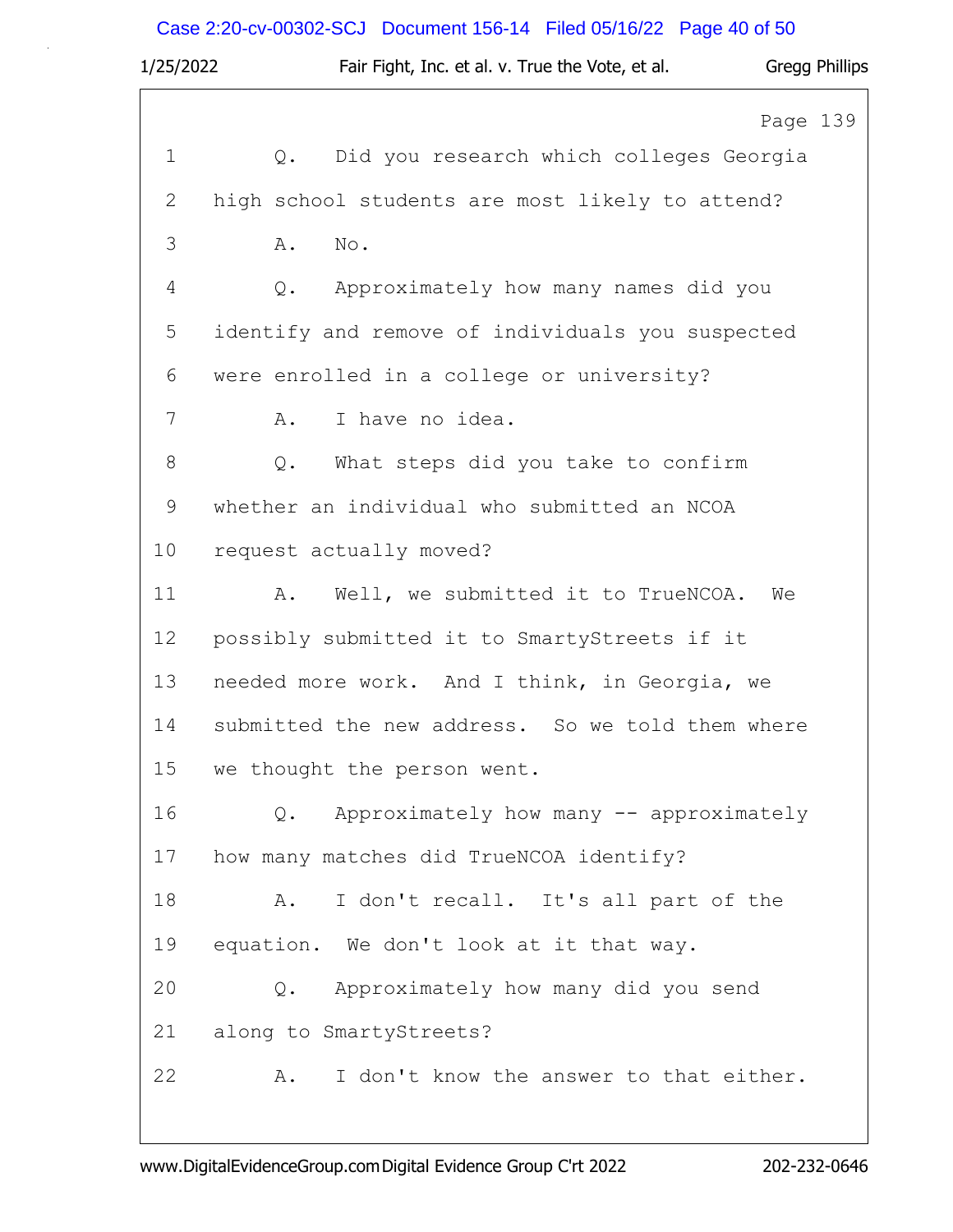|             | Case 2:20-cv-00302-SCJ Document 156-14 Filed 05/16/22 Page 41 of 50 |                       |
|-------------|---------------------------------------------------------------------|-----------------------|
| 1/25/2022   | Fair Fight, Inc. et al. v. True the Vote, et al.                    | <b>Gregg Phillips</b> |
|             |                                                                     | Page 140              |
| $\mathbf 1$ | Do you know what proportion of the<br>Q.                            |                       |
| 2           | original list that TrueNCOA flagged that you would                  |                       |
| 3           | have sent along for further verification?                           |                       |
| 4           | I recall that we probably got -- the<br>Α.                          |                       |
| 5           | initial cut was probably 700,000 or so. And then                    |                       |
| 6           | it ultimately got down to, what, 360-, so whatever                  |                       |
| 7           | that delta is.                                                      |                       |
| 8           | Approximately how much time did you<br>Q.                           |                       |
| 9           | spend reviewing the names that were matched                         |                       |
| 10          | between the voter file and the NCOA registry? Or                    |                       |
| 11          | am I understanding correctly that the code did all                  |                       |
| 12          | the analysis and you personally did not do any                      |                       |
| 13          | further?                                                            |                       |
| 14          | There's a little bit of sort of<br>Α.                               |                       |
| 15          | reviewing the quality of reports to ensure that                     |                       |
| 16          | we're within something we consider reasonable on                    |                       |
| 17          | the false positives and false negatives, but an                     |                       |
| 18          | hour maybe.                                                         |                       |
| 19          | Okay. And what would you have<br>Q.                                 |                       |
| 20          | considered reasonable?                                              |                       |
| 21          | Maybe a standard deviation.<br>Α.                                   |                       |

22 Q. Can you just explain that a little bit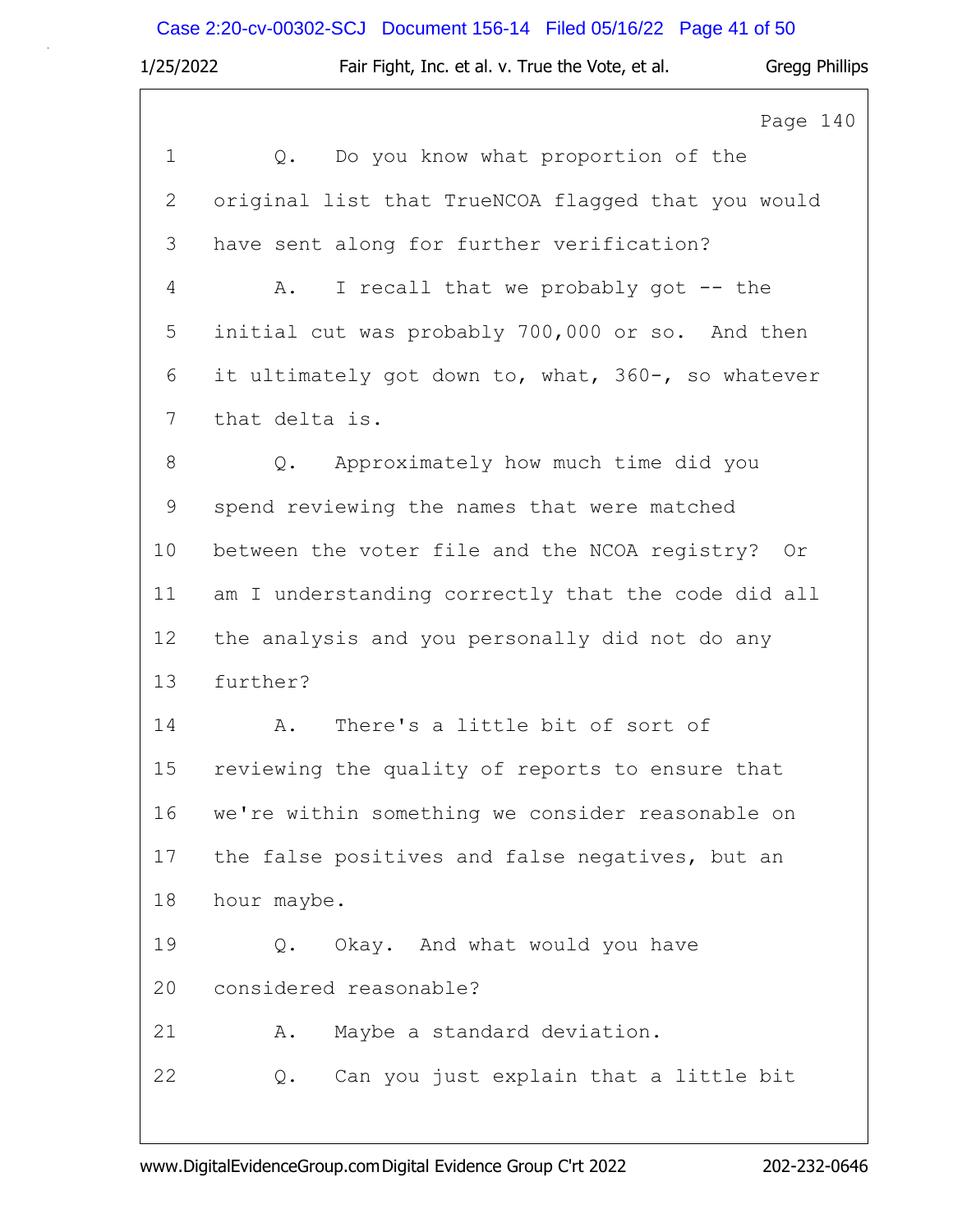# Case 2:20-cv-00302-SCJ Document 156-14 Filed 05/16/22 Page 42 of 50

| 1/25/2022   | Fair Fight, Inc. et al. v. True the Vote, et al.   | Gregg Phillips |
|-------------|----------------------------------------------------|----------------|
|             |                                                    | Page 141       |
| $\mathbf 1$ | more? A standard deviation of what?                |                |
| 2           | Relative to the potential error rate<br>Α.         |                |
| 3           | that we might expect. That's the best way to       |                |
| 4           | frame it.                                          |                |
| 5           | $Q$ .<br>Okay. And what error rate did you         |                |
| 6           | expect?                                            |                |
| 7           | Less than one standard deviation.<br>Α.            |                |
| 8           | If you had had more time, would you have<br>Q.     |                |
| 9           | done anything more?                                |                |
| 10          | No.<br>A.                                          |                |
| 11          | Q. Did you do anything to correct for              |                |
| 12          | potential matches of individuals in the voter file |                |
| 13          | who share a first name, last name and reside at    |                |
| 14          | the same address? Or am I understanding that you   |                |
| 15          | relied on TrueNCOA to determine whether that would |                |
| 16          | be a match?                                        |                |
| 17          | I never said that, but the import of<br>Α.         |                |
| 18          | verifying identity can't be overstated in this     |                |
| 19          | case. And that would come as a result of helping   |                |
| 20          | verify identity.                                   |                |
| 21          | Q. Okay. So when you pulled the voter              |                |
| 22          | file, there was -- if there were two individuals   |                |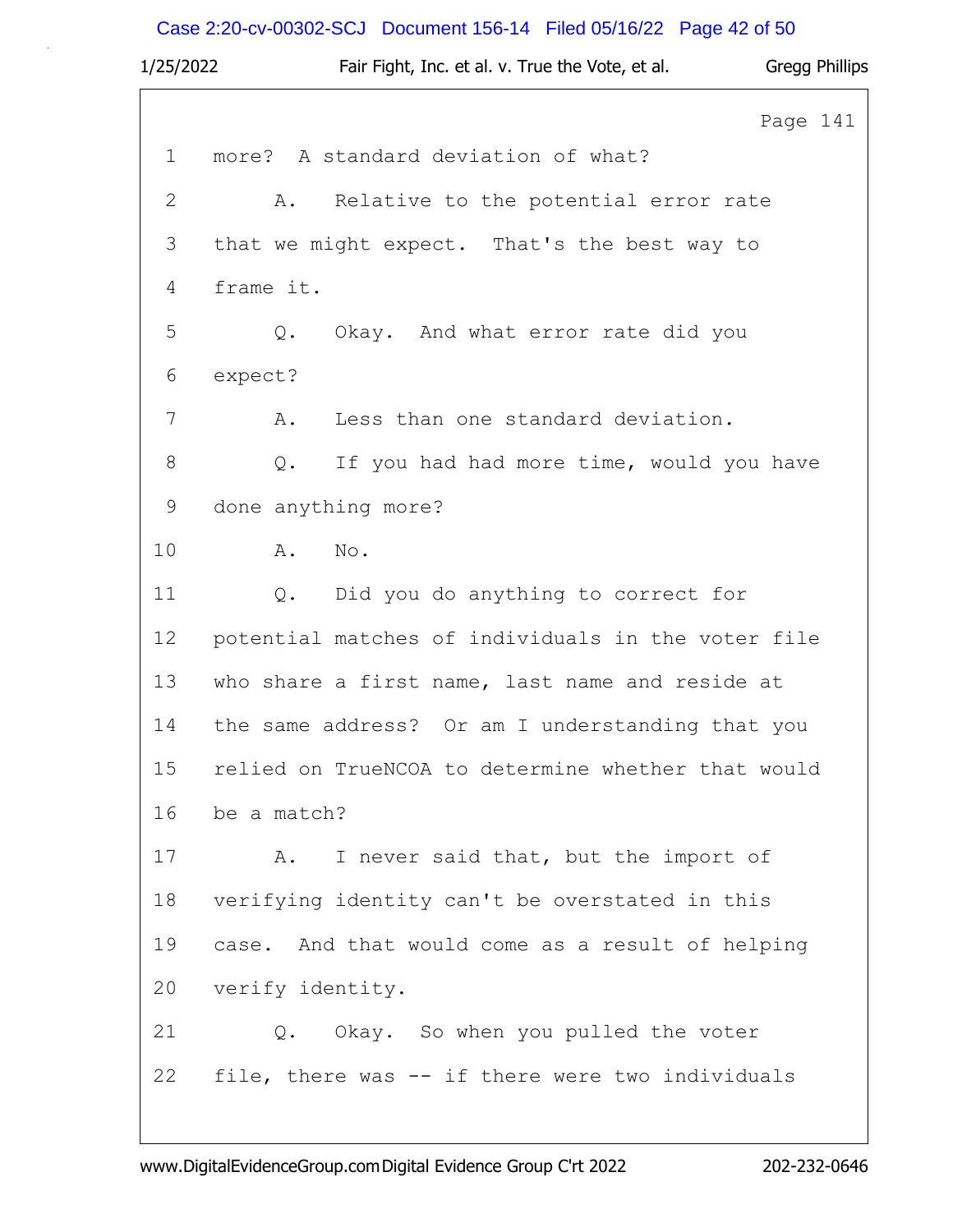# Case 2:20-cv-00302-SCJ Document 156-14 Filed 05/16/22 Page 43 of 50

| 1/25/2022     | Fair Fight, Inc. et al. v. True the Vote, et al.   | Gregg Phillips |
|---------------|----------------------------------------------------|----------------|
|               |                                                    | Page 142       |
| $\mathbf 1$   | who shared a first name, last name and address,    |                |
| $\mathbf{2}$  | you would have done some further analysis of that  |                |
| 3             | at the front end; is that correct?                 |                |
| 4             | Α.<br>Yes.                                         |                |
| 5             | And that analysis would be by running it<br>Q.     |                |
| 6             | through a code, and they would try to fill in more |                |
| 7             | information to distinguish these individuals? Or   |                |
| $8\,$         | how exactly would you be able to distinguish them? |                |
| $\mathcal{G}$ | There are elements of risk in any<br>Α.            |                |
| 10            | determination. And eliminating as many of the      |                |
| 11            | elements of risk as you can is important. The      |                |
| 12            | absolute verification of identity, again, has to   |                |
| 13            | be done by the counties because they have access   |                |
| 14            | to the state DMV file. They have access to other   |                |
| 15            | things that citizens and voters don't have.        |                |
| 16            | The citizens and voters were compelled             |                |
| 17            | to identify -- give a specific reason for why they |                |
| 18            | thought someone was ineligible, and having moved   |                |
| 19            | was the reason. And so our -- our ability to       |                |
| 20            | identify -- verify identity is limited by the fact |                |
| 21            | that Georgia only gives year of birth rather than  |                |
| 22            | day and month and year of birth.                   |                |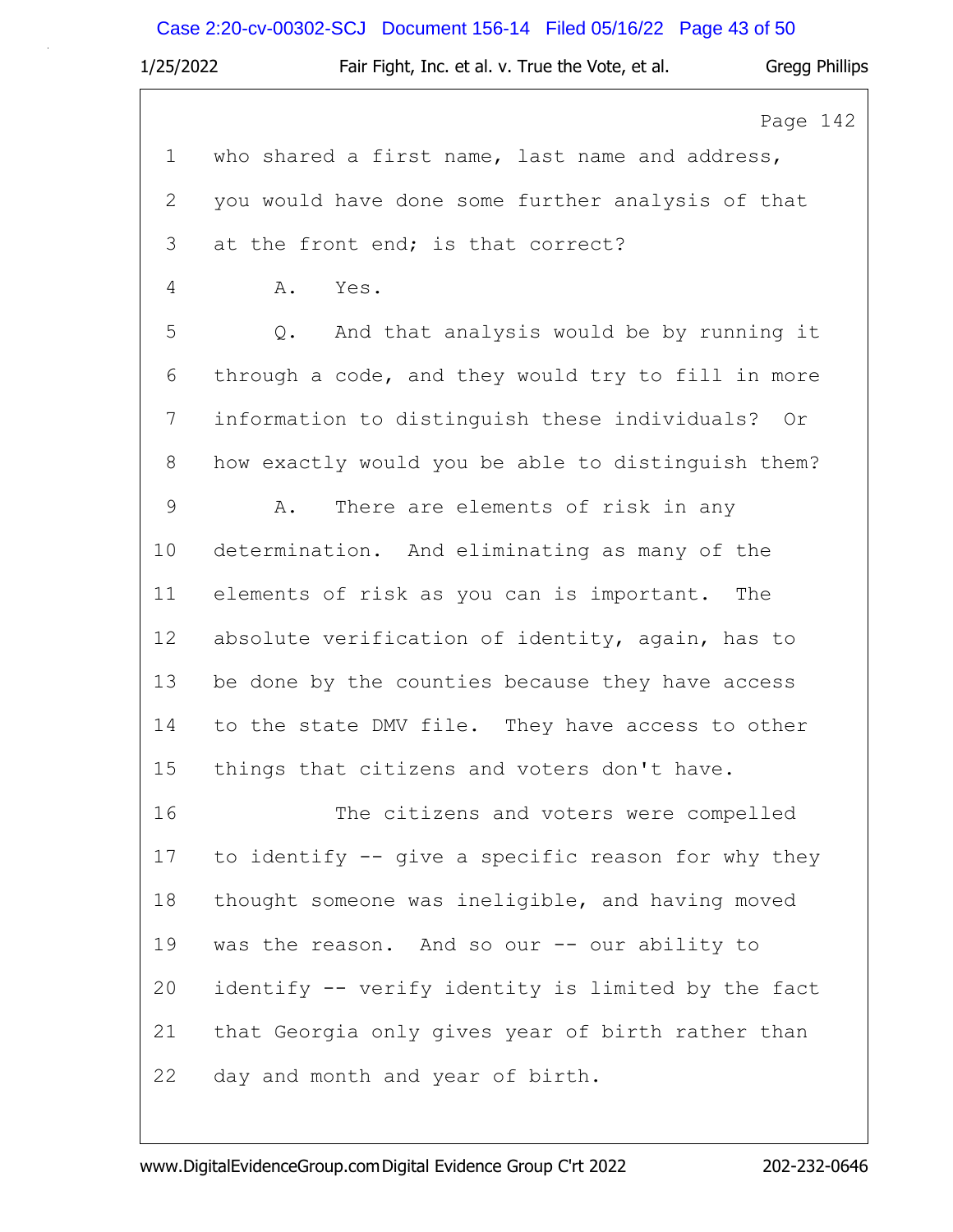| 1/25/2022   | <b>Gregg Phillips</b><br>Fair Fight, Inc. et al. v. True the Vote, et al. |
|-------------|---------------------------------------------------------------------------|
|             | Page 143                                                                  |
| $\mathbf 1$ | Are you aware that thousands of records<br>Q.                             |
| 2           | in the challenge list do not show a street address                        |
| 3           | in the "moved to" field?                                                  |
| 4           | Yes. Because sometimes people move and<br>Α.                              |
| 5           | they don't give their address. They don't give                            |
| 6           | their forwarding address.                                                 |
| 7           | And what is the reason for challenging<br>Q.                              |
| 8           | someone on the basis of residency when you do not                         |
| 9           | have evidence of where the person moved?                                  |
| 10          | Because that's the specific -- the law<br>Α.                              |
| 11          | compels a voter to challenge based on a specific                          |
| 12          | reason. The specific reason is they believe they                          |
| 13          | moved.                                                                    |
| 14          | How could a voter be notified of a<br>$\mathsf{Q}$ .                      |
| 15          | challenge if you do not know the forwarding                               |
| 16          | address?                                                                  |
| 17          | How would a voter be notified?<br>Α.                                      |
| 18          | $\mathsf Q$ .<br>Yes.                                                     |
| 19          | Okay. We don't notify the voters.<br>Α.<br>The                            |
| 20          | county notifies the voter when they come in to                            |
| 21          | vote.                                                                     |
| 22          | Q. Okay.                                                                  |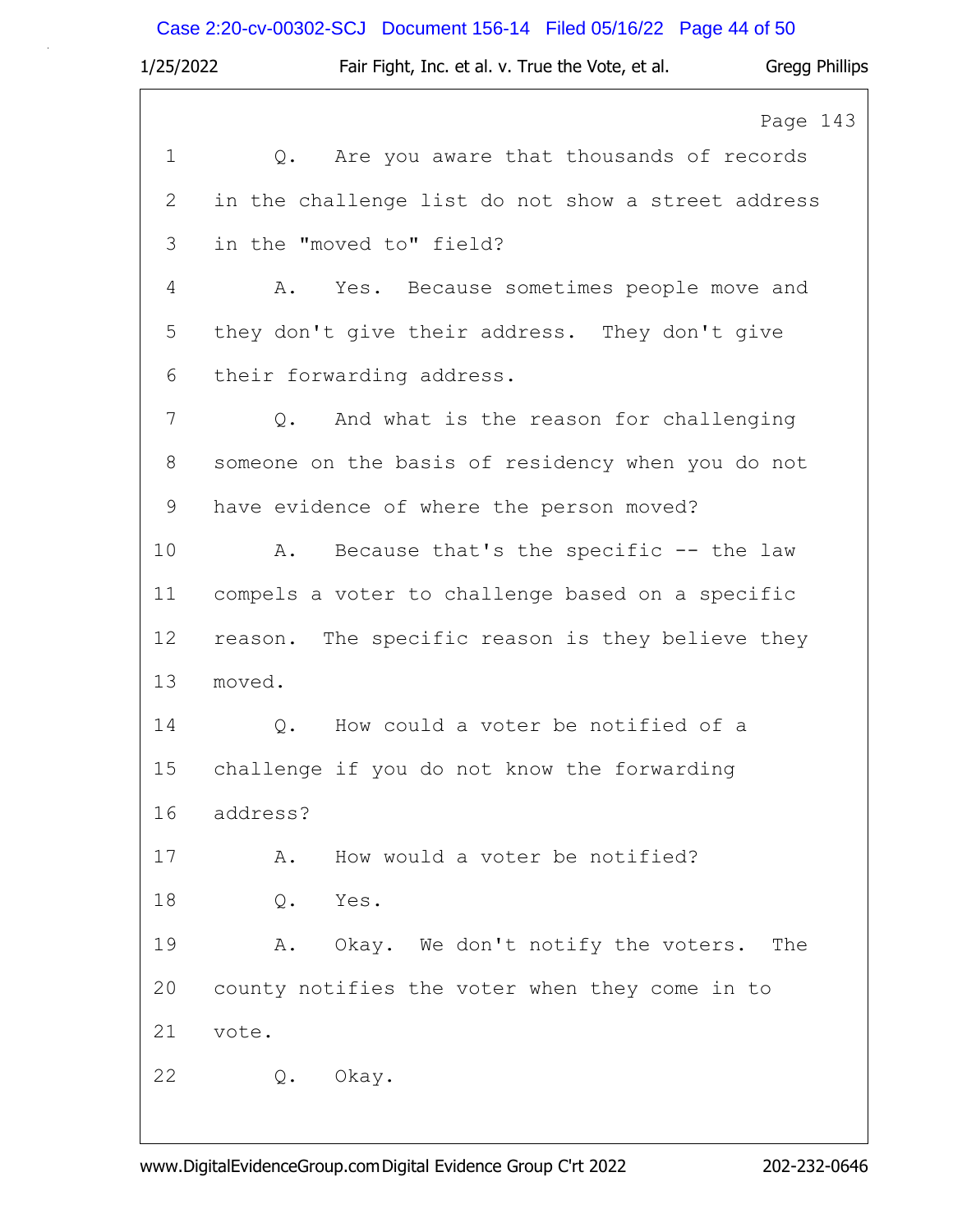# Case 2:20-cv-00302-SCJ Document 156-14 Filed 05/16/22 Page 45 of 50

| 1/25/2022    | Fair Fight, Inc. et al. v. True the Vote, et al.<br>Gregg Phillips |
|--------------|--------------------------------------------------------------------|
|              | Page 144                                                           |
| $\mathbf 1$  | MR. SHELLY: Can we pull up Exhibit F.                              |
| $\mathbf{2}$ | (Phillips Deposition Exhibit 9 was                                 |
| 3            | marked for identification and attached to the                      |
| 4            | transcript.)                                                       |
| 5            | BY MR. SHELLY:                                                     |
| 6            | Q. Are you familiar with this table,                               |
| 7            | Mr. Phillips?                                                      |
| 8            | No, I don't know. It doesn't ring a<br>Α.                          |
| 9            | bell. I don't know that I saw it yesterday. What                   |
| 10           | is it?                                                             |
| 11           | This is a document that you $-$ - that<br>Q.                       |
| 12           | OpSec produced in response to our discovery                        |
| 13           | requests.                                                          |
| 14           | A. Okay. What's the question?                                      |
| 15           | Did you create this table?<br>Q.                                   |
| 16           | It looks like it was created out of the<br>Α.                      |
| 17           | system.                                                            |
| 18           | Why does it only include nine counties?<br>Q.                      |
| 19           | I have no idea, actually.<br>Α.                                    |
| 20           | How would you have used this<br>Q.                                 |
| 21           | information?                                                       |
| 22           | We wouldn't use this information at all.<br>Α.                     |
|              |                                                                    |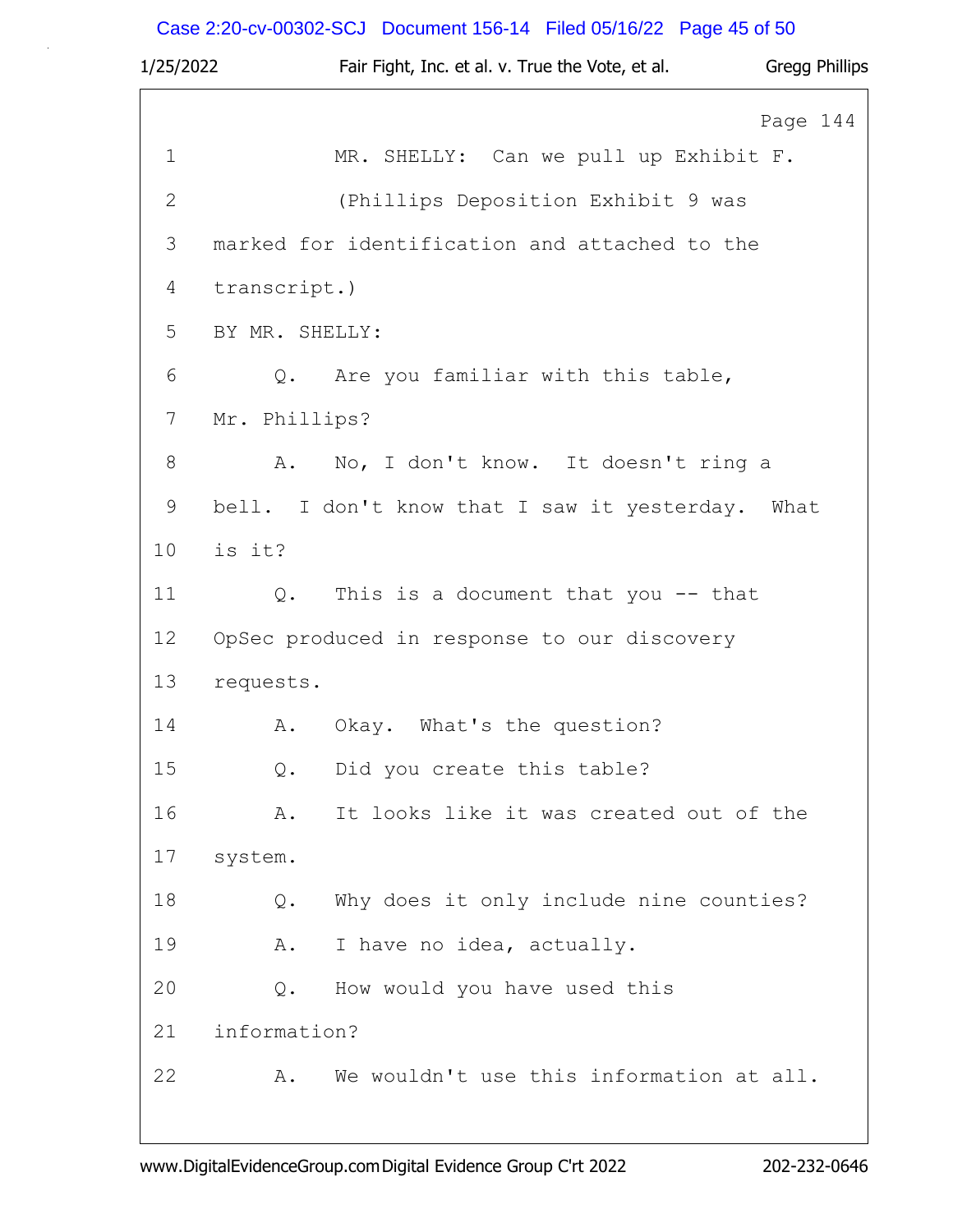# Case 2:20-cv-00302-SCJ Document 156-14 Filed 05/16/22 Page 46 of 50

| 1/25/2022   | Fair Fight, Inc. et al. v. True the Vote, et al.   | <b>Gregg Phillips</b> |
|-------------|----------------------------------------------------|-----------------------|
|             |                                                    | Page 145              |
| $\mathbf 1$ | It was system-generated.                           |                       |
| 2           | MR. SHELLY: You can take this down,                |                       |
| 3           | Mr. White.                                         |                       |
| 4           | BY MR. SHELLY:                                     |                       |
| 5           | Mr. Phillips, did you review the<br>$Q$ .          |                       |
| 6           | challenge lists for instances where the name of    |                       |
| 7           | the registrant in the challenge file does not      |                       |
| 8           | match the name in the voter file or the registrant |                       |
| 9           | with that registration number?                     |                       |
| 10          | We would have, yes.<br>Α.                          |                       |
| 11          | And if you had noticed that, would you<br>Q.       |                       |
| 12          | still -- should that person have been included in  |                       |
| 13          | the challenge list if their name in the challenge  |                       |
| 14          | list did not match the name assigned to that       |                       |
| 15          | registration number in the registration rules?     |                       |
| 16          | That likely would have been an exception<br>Α.     |                       |
| 17          | and would have been kicked out, but it's possible  |                       |
| 18          | it could be included.                              |                       |
| 19          | Did you review the challenge list for<br>Q.        |                       |
| 20          | instances where the address an individual is       |                       |
| 21          | registered at and the address where a registrant   |                       |
| 22          | moved to are identical?                            |                       |

www.DigitalEvidenceGroup.comDigital Evidence Group C'rt 2022 202-232-0646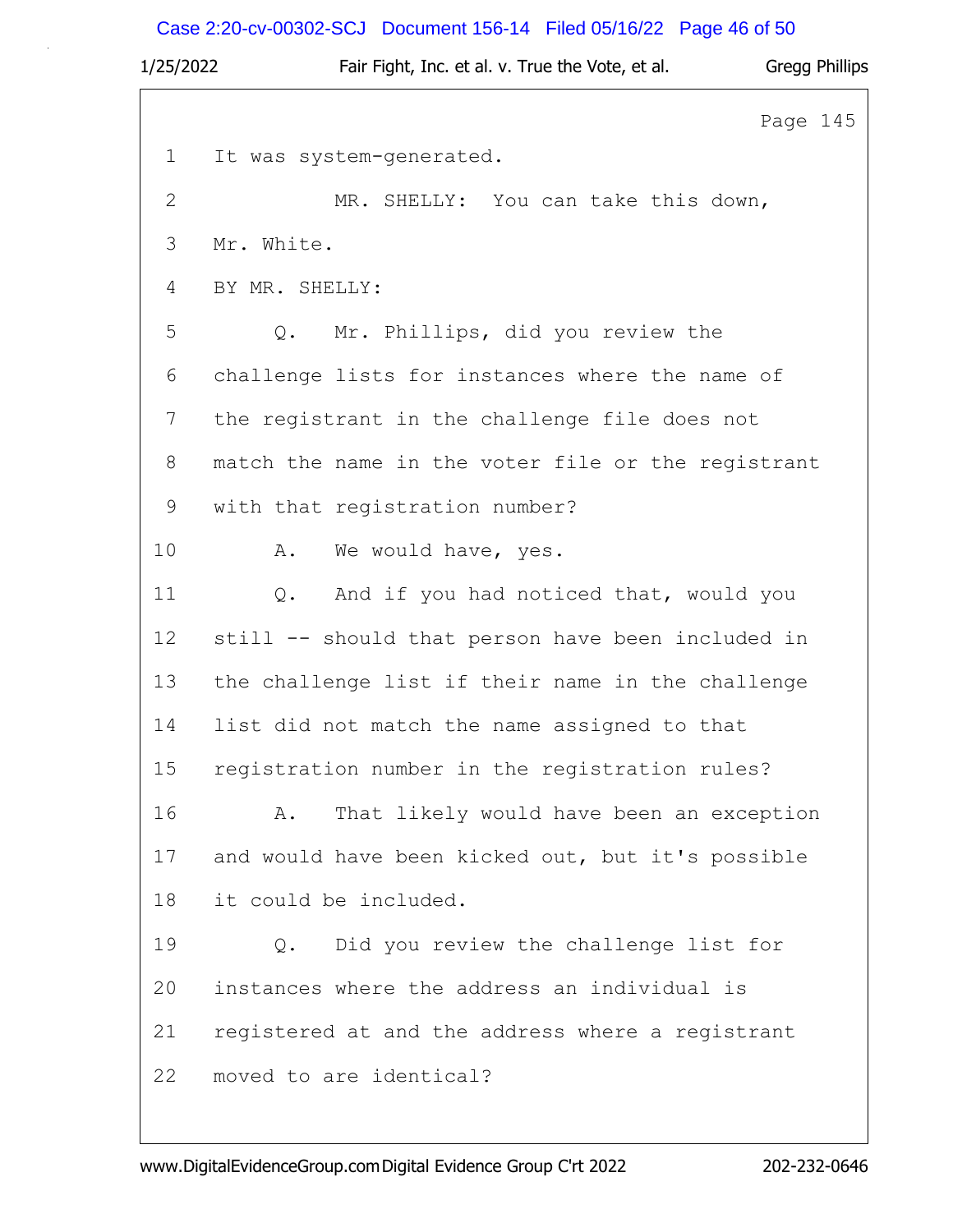# Case 2:20-cv-00302-SCJ Document 156-14 Filed 05/16/22 Page 47 of 50

| 1/25/2022      | Fair Fight, Inc. et al. v. True the Vote, et al.<br>Gregg Phillips |
|----------------|--------------------------------------------------------------------|
|                | Page 146                                                           |
| $\mathbf 1$    | There are some anomalies like that, yes.<br>Α.                     |
| $\overline{2}$ | Should those anomalies have been removed<br>Q.                     |
| 3              | from the challenge list?                                           |
| 4              | I would like to think they would, but<br>Α.                        |
| 5              | it's possible they wouldn't. There are some other                  |
| 6              | reasons why, especially if it was a different                      |
| 7              | name.                                                              |
| 8              | Would you review the challenge list to<br>Q.                       |
| 9              | confirm whether an individual reregistered at the                  |
| 10             | address where the NCOA match suggested the                         |
| 11             | individual moved to?                                               |
| 12             | That was beyond our capacity. So in<br>Α.                          |
| 13             | that case, what we would say is submit the                         |
| 14             | challenge and let the county figure it out.                        |
| 15             | Q. Do you know what it would mean when a                           |
| 16             | record shows a "moved to" street address of                        |
| 17             | general delivery?                                                  |
| 18             | It could mean a lot of things. They<br>A.                          |
| 19             | didn't give an address. They didn't have an                        |
| 20             | address when they moved. It's possibly a homeless                  |
| 21             | person. There are dozens of reasons.                               |
| 22             | Q. Would you still understand that to                              |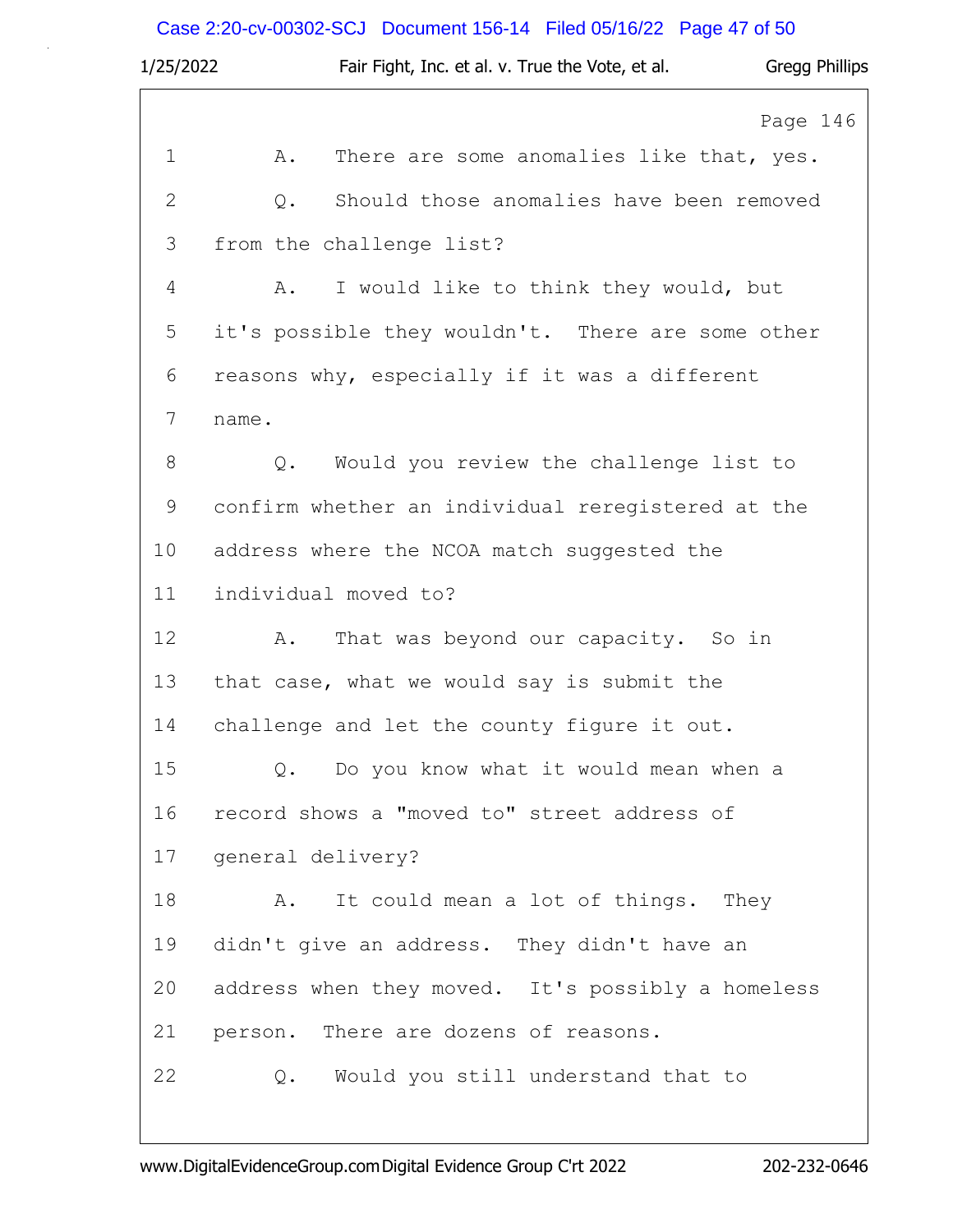# Case 2:20-cv-00302-SCJ Document 156-14 Filed 05/16/22 Page 48 of 50

| 1/25/2022     | Fair Fight, Inc. et al. v. True the Vote, et al.<br><b>Gregg Phillips</b> |
|---------------|---------------------------------------------------------------------------|
|               | Page 147                                                                  |
| $\mathbf 1$   | provide probable cause for a challenge?                                   |
| $\mathbf{2}$  | We don't determine probable cause.<br>Α.<br>We                            |
| 3             | determine the reason that the voter would make the                        |
| 4             | challenge. The county determines probable cause.                          |
| 5             | Did I hear you correctly earlier to<br>Q.                                 |
| 6             | suggest that the challenge lists ultimately                               |
| 7             | included approximately 360,000 individuals?                               |
| $8\,$         | We didn't challenge that many. That's<br>Α.                               |
| $\mathcal{G}$ | how many we identified. The counties didn't take                          |
| 10            | up the challenges in most cases.                                          |
| 11            | Okay. Of that whole list that you had<br>Q.                               |
| 12            | prepared, the 360,000, how many do you think of                           |
| 13            | those individuals were actually ineligible to                             |
| 14            | vote?                                                                     |
| 15            | Well, that would be for the county to<br>Α.                               |
| 16            | determine. We don't know.                                                 |
| 17            | Do you have any anticipation of what<br>$Q$ .                             |
| 18            | that figure would have been?                                              |
| 19            | I'm not going to speculate.<br>Α.                                         |
| 20            | Do you accept that some individuals on<br>Q.                              |
| 21            | the challenge list may be eligible to vote?                               |
| 22            | Α.<br>Sure.                                                               |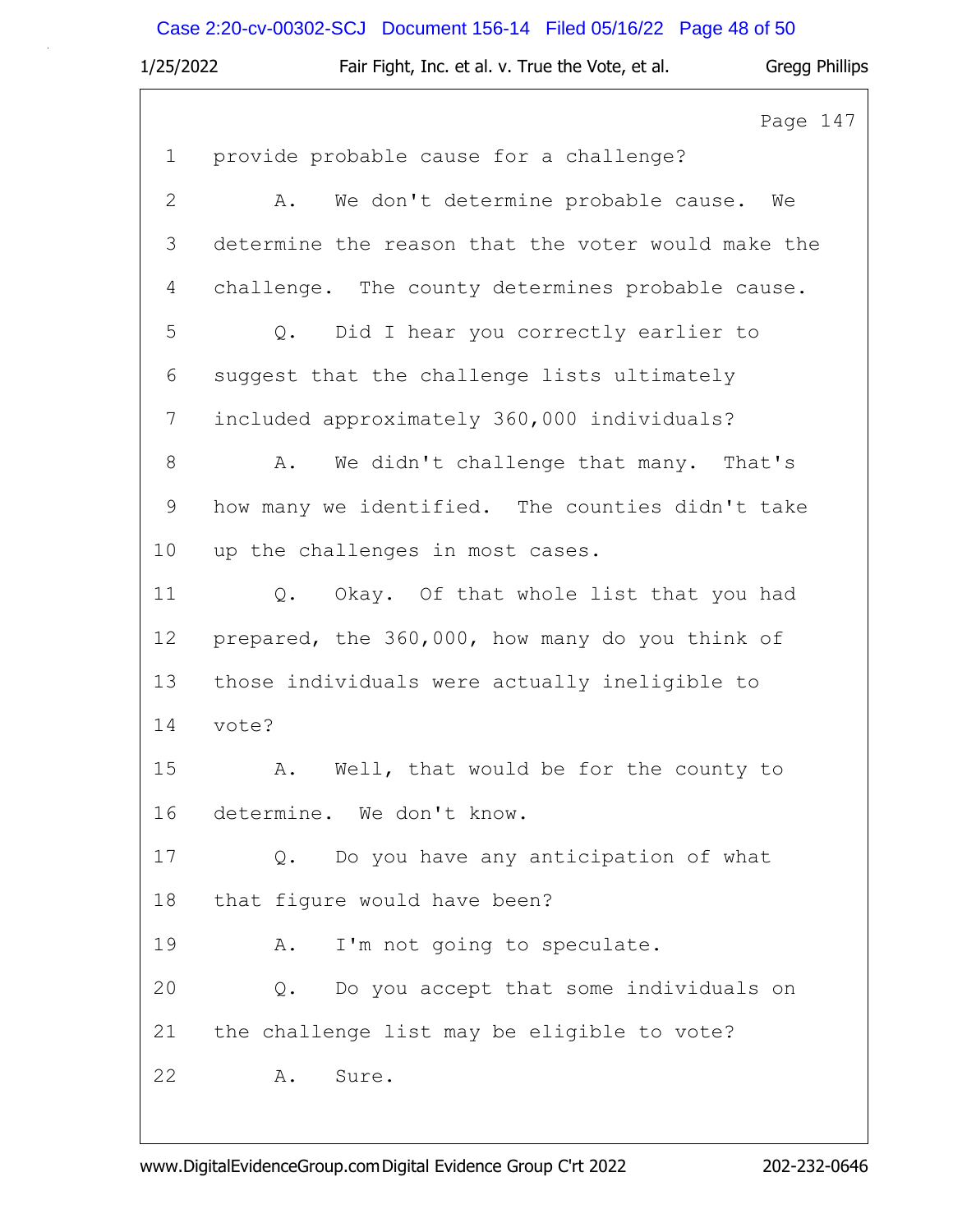# Case 2:20-cv-00302-SCJ Document 156-14 Filed 05/16/22 Page 49 of 50

| 1/25/2022   |                  | Fair Fight, Inc. et al. v. True the Vote, et al. | <b>Gregg Phillips</b> |
|-------------|------------------|--------------------------------------------------|-----------------------|
|             |                  |                                                  | Page 148              |
| $\mathbf 1$ | $Q$ .            | Did you discuss the potential inaccuracy         |                       |
| 2           |                  | of the list with anybody?                        |                       |
| 3           | Α.               | I don't recall.                                  |                       |
| 4           | Q.               | Do you think that 99 percent of the              |                       |
| 5           |                  | names on the challenge list were ineligible to   |                       |
| 6           | vote?            |                                                  |                       |
| 7           | Α.               | As I said, I have no idea.                       |                       |
| 8           | Q.               | Are you aware of any challengers who             |                       |
| $\mathsf 9$ |                  | retracted their challenge after concluding that  |                       |
| 10          |                  | the lists you prepared were unreliable?          |                       |
| 11          | Α.               | I'm not, but I wouldn't have had that            |                       |
| 12          | communication.   |                                                  |                       |
| 13          | Q.               | Did you use the Social Security Death            |                       |
| 14          |                  | Index as part of your process?                   |                       |
| 15          | Α.               | Not in this instance.                            |                       |
| 16          | Q.               | "This instance" referring to the Georgia         |                       |
| 17          | challenge lists? |                                                  |                       |
| 18          | Α.               | Yes.                                             |                       |
| 19          | Q.               | Are there any other data sources you             |                       |
| 20          |                  | believe could have enhanced the accuracy of the  |                       |
| 21          | challenge lists? |                                                  |                       |
| 22          | Α.               | Not for the purposes for which we                |                       |